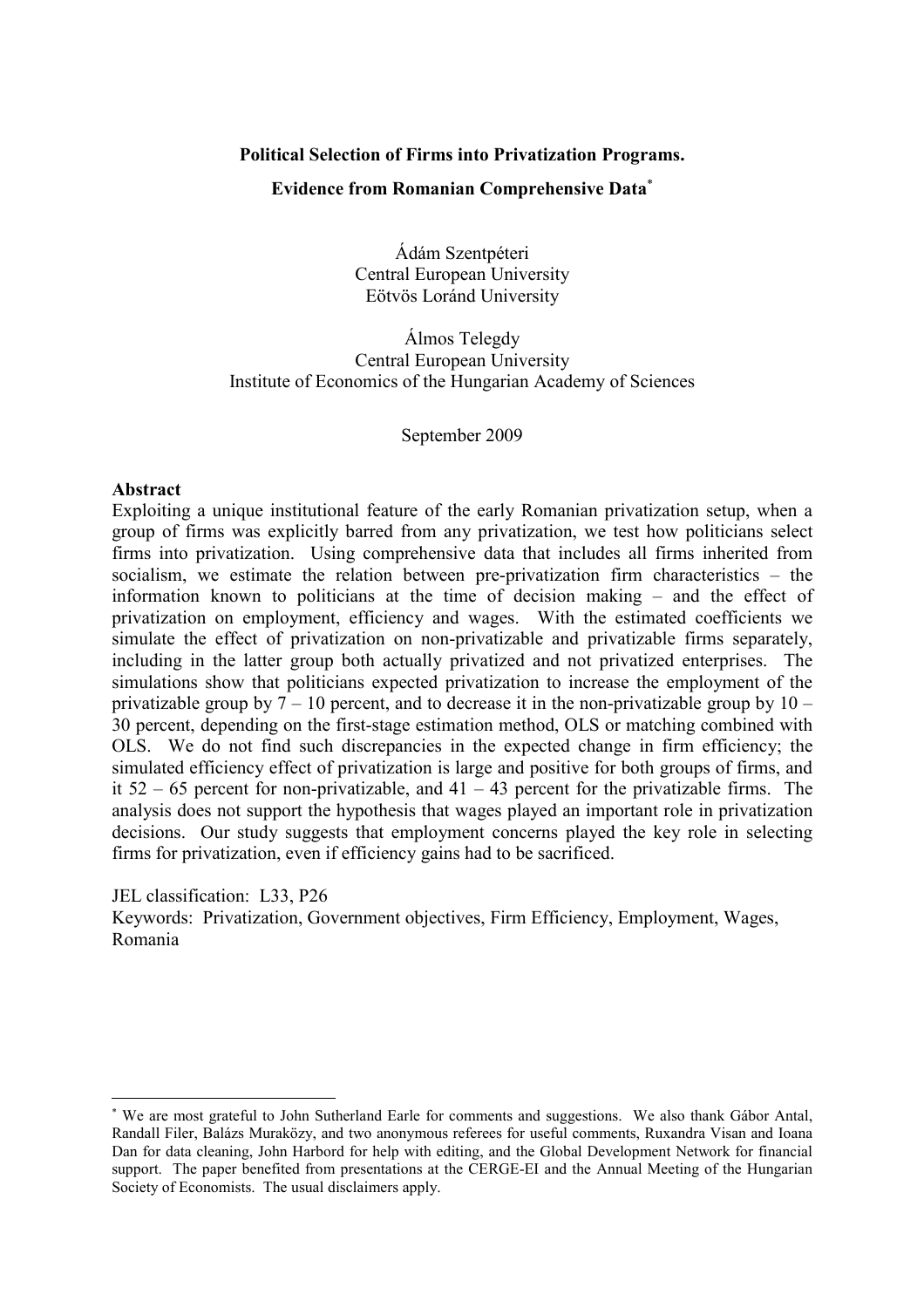#### 1. Introduction

The effects of privatization on firm behavior have stimulated a large amount of research (Megginson and Netter; 2001; Djankov and Murrell, 2002; Estrin et al., 2009), but the selection of state owned enterprises (SOEs) into privatization programs, which is the precondition of privatization, has received much less attention. Nevertheless, in the recent years there have been a small, but growing number of studies focusing on the motivations of politicians and bureaucrats materialized in decisions about allowing or banning firms to become private, or of sequencing of privatization.<sup>1</sup> This paper contributes to this literature by analyzing Romanian firm-level data to assess the relative importance of three factors that most likely played a crucial role in selecting firms into privatization programs: efficiency enhancement of the old socialist production sector and two factors directly influencing workers' well being, employment and wages.

A peculiar institutional feature of the Romanian privatization program permits us to distinguish between SOEs that were slated to or banned from becoming private. In 1990, in advance of launching any privatization program, the Romanian government selected about 370 SOEs and prohibited their transfer to private owners. The ban was lifted more than seven years later, after the left-wing party governing between 1990 and 1996 lost the elections.<sup>2</sup> This feature permits the unambiguous separation of firms slated for privatization from those that the government decided to keep in long term ownership, even if the privatizable firms were not actually privatized. Indeed, our data reveal how important the exante separation of privatizable and non-privatizable companies is: only one-quarter of the privatizable group was actually privatized by the end of the political cycle we study.

To assess politicians' objectives, we propose an alternative method to those papers that have analyzed this question with the help of microeconomic data (listed in footnote 1). Instead of estimating the effects of pre-privatization characteristics on the probability of being selected into the privatizable group (or on sequencing of privatization), we use information on the effect of actual privatizations on firm behavior and simulate the

<sup>&</sup>lt;sup>1</sup> Bortolotti et al. (2003) provide a cross-country analysis of the factors that influence privatization decisions. Gupta et al. (2008) test sequencing in Czech privatization, Huyghebaert and Quan (forthcoming) analyze sequencing of SIPs in China. Guo and Yao (2005), De Fraja and Roberts (2008), Dinc and Gupta (2005) and Liu and Woo (2007) analyze which factors influenced the selection of firms into privatization programs in China, Poland and India, respectively.

<sup>&</sup>lt;sup>2</sup> We have to set the time span over which politicians were interested in the effects of privatization. The political cycle is a natural choice for this time period: as politicians are interested in reelection, they arguably want to maximize public welfare around the time of elections. During this period the government changed several times, but the leading party and its symbolic figure, President Iliescu, was in office throughout the whole period.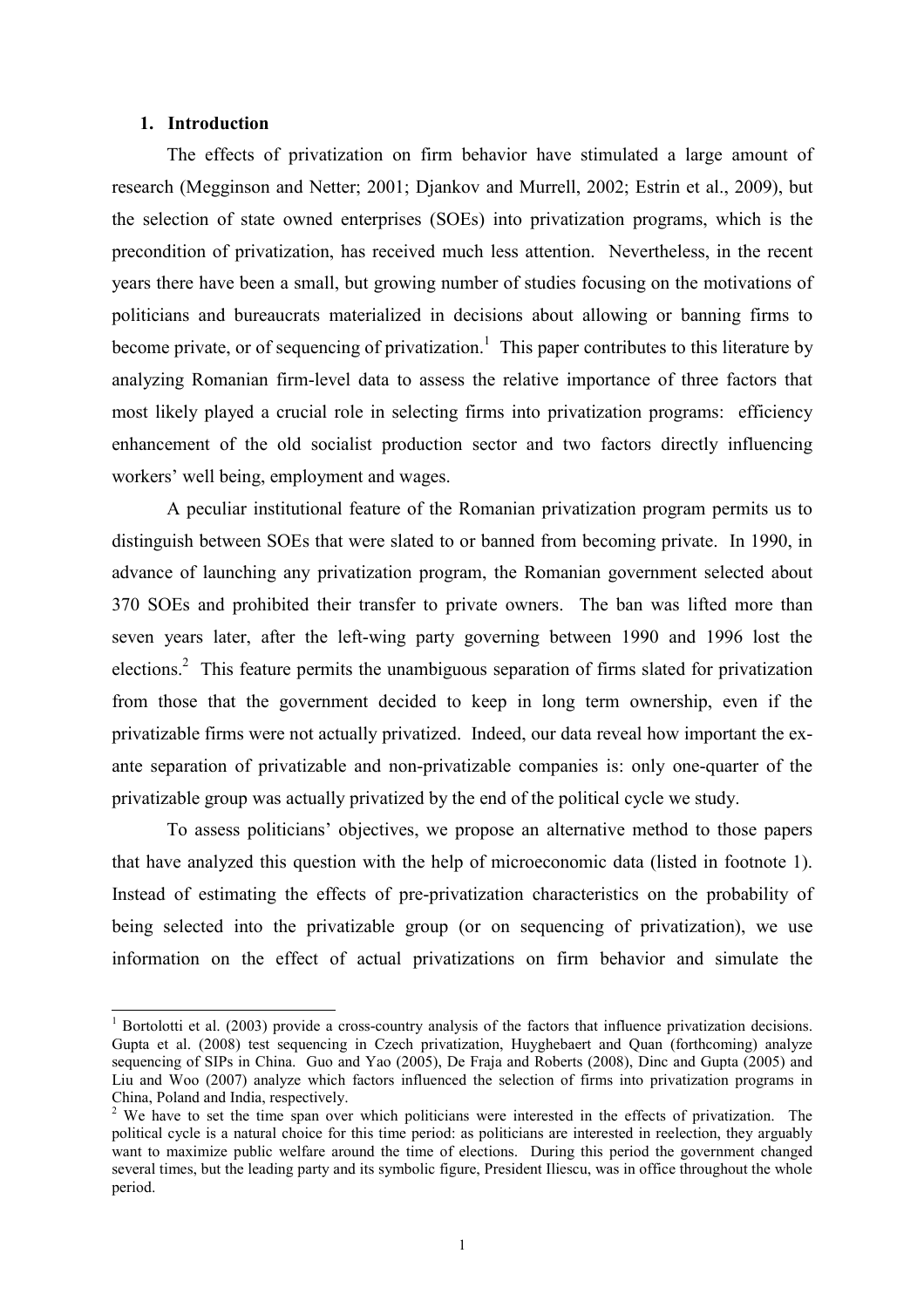relationship between pre-privatization firm characteristics and the effect of privatization on both privatizable and non-privatizable firms. First, we estimate how the effect of privatization on employment, firm efficiency and wages varies in function of preprivatization firm characteristics – the information known to politicians when they decided which firm could be transferred into private ownership. To describe the firms before privatization, we use a large set of variables, including employment, value of total assets, firm efficiency, wages, the share of exports in revenues, and the share of overdue payments in revenues (in a number of specifications we also allow for selection on unobservable firm attributes). Then we use the estimated partial effects to simulate the employment, efficiency and wage effects of privatization for the privatizable and non-privatizable firms separately (including in the first group both actually privatized and not yet privatized firms). The comparison of the simulated effects for the two groups of firms indicates that those firms, which were expected to shed employment as a consequence of privatization were sheltered from privatization programs even though their expected efficiency increase was large. The simulated wage effects are very small for the two groups, suggesting that wage effects of privatization did not play a major role in privatization decisions.

We believe that this method has several advantages over the ones used in earlier research, but it also has drawbacks. Its main benefit is that we do not have to make conjectures about the relation between pre-privatization characteristics and the effects of privatization, as we estimate these relations directly from the data. The method's main disadvantage is that it hinges upon the assumption that the effect of privatization has the same pattern across privatizable and non-privatizable firms, a common assumption in simulation exercises. Although we control for many pre-privatization characteristics and their interactions in the first-stage regressions as well as for unobserved heterogeneity, we still cannot be sure that this assumption holds. We also have to assume that politicians have rational expectations and they foresee what would happen to SOEs after privatization conditional on their pre-privatization characteristics. While we acknowledge these shortcomings, we believe that this method is a useful complement to those used in other papers which analyze the political selection of firms.

Besides the new method, another difference between this paper and the ones written so far is the economic environment in which privatizations took place. The four countries studied so far – China, the Czech Republic, India and Poland – did not have massive employment declines when privatization decisions were made. Romania differs from these countries as employment fell by about ten percent between 1992 and 1996, the period of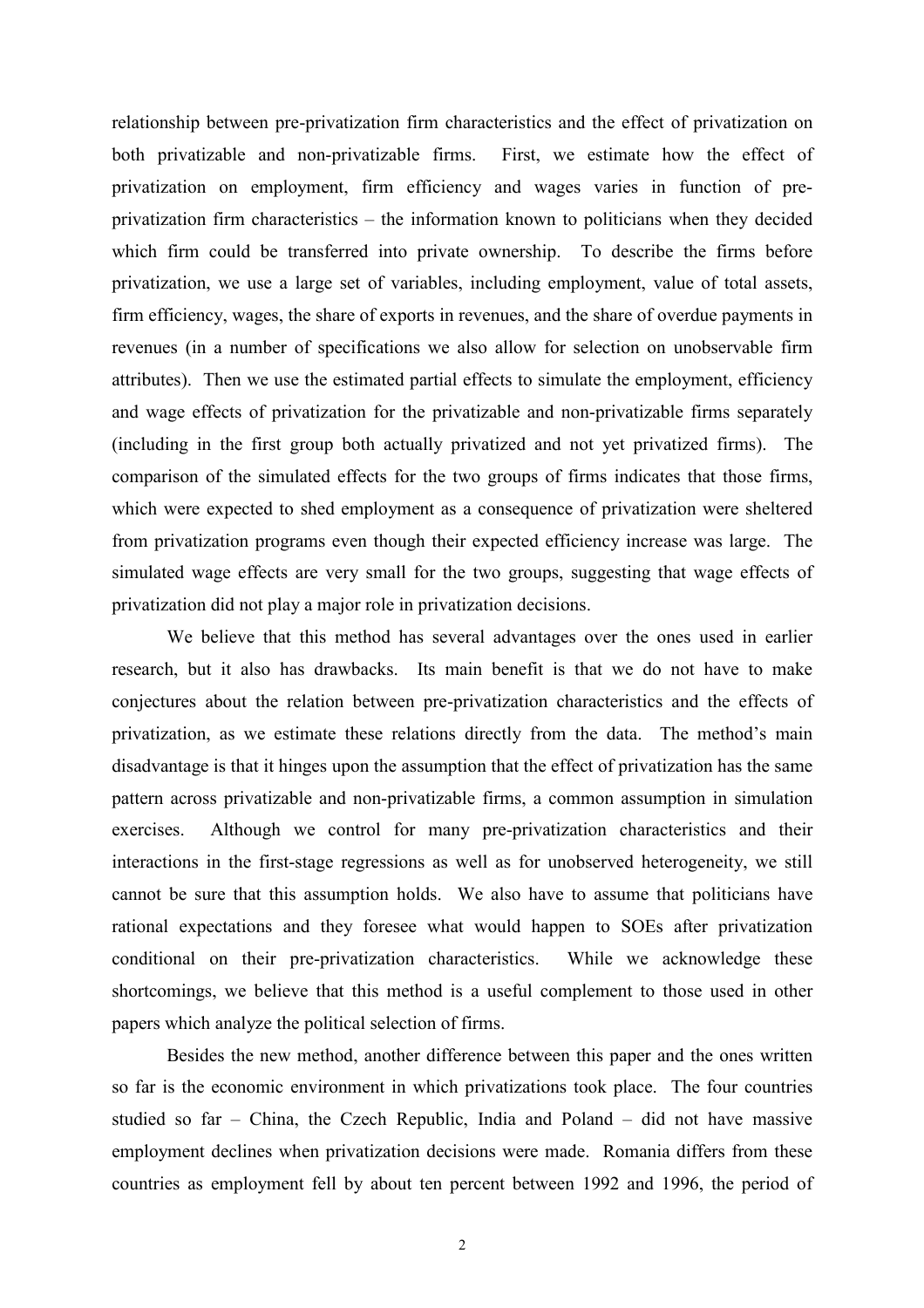interest of this paper (Romanian Statistical Yearbook, 1997). It is likely that politicians faced different constraints in such economic environment than in countries which did not experience large employment reductions.

A possible shortcoming of the analysis is that it focuses on only three objectives, while others, such as revenue maximization, reputation concerns or bribe collection might also have played a role in privatization decisions. The potential importance of these factors notwithstanding, we argue that the design of the early Romanian privatization program was such that these objectives were of secondary importance, as we discuss in the next section in length. The institutional setting of early Romanian privatization therefore helps us to assess the importance of the expected effect of privatization on firm efficiency, employment and wages in the objectives of politicians, and the results are not contaminated by the exclusion of other objectives which we cannot, or at least cannot directly take into account because of lack of data on privatization prices or bribes.

In the next section we discuss politicians' objectives in privatization programs and their relevance in the Romanian context. Section 3 presents the data and the institutional setting of the early Romanian privatization. The simulation method is discussed in Section 4, followed by the results in Section 5. The last section concludes.

#### 2. Political Objectives in Privatization Programs

How do politicians choose which firms to privatize? While economists have frequently recommended privatization as a tool for firm restructuring and depolitization, the designers of privatization programs act in response to a much broader set of political objectives and face a number of constraints.

An expected advantage of privatization is the efficiency improvement of SOEs, which has been modeled (e.g., Sappington and Stiglitz, 1987; Schmidt, 1996) and tested empirically (e.g., Megginson et al., 1994; Brown et al., 2006). This effect may come about through several channels, such as hardening the budget constraint of privatized firms or boosting the direct interest of the new owners in profits (Asaftei et al., 2008; Boycko et al., 1996). Politicians assess the efficiency improvement of firms positively for several reasons. First and perhaps most important, only efficient firms are viable, especially if privatization is accompanied by deregulation of markets and therefore an increase in the competitive pressure on firms (as happened in many developed countries, and also in the early years of transition). Second, efficiency improvement may result in increased revenues for the state budget through increased corporate taxes, or sales taxes if the firm grows and boosts up revenues.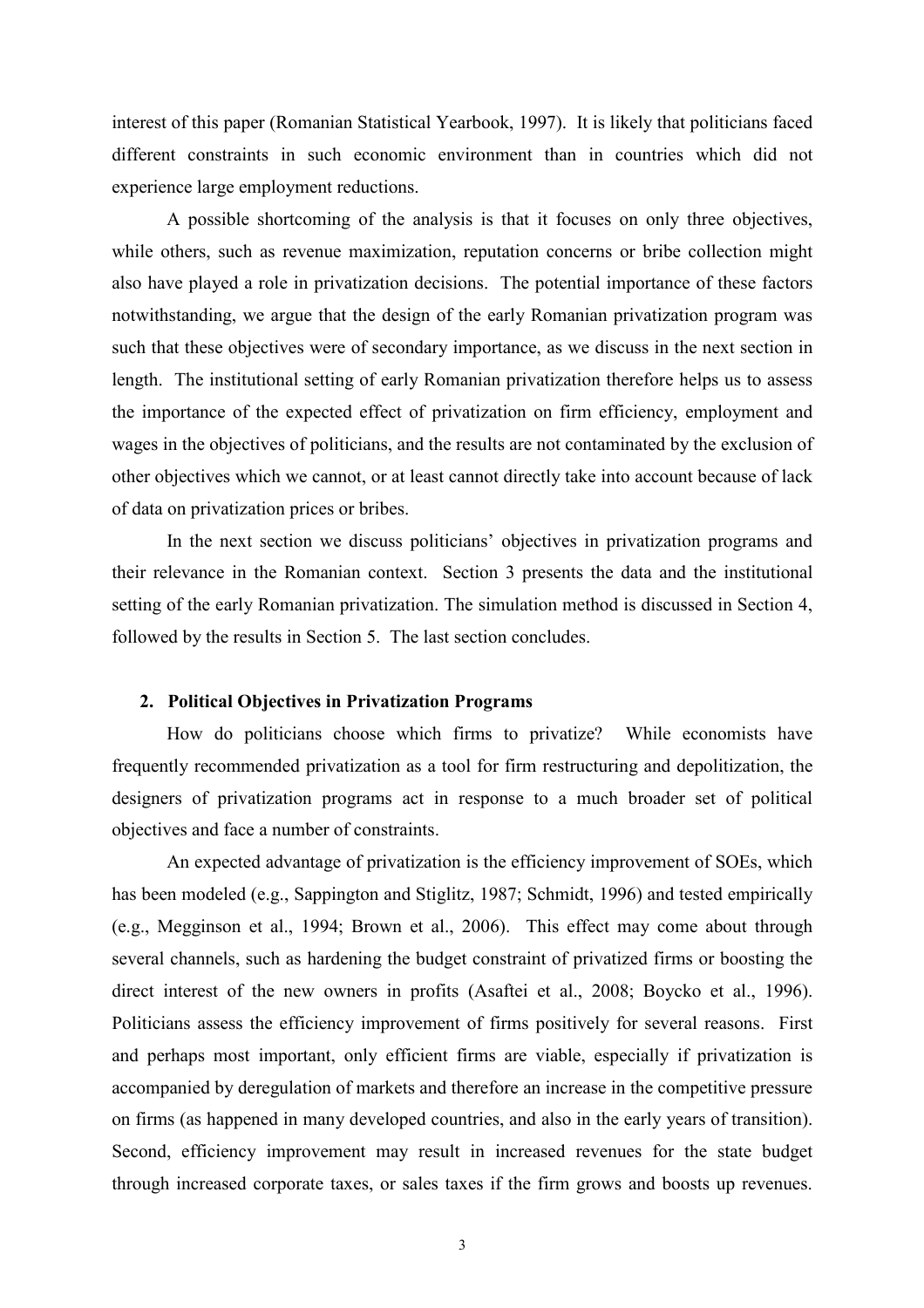Hard budget constraints – the reduction of state transfer to loss making SOEs – also decrease the burden on the state budget.<sup>3</sup> Increased tax revenues are useful for politicians as they can be used to pursue social or political objectives, including tax reductions, support of the welfare system or investments in infrastructure, all having positive effects on chances of reelection.

Employment and wages, two variables that have a direct effect on voter well-being, may also be choice variables for politicians, either for equity reasons or vote maximization (as these two are observationally equivalent, we do not distinguish between them). If privatization results in layoffs and declining real wages, it will have a negative effect on worker welfare (at least in the short run) and also on the number of votes that can be collected by the governing parties in the following election. Empirical studies do not support the idea of massive employment and wage reductions after privatization (e.g., Brown et al., forthcoming; Megginson et al., 1994), but the ex ante expectations of researchers and policy makers seem to have been quite negative. Theoretical papers suggest that employment and wages are likely to fall after privatization (Boycko et al., 1996; Haskel and Szymanski, 1993), and politicians might well be inclined to believe this opinion. Megginson (2005, p. 389), for example, notes that "all governments fear lay-offs resulting privatization." These suggest that despite the lack of hard evidence on the negative employment and wage effects of privatization, loss of jobs and wages was a serious concern of politicians and it is likely to have shaped privatization policies. The reluctance to privatize firms with high chances of employment or wage declines can be exacerbated by incumbent employees' reactions, who may resist privatization for fearing the loss of their job (Druk Gal and Yaari, 2006). This fear need not be realistic – it is enough if workers expect this to be the result of privatization (Lipton and Sachs, 1990). If the economy is in recession – as it was in Romania in the studied period – the political cost of employment reduction may be large. Ceteris paribus, the reduction of employment or the wage bill also has a negative effect on fiscal stance, because of lower income and payroll tax revenues and higher social transfers associated with unemployment.

Other political objectives influencing privatization decisions include revenues resulting from the sale of enterprises, another income for the state budget (Bortolotti et al.,

 $\overline{a}$ 

<sup>&</sup>lt;sup>3</sup> Bortolotti et al. (2003) establish the relation between privatization and high public debt and fiscal deficit. Gehlbach (2007) shows how the need for tax revenues alters the government's attitude towards the new economic sector in a transition economy, if the ability to collect taxes differs between this and the old socialist sector.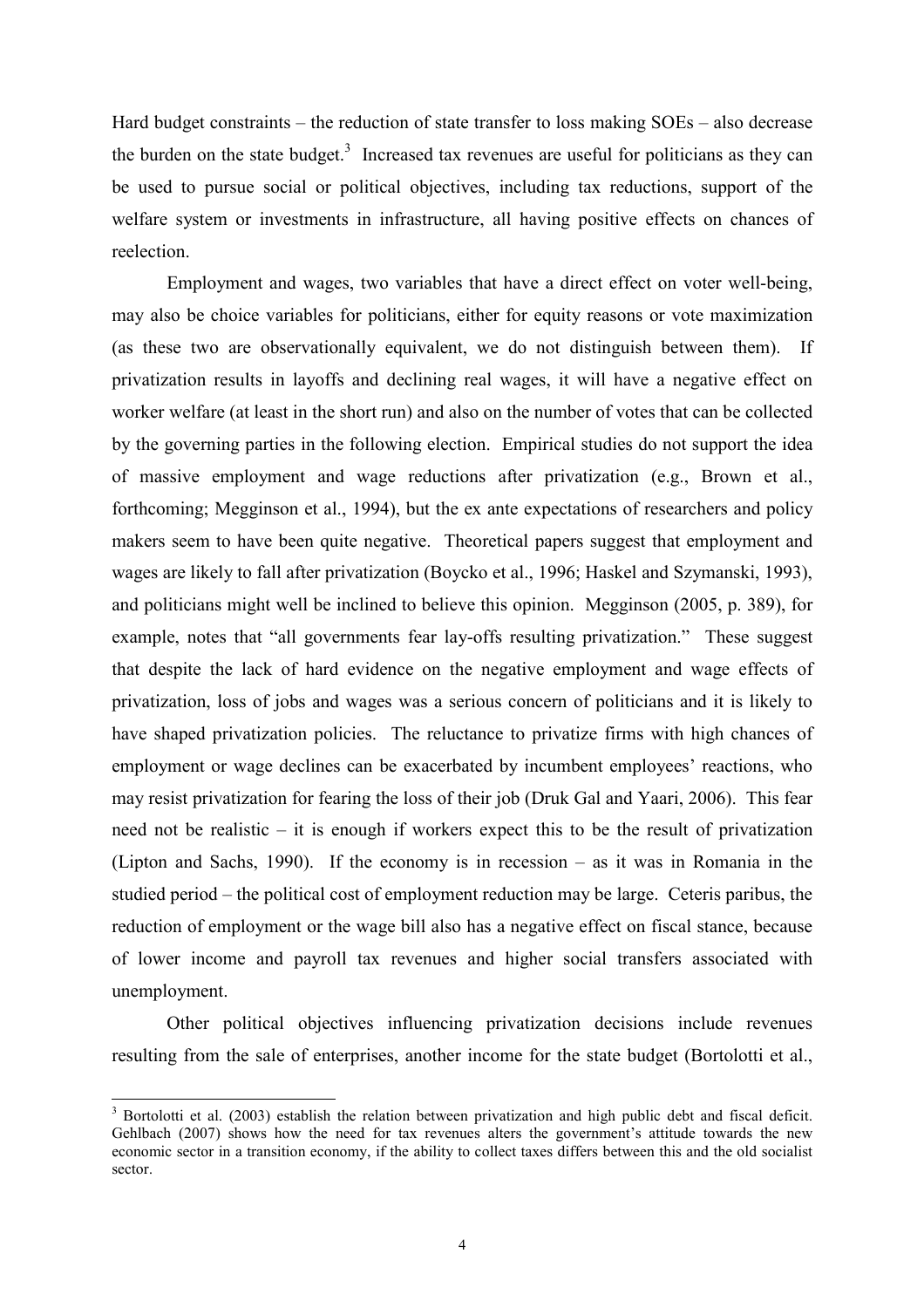2003). Politicians may also use firms to bestow political patronage (López-de-Silanes et al., 1997). Instead of maximizing the state budget, they may maximize their own wealth by collecting bribes (Shleifer, 1998). The need to make reforms attractive to investors and the population might also play a role in delaying or banning certain types of firms from becoming private: if the government predicts that the privatization of certain firms would involve large costs, it might be a good strategy to delay or explicitly forbid their transfer to private hands in order not to undermine support for reforms.<sup>4</sup>

In this paper we focus only on efficiency, employment and wage considerations of politicians. In the Romanian context, however, the limited number of objectives does not seem to us to be a large drawback. First, these objectives are among the most important ones that induced governments to privatize or keep firms in state ownership not only in Romania but all over the world, although other factors discussed above also influence privatization decisions. It is possible that these factors also played a role in the Romanian case, but we argue that they were of secondary importance in the early privatization process and not taking them into account may bias the results only to a small extent. Out of all privatizations involving firms with at least 10 employees, about 90 percent of privatizations completed between 1992 and 1996 were management-employee buyouts (MEBOs).<sup>5</sup> In this privatization program the shares of the SOEs were sold to their employees at highly subsidized prices, usually involving a loan from a state-owned bank at negative real interest rates (Earle and Telegdy, 2002). Most privatizations, therefore, did not bring any revenues to the government. Bribes might have been paid in order to influence privatization decisions, as investors could make side payments for lower share prices, and the management of the company might also paid politicians not to let the company be sold to outside investors, in which case the management would have faced the threat of being replaced by the new owners. It is unlikely, however, that such bribes played a dominant role in the case of a MEBO privatization where the role of outside investors was small. It is also unlikely that reputation concerns played an important role in the Romanian case, as only a small fraction, about 30 percent of the privatizable firms ended up in private hands by 1996, the end of the first political cycle. To study revenue and bribe considerations of politicians directly, we

<sup>&</sup>lt;sup>4</sup> See Dewatripont and Roland (1995). Earle and Gehlbach (2003) analyze how participation in the Czech Mass Privatization Program affected the support of the population for the reformist government. Huyghebaert and Quan (forthcoming) show that reputation concerns were important determinants in the selection of SOEs to Chinese SIPs.

<sup>&</sup>lt;sup>5</sup> Firms that were sold directly to outside investors were small, the employment size of the median firm being only 36 in 1992.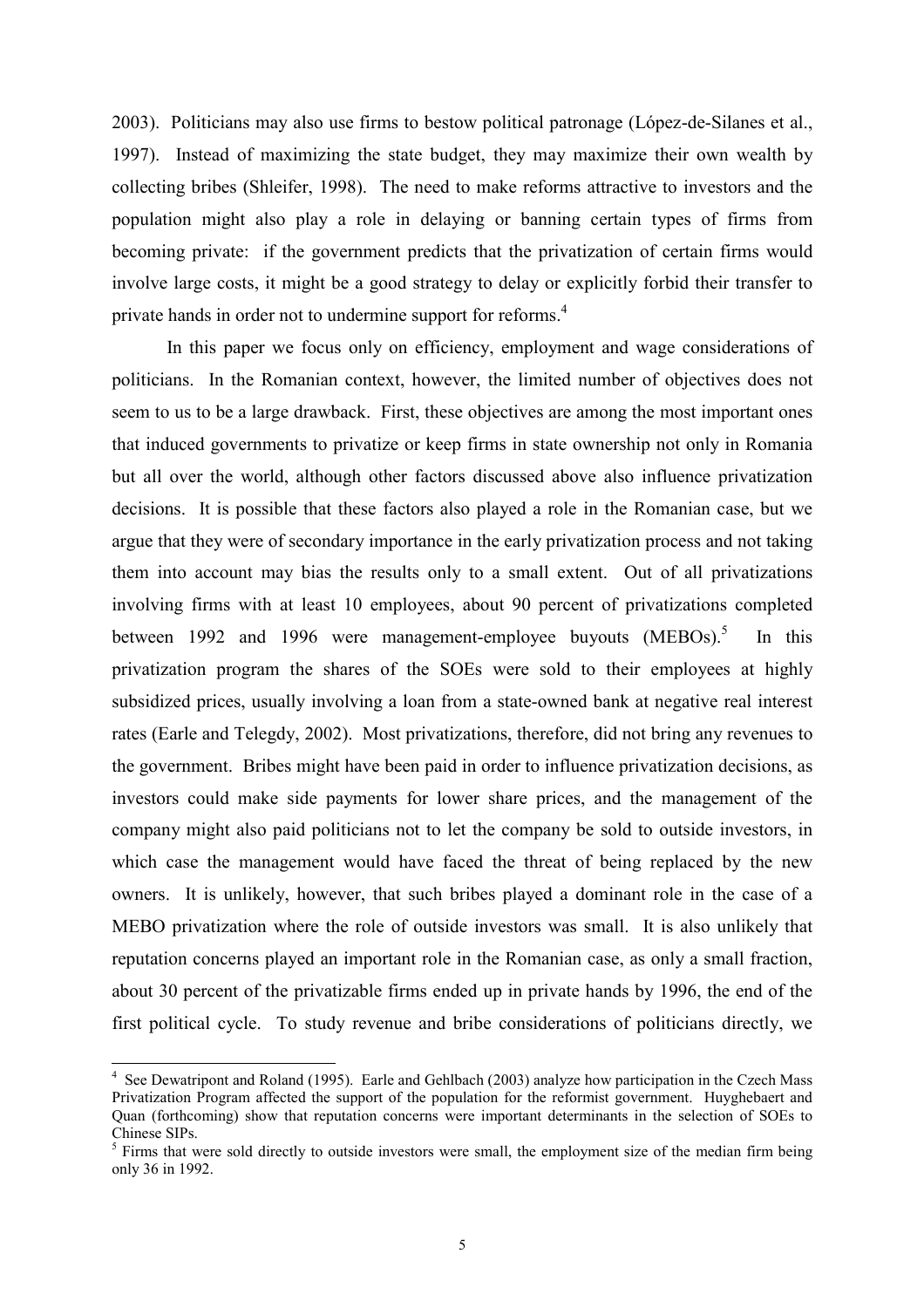would need to measure privatization prices and bribes, which we cannot do due to lack of available information. To test reputation concerns, information on the privatization price is also necessary as both the quality of the company and the price asked for it determine the likeliness of privatization. The fact that factors that we cannot measure – revenue considerations, bribes and reputation concerns – are unlikely to have played an important role during the period we study, makes it less likely that our estimates are contaminated with omitted variable bias.

#### 3. Data and Institutional Background

### 3.1 Data construction

In this paper we use data from two years, 1992 and 1996. The year of 1992 is the first year when firm-level data are available. Privatization barely started in this year, so the information can be considered pre-privatization for most of the firms. In our sample only 12 firms were privatized, most of them in the last two months of the year, showing that the data from the first year of the analysis is contaminated by privatization effects to a very small extent.<sup>6</sup> 1996 is the end of the first political cycle, and it is thus a natural choice for the end of the period we study. Non-privatizable SOEs were assigned a special legal form (called Regii Autonome in Romanian), and we use this variable to distinguish privatizable and nonprivatizable firms.

Our data come from several sources. The value of sales, employment, the value of overdue payments, net income, the wage bill and the value of tangible assets were drawn from the Ministry of Finance dataset, which provides information for most firms inherited from the communist regime in 1992, and for all Romanian enterprises for 1996. Industry classification and legal form of firms were drawn from the Romanian Enterprise Registry, a comprehensive database of all Romanian enterprises. Employment and sales were also available in these data, and we used the two sources to clean these variables by comparing their values across sources and their evolution in time. Other cleaning procedures involved the removal of spurious changes in the industry code and legal form. As with any large panel data, these also suffer from spurious entry and exit of firms, as well as reregistrations without firm boundary changes (in which case the firm appears in the data as a new entity). We improved the longitudinal links by looking for possible connections for each entering and

<sup>&</sup>lt;sup>6</sup> If the managers of the SOEs foresaw privatization, there may be a pre-privatization effect already in 1992 which may bias the results (Aghion et al., 1994; Roland and Sekkat, 2000).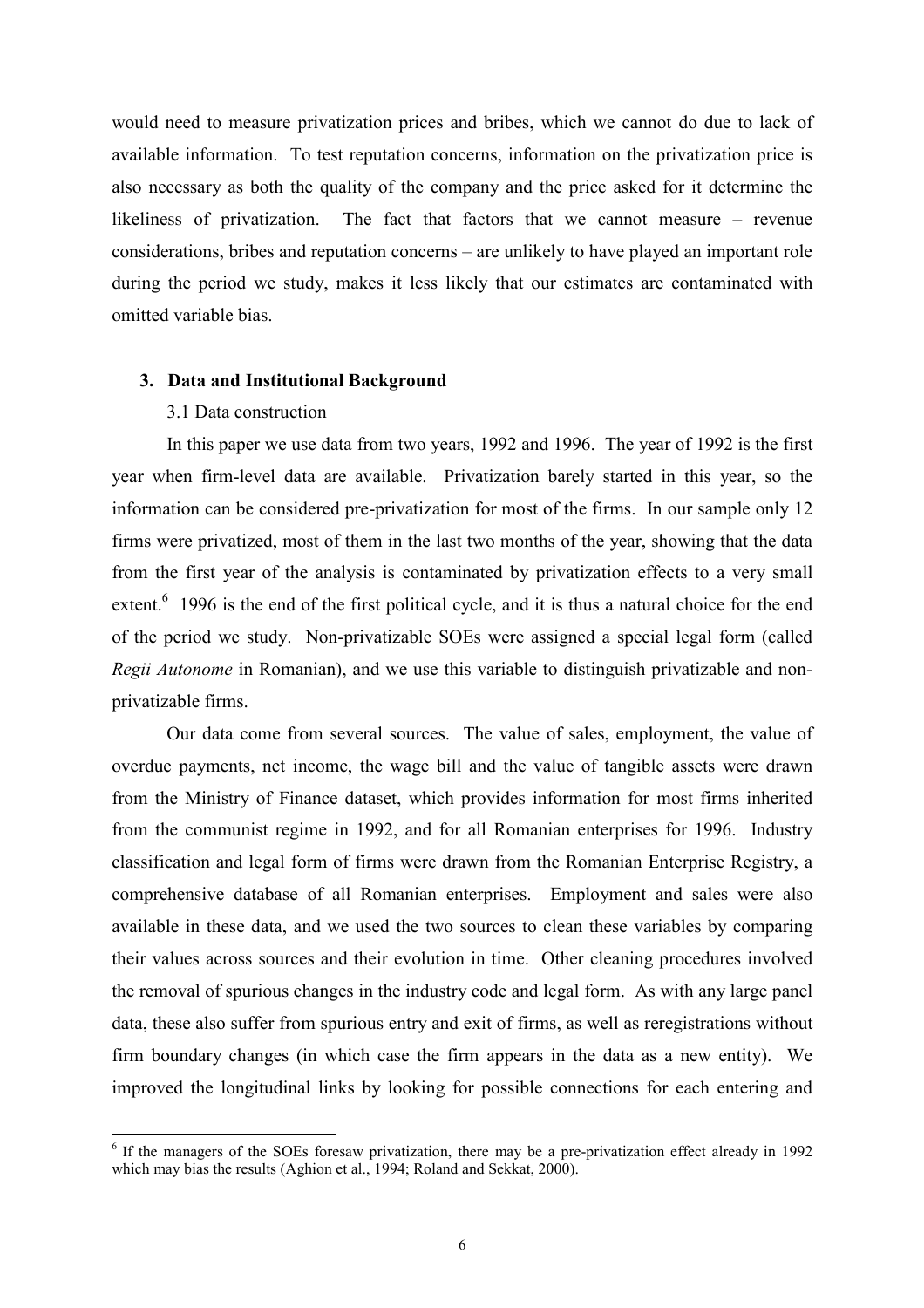exiting firm with at least 50 employees. For this procedure, we used firm name, industry, region and size. Many of the firms, however, were reorganized during the four years we study, which resulted in split-ups and other boundary changes. We are not able to follow these firms across time and therefore we cannot include them in the analysis. Sales and net income were deflated by two-digit implicit deflators to reflect the price changes faced by firms, while wages by the consumer price index to filter out price changes affecting workers' welfare.

The main source of ownership data is the State Ownership Fund (SOF) Transactions Database, which has information on the year of transaction, percent of ownership transferred and the type of buyer for each privatization transaction of about 6,000 SOEs for the period of 1992-1996. Some of these firms were inherited directly from the socialist period while others were created by using the assets of these firms. Those firms from the SOF portfolio that had no privatization transactions were identified with the help of another database, which contains the ownership structure of the firms in 1996. For those firms which were not part of the SOF portfolio, we used the ownership information from the Romanian Enterprise Registry, which indicates whether the firm was 100 percent, majority or minority stateowned, or totally private. Using all this information on the ownership structure of the firms, we constructed a dummy variable for each year indicating whether the firm was majority private or majority state-owned.

From the resulting dataset we selected those firms which existed in both 1992 and 1996 and had any indication of state ownership (either existed in the SOF portfolio or the ownership dummy from the Romanian Enterprise Registry indicated state ownership). In order to compare privatizable and non-privatizable firms which are as similar as possible, we kept in the analysis only those 2-digit industries by the NACE classification which contain at least one non-privatizable and one privatized firm.<sup>7</sup> We also dropped firms with employment less than ten and more than 36,000, as the non-privatizable set does not have firms smaller than 10 (123 firms) and the largest employment size of the privatizable firms is 35,655 (2 firms). The 3,079 firms left in the data consist the target population for the analysis. We dropped those firms which had missing values for the variables included in the analysis (238 firms). We also removed those firms for which the data indicated that their labor productivity or wages increased (decreased) 10 times between 92 and 96 (45 observations). The final

<sup>&</sup>lt;sup>7</sup> The NACE codes of these industries are 22, 24, 36, 40, 41, 45, 51, 52, 55, 60, 63, 64, 70, 73, 74, 90, and 92. Agriculture contained 5 non-privatizable firms, but their share in the industry did not reach 0.05 percent, and hence we excluded this industry from the analysis.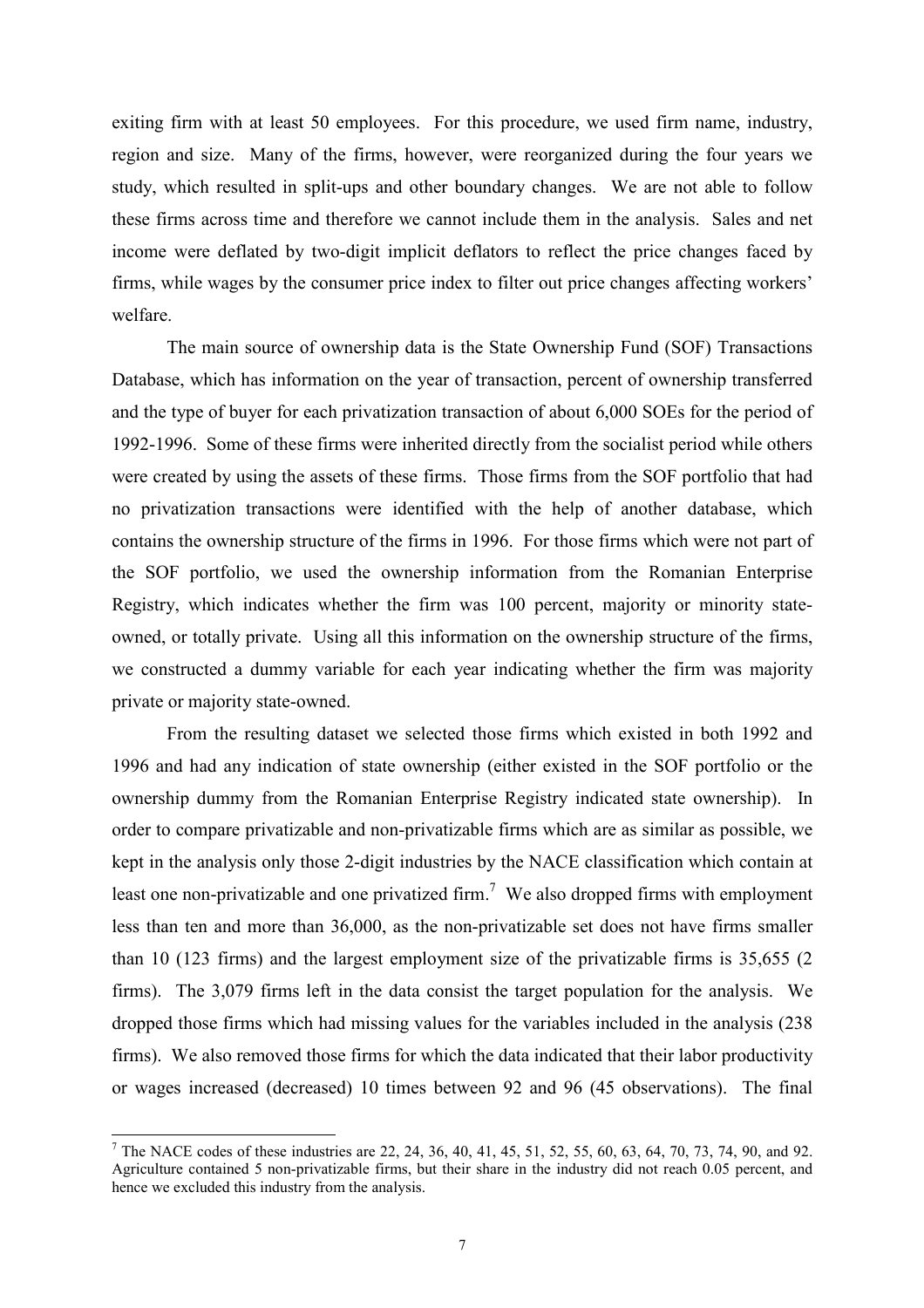dataset contains 2,796 firms. In some robustness checks we replace labor productivity with return on assets (net income over the value of tangible assets) and in this case the sample size is 2,310. We also check whether our results are sensitive to sample construction.

#### 3.2 Selection of Firms into the Privatization Program

Similarly to other countries from the region, the reorganization of SOEs in Romania started with their corporatization. Already in 1991, before launching any privatization program, about 8,300 SOEs were reorganized as joint-stock companies; the shares of about 6,000 were transferred in a 70-30 percent ratio to the portfolios of the organizations that were responsible for their privatization: the State Ownership Fund (SOF) and one of the five Private Ownership Funds.<sup>8</sup> About 2,300 SOEs remained under the supervision of branch ministries. These firms were mostly small (in our data their median employment size is only 22 in 1992), but some large firms were also left in this group. The privatization of the firms in this second group started quite early and many of them became private. We do not include them in a separate category, but group them together with the firms in the SOF portfolio and consider them all privatizable (but we check whether our results change if we exclude them from the analysis).

A number of companies were not corporatized, and transfer of their ownership to private owners was explicitly prohibited. These firms, called *Regii Autonome*, remained under the supervision of the relevant branch ministries. The declared criteria upon which firms were selected into the non-privatizable group are rather vague: according to Law 15 on State Enterprise Reorganization (1990), "(Regii Autonome) are organized and operate within the economy's strategic branches…as well as in other fields of activity established by the Government" (Art 2). The law therefore left considerable discretion to politicians and state bureaucrats to decide which firms to render privatizable and which not. This is crucial for our analysis, as we draw conclusions about politicians' objectives by comparing the Regii with the privatizable enterprises.

The non-privatizable group was not numerous, but the companies included were large on average. In 1992, in the data including all firms there are 365 such firms with average employment size over 3,000. The number of employees working in these firms was over one

<sup>&</sup>lt;sup>8</sup> The Private Ownership Funds (POFs) were founded by the government and they were responsible for transferring the shares of the companies from their portfolio directly to the population in a voucher privatization program. In practice they were quite passive, as they did not have any real decision making power since they possessed only a minority of the shares of the companies in their portfolios. For this reason, we consider the POF shares as state owned. For a discussion of the POFs, see Earle and Telegdy (1998).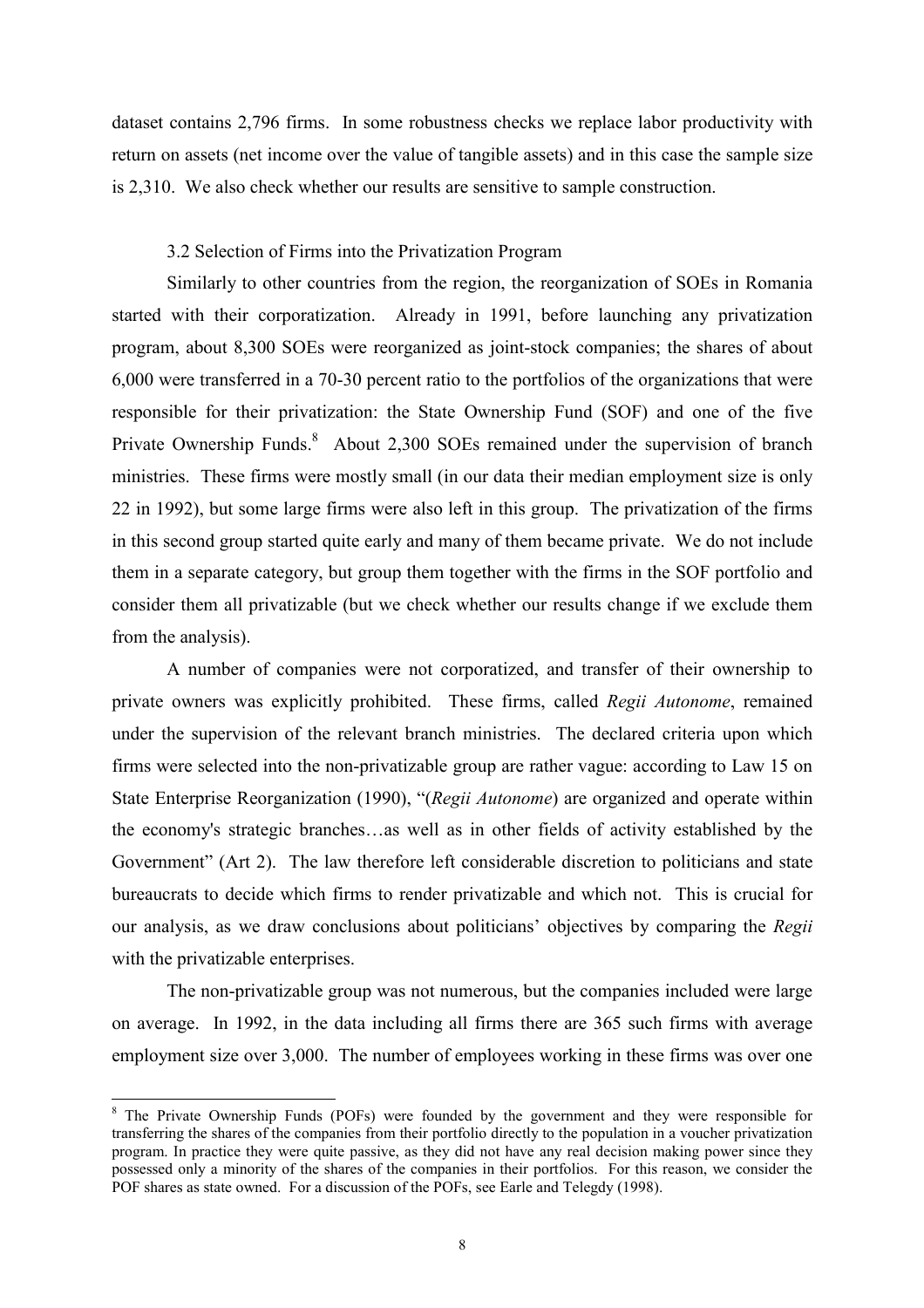million, which makes up 20 percent of total SOE employment. The share of the nonprivatizable firms in the total sales of SOEs was also 20 percent, while their share in the total state-owned assets was much larger: their total capital made up as much as 44 percent of the capital of all SOEs in 1992.

As discussed in the previous section, there were many reorganizations taking place between 1992 and 1996, and many of the firms – among them non-privatizable – exit the data. We can follow between 1992 and 1996 169 non-privatizable and 2,627 privatizable firms, as Table 1 shows. Non-privatizable firms are indeed concentrated in branches that are often considered "strategic." Almost one-third of them are in the energy sector, another onethird in water distribution, 15 percent in transportation, and 6.5 percent in utilities. Each of these economic branches, however, contains a significant proportion of privatizable firms, and other sectors of the economy, such as manufacturing, construction and services also have non-privatizable firms. Therefore, despite that economic branch had a large weight in the selection process of firms into privatization programs, it was not the only factor as industry itself does not entirely explain the selection of firms into privatizable and non- privatizable groups.

Table 1 also presents the descriptive statistics of the variables of interest. In 1992, the first year in the data, the average employment size of the non-privatizable firms from our sample is 1,402, while that of privatizable firms is 457. The mean difference is significant at the one-percent level. Total assets show an even larger size difference than employment, as on average, non-privatizable firms have more than 11 times more assets than privatizable firms. Average wages (the firm's total wage bill divided by the number of employees) were very similar in the two groups of firms. Measured by labor productivity (defined as the ratio of value of sales to average employment), privatizable firms were about twice as productive. Return on assets (the ratio between net income and the value of assets) is 1.4 percent for nonprivatizable and 4.3 percent for the privatizable group on average. The share of exports in the firm's revenues is also larger in the privatizable firms by about 3 times. The ratio of payments overdue to the value of sales is over 10 percent in the non-privatizable firms, and 7 percent in the privatizable ones.<sup>9</sup> The difference in means across the two groups of firms of these variables is significantly different from zero for all variables but wages, and mostly at the one-percent level, the two exceptions are export share and labor productivity, for which the mean difference is significant only at the 5- and 10-percent level, respectively. The

<sup>&</sup>lt;sup>9</sup> This variable exists only in 1993, and it includes overdue payments to suppliers and creditors, as well as overdue tax payments.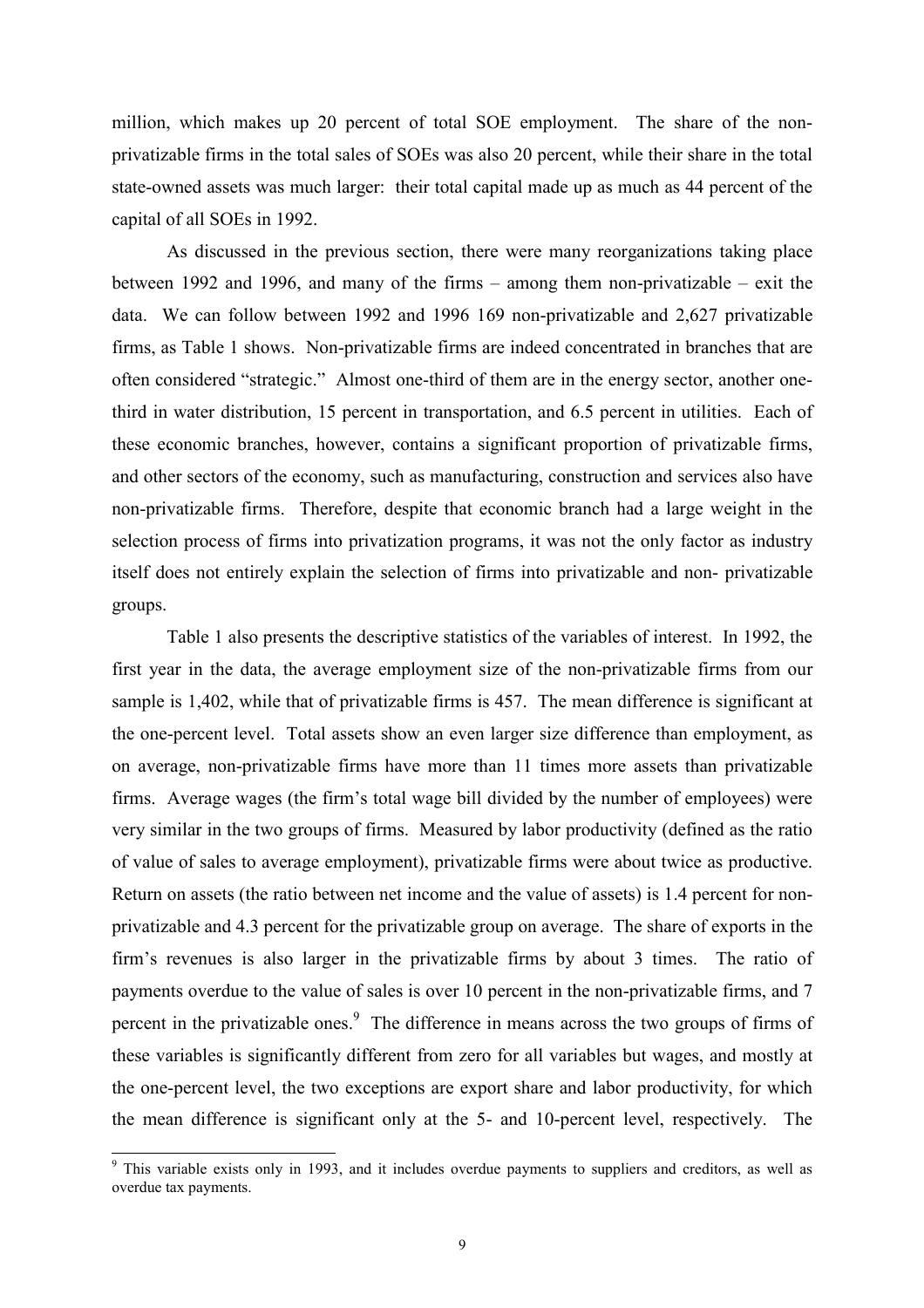comparison of the unconditional means therefore suggests that pre-privatization firm size, efficiency (measured by either labor productivity or ROA), exporting and overdue payments played a role in the selection of firms into privatization programs, while wages did not. It is also important to mention that despite the large differences in the mean values of employment and firm performance variables, the distributions of employment and productivity overlap across the two groups of firms.<sup>10</sup>

To take the effect of all variables into account at the same time, we estimate a probit specification similar to those used in other studies (De Fraja and Roberts, 2008; Gupta et al., 2008; Liu et al., 2007). The dependent variable indicates whether the firm is privatizable or not, and the regressors are firm characteristics in 1992 (employment, wage, labor productivity, return on assets, the ratio of payments overdue to sales) as well as two-digit industry dummies.<sup>11</sup> The hypothesis that the estimated coefficients of all regressors are jointly equal to zero is rejected by the Wald test at any level of significance, providing support that these variables indeed played a role in the selection of firms into privatization. Table 2 shows that employment size had a negative effect on the probability of being in the privatizable group: the estimated coefficient is negative and highly significant. The firm at the  $10<sup>th</sup>$  percentile of the employment distribution has a 0.3 percent chance to be in the nonprivatizable group, while this probability is 4.4 percent for the firm at the  $90<sup>th</sup>$  percentile (the other variables being set at their means). ROA had a positive effect on being in the privatizable group, while labor productivity did not have any effect. The estimated coefficients for the other regressors are not different from zero in statistical terms. The efficiency result is similar to the finding of Gupta et al. (2008) and Dinc and Gupta (2007), but Dinc and Gupta (2007) find that larger firms are more likely to be privatized in India. The result that wages are not a determinant of the selection of firms into privatization is also at odds with Dinc and Gupta (2007) and Liu et al. (2007).

The privatization process started quite late in Romania. Although the Law of Privatization was passed in mid-1991, privatization of enterprises gained speed only in 1993- 94. We consider a firm as being privatized by 1996 if it became majority private in 1995 or

 $\overline{a}$ 

 $10$  The 75<sup>th</sup> percentile of the employment distribution of privatizable firms is larger than the employment size of the median non-privatizable firm, and the  $25<sup>th</sup>$  percentile of the non-privatizable employment distribution is smaller than the median privatizable firm's employment. The same applies to the distribution of labor productivity.

<sup>&</sup>lt;sup>11</sup> We do not include capital in this regression, as it is strongly correlated with employment and both measure firm size. Unlike in this specification, we cannot include two-digit industry controls in the first-step regression in the simulation analysis, as the non-privatizable and the actually privatized companies have different industrial composition.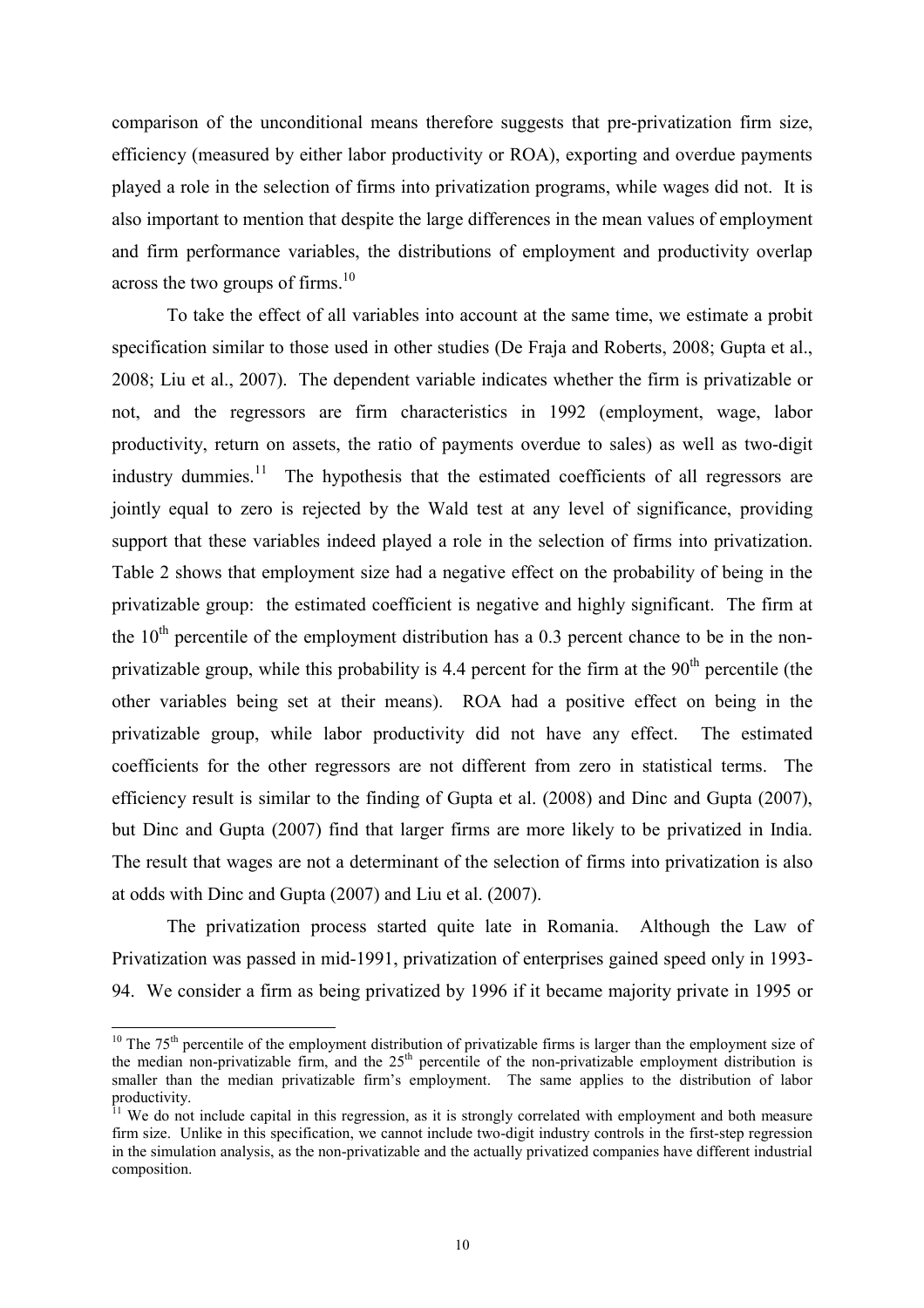before, to permit privatization to take its effect on firm behavior. By this criterion, 683 firms from the sample were privatized, which make up 26 percent of the privatizable firms. The overwhelming majority of privatizations by 1996 were MEBOs – in the sample used in this study over 90 percent of the firms were sold by this method.

#### 4. Empirical Method

We use information on privatization outcomes to simulate the effect of privatization on the privatizable and non-privatizable firms separately. First we establish the relation between the effect of privatization and the 1992 characteristics of the firms – the information available to policy makers when deciding which firm to become privatizable and which not. The estimation equation used to obtain the effect of privatization as a function of preprivatization firm characteristics is the following:

$$
\Delta y_{92\text{-}96,i} = \beta_0 + \beta_1 X_{92,i} + \beta_2 PO_i X_{92,i} + \beta_3 PO_i + \varepsilon_i, \tag{1}
$$

where *i* indexes firms,  $\Delta y_{92.96}$  is the 1992-1996 change of the variable of interest, which is log employment, efficiency (measured as labor productivity) and average wage.  $PO = 1$  if the firm was majority privatized by the end of 1995, and zero otherwise,  $X_{92,i}$  is a vector of firm i's 1992 characteristics and  $\varepsilon_i$  is the residual. In particular,  $X_{92}$  includes log employment, total capital, efficiency, average wage, the share of exports and payments overdue in the firm's total sales and industrial dummies. For the estimation of the industry effects, we need to have enough privatized firms in each industry category included in the regression, and also non-privatizable ones in the second step, when we do the simulation of the privatization effects. As neither of these groups are very numerous, we control for rather broad industrial categories in the first stage regression, and include three dummies: construction, transportation and other services, the omitted category being the group of industrial firms (in a robustness check we include two-digit industry controls). In order to allow a flexible functional form between pre-privatization firm characteristics and the effect of privatization, we also include in  $X_{92}$  interactions between industry dummies and all the other variables, and interactions between the variables themselves. As a robustness check, we also include squared terms of the continuous variables.

It is crucial for the estimation what we assume about the information set of the politicians at the time of decision making, and we employ two approaches. First, the identifying assumption is that decision makers used only observable pre-privatization characteristics of SOEs to infer the effects of privatization on firm behavior. This seems to us a realistic assumption: given the large number of firms to decide about, it is unlikely that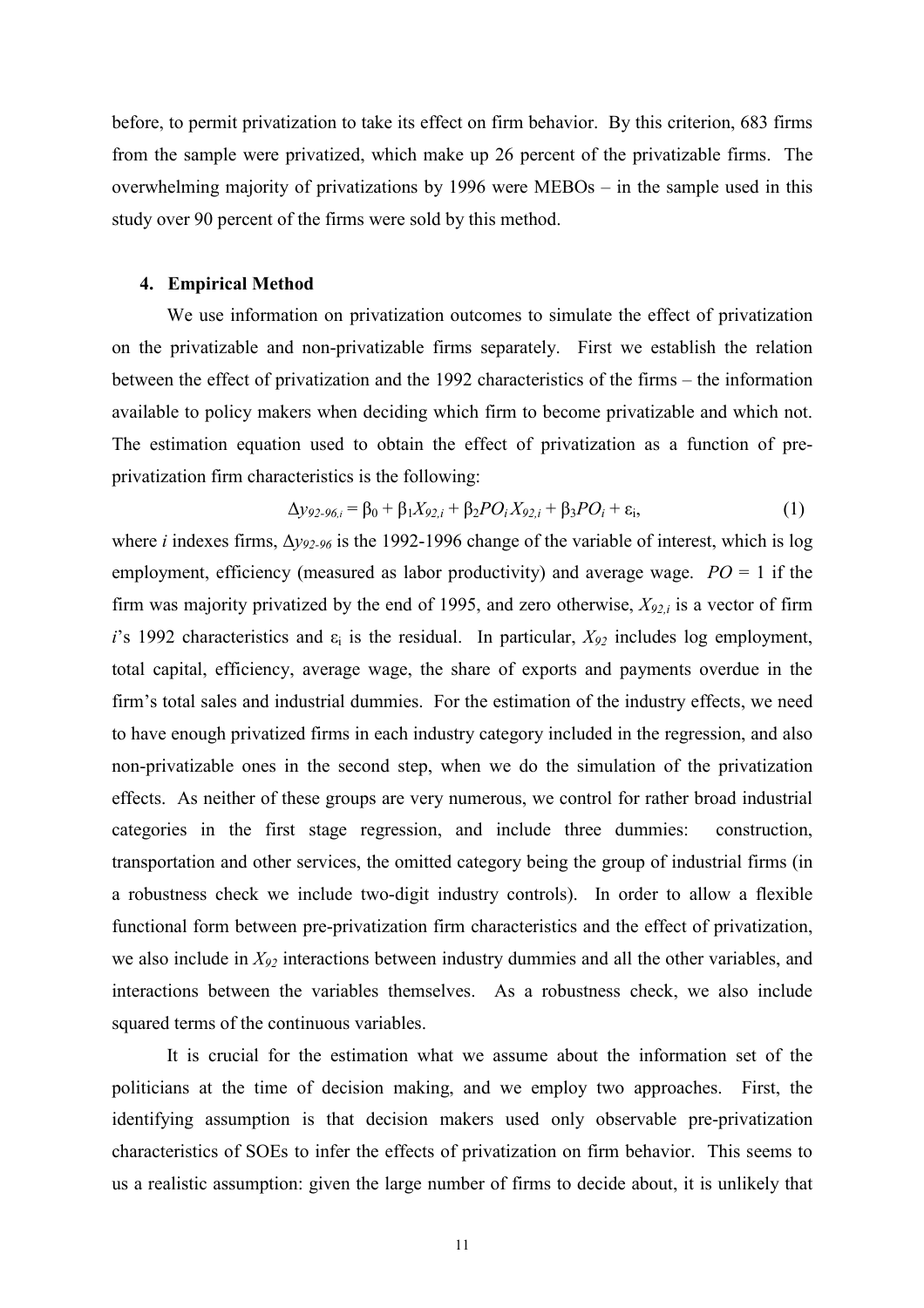decision makers had more information on firms than what was shown in firms' books. In accordance with this assumption, we estimate the first step regression by ordinary least squares (OLS), which does not take into account the effect of unobservable firm characteristics. We cannot be sure, however, whether politicians indeed used only observable firm characteristics in the selection process for at least two reasons. First, they might have indeed used unobservable firm characteristics, despite the large number of firms they had to deal with. Second, politicians might have foreseen that private investors select firms based on unobservable characteristics, and buy only those firms that have larger potential for growth or those that do not need massive restructuring which involves layoffs.<sup>12</sup> If they were aware of this selection process, they could also take it into account when they selected firms into privatization.

To control (at least partially) for such selection effects, in our second approach, we use nearest neighbor matching with replacement before running the first stage regression, and in the probit regression which computes the propensity score we include the 1992 values of the dependent variables, to account for the unobservable variation of these variables across firms. More specifically, the dependent variable in the probit regression is a dummy indicating whether the firm was privatized by 1995, and the set of explanatory variables are the 1992 value of the following: log employment, capital, labor productivity, average wage, return on assets, net income, export share and overdue payments in firm revenues, and twodigit industries (overdue payments are available only for 1993).

Having obtained the estimated effects of the pre-privatization firm-level variables on post-privatization outcomes, we construct the counterfactual of the effect of privatization for each firm by multiplying pre-privatization characteristics with the estimated effects, and compare the average hypothetical privatization effect between non-privatizable and privatizable firms (including in the latter group both the actually privatized and the not privatized ones). In particular, with the help of the estimated parameters from equation (1) we compute the simulated effect of privatization between 1992 and 1996 for each firm separately:

$$
\Delta \hat{\mathcal{Y}}_i = \hat{\beta}_2 X_{92,i} \tag{2}
$$

Then we construct the average difference between non-privatizable and privatizable firms (the privatizable group including both privatized and not yet privatized companies):

 $\overline{a}$ 

 $12$  On the selection of firms by future owners see, e.g., Brown et al. (2006, forthcoming).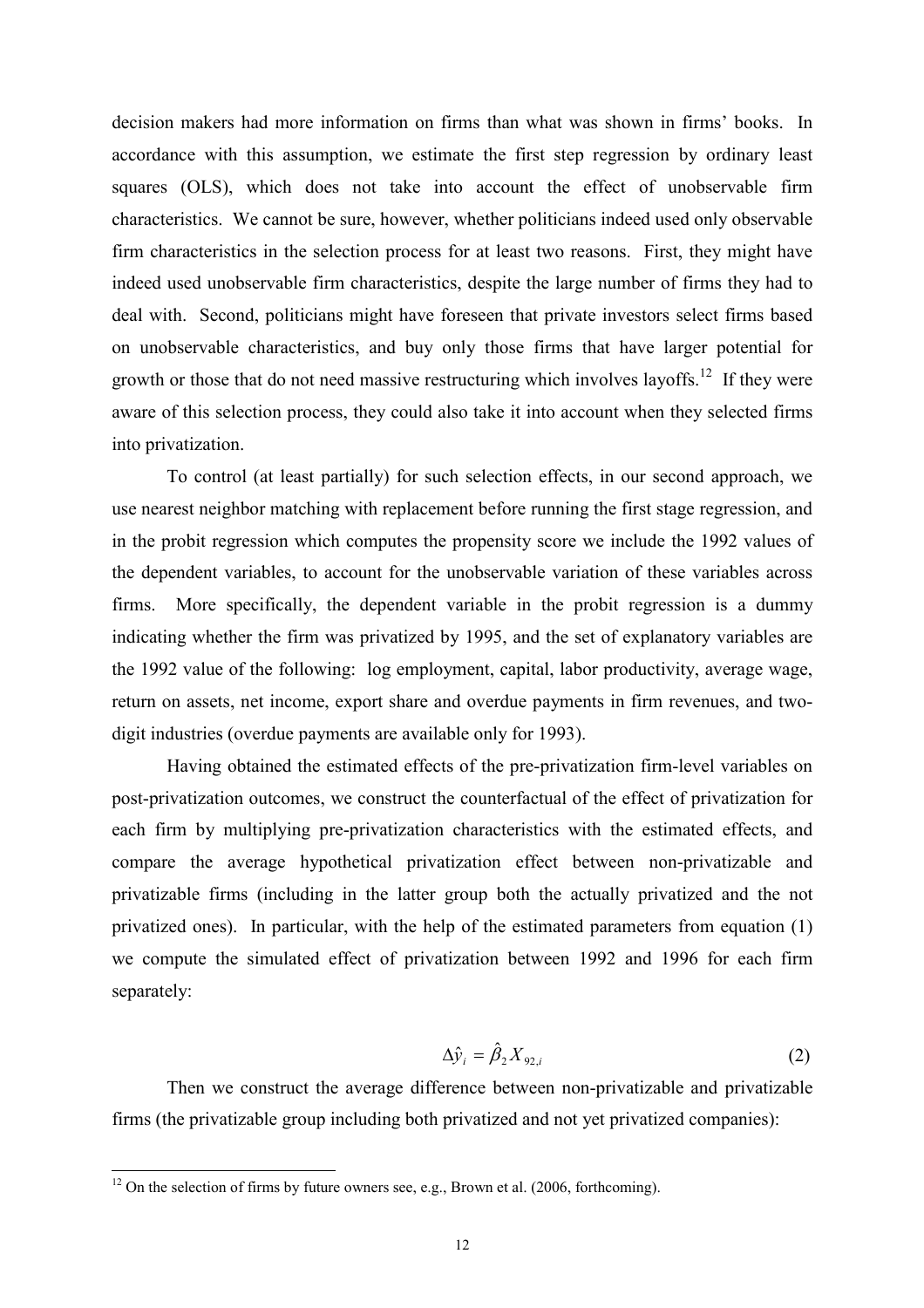$$
\Delta^2 \hat{y} = \Delta \bar{\hat{y}}^{NPRIV} - \Delta \bar{\hat{y}}^{PRIV} \,. \tag{3}
$$

This statistic shows the difference in the hypothetical effects of privatization between the two groups, and we use it to assess the motivations of decision makers. This method permits us to jointly analyze the employment, efficiency and wage effects of privatization, which in turn allows us to draw conclusions on the relative importance of these variables in politicians' objectives. If, for example,  $\Delta^2 e m p < 0$  and  $\Delta^2 e f f > 0$ , this would imply that politicians were more concerned about the employment effects of privatization than about efficiency gains, as they blocked the privatization of those firms that were expected to have negative employment effects subsequent to ownership change, even if these firms would have gained efficiency as a consequence of privatization.

#### 5. Results

 $\overline{a}$ 

The Relation between Initial Firm Characteristics and the Privatization Effect

Table 3 presents the estimated coefficients of the first-step regression with OLS, using Equation 1. In the table we present only the coefficients of the interaction terms between privatization and initial firm characteristics, the partial effects used in the simulation (the coefficients of the variables without interactions with privatization are presented in Appendix Table A1). Many of the estimated effects are statistically insignificant, but the F-statistics show that the estimated effects are jointly significant. To start with the employment growth regression, the overall privatization effect is negative, but it greatly varies by industry – the interaction terms between privatization and industry dummies have various magnitudes. Initial size (measured by employment or value of capital) has a negative effect on privatization-induced employment growth. Initial employment size has the smallest negative effect among industrial firms, and the largest in other services, while initial capital size hampers privatization-induced growth the most in industry, and it has a positive effect in construction (the effect is statistically significant). Pre-privatization efficiency has a negative effect on employment growth, while wages have a positive effect in all economic sectors with the exception of other services.<sup>13</sup> The share of exports in revenues, usually considered as a proxy for firm quality, is positively correlated with employment growth and the estimated coefficient is large and significant, perhaps because the presence of the firm in international markets allows expansion. Contrary to export share, the share of overdue payments in

<sup>&</sup>lt;sup>13</sup> The apparent contradiction that high wages are associated with faster employment increase can be explained by wages being correlated with the quality of the workforce, and firm expansion may be easier if the workers are of high-quality type.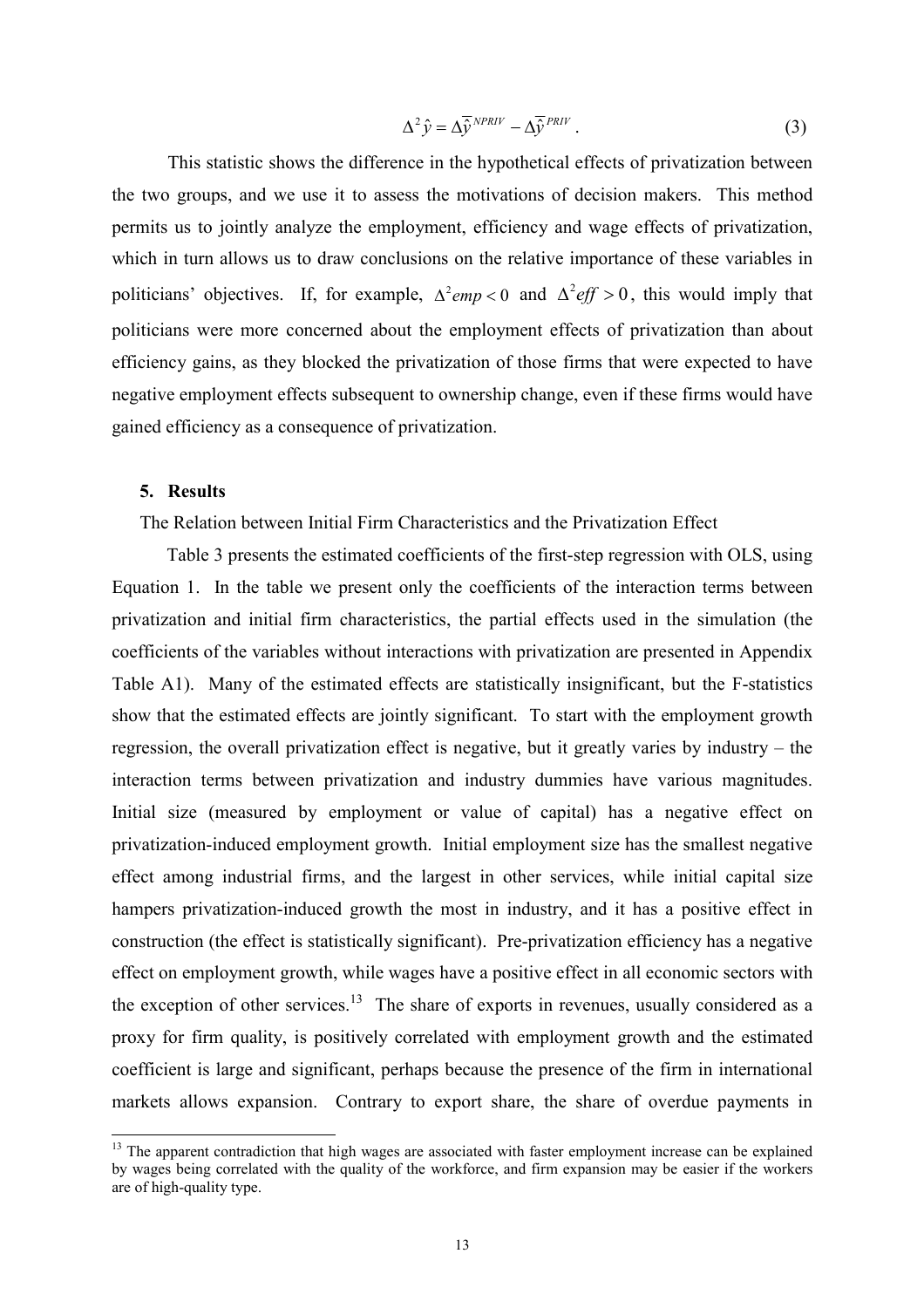revenues is negatively correlated with the effect of privatization on employment growth (these coefficients are also statistically significant). The three-way interactions show that large and capital intensive firms are less likely to grow, while large and efficient firms tend to grow further if they are privatized. The composite effects of employment-wage and employment-export share are negative, and of employment-overdue payments is positive. Ceteris paribus, high wage firms with large capital endowment and overdue payments increase their employment after privatization, while those with high wages and exports share decrease it. Finally, large firms which are present in the international markets increase their employment as a consequence of privatization.

The effects of pre-privatization firm characteristics on the privatization-induced efficiency enhancement are shown in Column 2 of Table 3. The estimated coefficient of the privatization dummy is large, and its interactions with economic activity reveal that this effect is positive in all sectors of the economy (as the difference between the main privatization effect and the interactions with industry dummies is always positive). Initial employment and capital size have negative effects on productivity growth: large firms are probably harder to turn over. Ceteris paribus, initial efficiency affects positively the effect of privatization on efficiency growth in three out of four industrial categories (the effects are significant in transportation and other services), while initial wages have a negative effect on efficiency growth. The effect of exporting is positive in all industries except for other services, but the effects are not different from zero statistically, except in the case of other services. Overdue payments have a negative effect on the efficiency effect of privatization, with the exception of transportation firms, the only significant coefficient. The interaction terms between employment and the other continuous variables mostly have a negative estimated effect, with the exception of employment-export share, where the effect is large and negative. Interactions with initial efficiency show that firms with large initial capital size and high level of efficiency or overdue payments experienced smaller efficiency growth. The wage-capital, wage-overdue payments and export share-capital interactions have all large, positive estimated effects, while high wage exporting firms have a smaller privatization effect, ceteris paribus.

The regression results for the final dependent variable, change in the average wage are shown in Column 3 of the table. The overall privatization effect is negative in each economic branch and the main effect is statistically significant. Initial employment size has a significantly positive effect on privatization-induced wage growth, while initial capital size has a negative effect. Efficiency and initial wages are positively correlated with the wage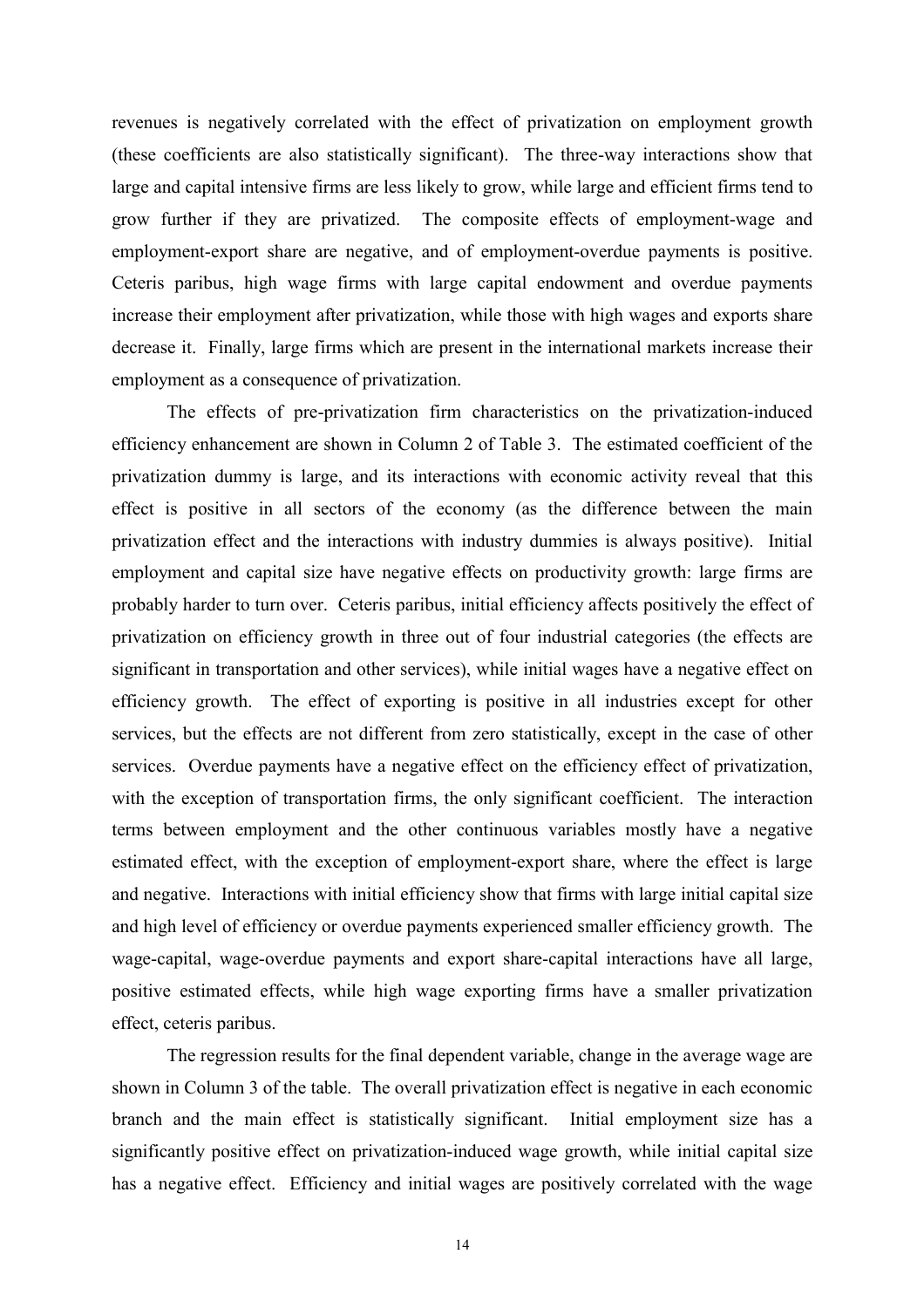effects of privatization (the coefficients are significant for most industries). Export share and overdue payments, on the contrary, have negative effects. The interactions between the continuous variables show that those interactions where employment is present all have small estimated coefficients. This also applies for the interactions with efficiency, with the exception of efficiency-export share interactions, where the estimated effect is positive. Finally, high wage firms with large overdue payments also have a larger wage growth than other firms.

After running the first step regression with simple OLS, we turn to the specification that takes into account not only the initial observable, but also unobservable firm characteristics. The estimated coefficients of the probit regression are presented in Table 4, and they show that the probability of being privatized does not depend on employment size, but capital size affects it negatively. More efficient firms – measured by both labor productivity, return on assets or the share of exports – are more likely to be privatized, which demonstrates cherry picking of the future private owners. Wages also play a positive role in the selection of firms into privatization, while the amount of profits and overdue payments do not.

Having estimated the propensity score, we perform a nearest neighbor matching with replacement.<sup>14</sup> The absolute value of the normalized difference between privatized and control firms of the regressors in the probit equation is always smaller than 0.06, which shows that the two sets of firms are statistically similar pre-treatment (Imbens and Wooldrige, 2009). On the matched sample we run Equation (1), which now takes into account selection on unobservables. The estimated coefficients for employment, productivity and wage growth are presented in Table 5. The signs of the partial effects of the initial firm characteristics on privatization induced employment growth have the same sign as in Table 3 for many interactions, except for the following: initial employment size and efficiency have positive effects, as well as overdue payments. Employment interacted with export share also has a positive effect, while wages interacted with overdue payments have a negative partial effect. Turning to the determinants of the productivity effect of privatization, the results based on the matched sample are different from the simple OLS estimations for the overall privatization effect (as the effect is smaller), for initial capital size (the effect is larger), for wages (the

 $\overline{a}$ 

 $14$  To improve the overlap in covariate distributions, we follow the method developed by Crump et al. (2009), and compute the parameter under (over) which the propensity score is too close to zero (one) to provide a good fit. In these data the parameter is 0.094, and we drop the firms which propensity score is less than 0.094 or more than 0.906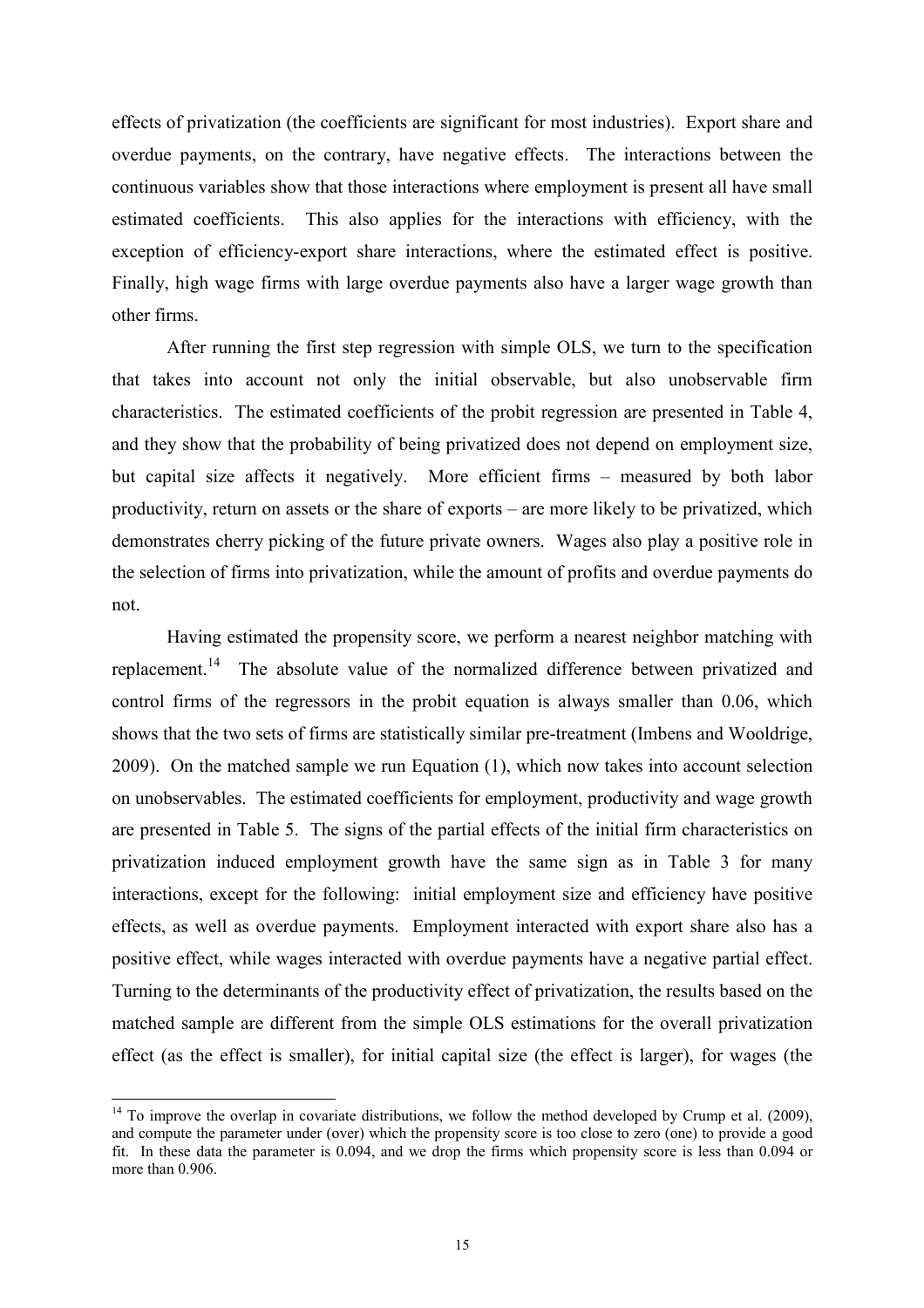effect becomes positive), and for overdue payments, which are strongly positive in this estimation. Employment-wage and wage-export share interactions both have a positive effect on efficiency growth, while employment-overdue payments, efficiency-export share, and wage-overdue payments have all negative estimated coefficients. The coefficients of the wage equation are the most similar to the estimated effects with simple OLS. In this case only the effect of export share is different, which turns positive.

### Simulation of the Effect of Privatization

With the help of these estimated effects we compute the expected effect of privatization for the non-privatizable and privatizable groups and the mean difference between these effect, using Equations 2 and 3. The results, presented in Table 6 show that if politicians chose firms to be privatized by only looking at observable characteristics, they believed that transfer of all privatizable firms into private hands would have increased their employment by 7 percent, while the non-privatizable firms would have suffered a loss of 30 percent. The diverse privatization effect on employment is further underlined by the high statistical significance of the mean difference between the two groups. Contrary to the employment effect, the expected efficiency effect of privatization is positive for both privatizable and non-privatizable groups. The simulated efficiency increase for the nonprivatizable firms is almost 65 percent, and for the privatizable ones 43 percent. The simulated effect of privatization on the growth rate of wages is one percent in the nonprivatizable group and less than half percent among privatizable firms. Although the difference between them is statistically significant, the magnitude of the simulated wage effect is so small that it is likely that wages did not play an important role in the privatization decisions of politicians. When we take into account selection on unobservables in the first step regression, the results are similar qualitatively, but the magnitudes differ. The simulated employment effect of privatization drops to -10.4 percent in the non-privatizable group and it increases to 10.8 percent in the privatizable group. The efficiency effect of privatization declines for both groups of firms, but they are still large and positive: 52.4 percent for the non-privatizable, and 41.5 percent for the privatizable group. The simulation of the wage effects of privatization remains essentially unchanged. To summarize, the simulations show that politicians were more concerned with the negative effect of privatization on employment than with efficiency improvement, and they protected labor even if they had to sacrifice substantial productivity gains. Wages do not seem to play an important role in the selection of firms into privatization programs.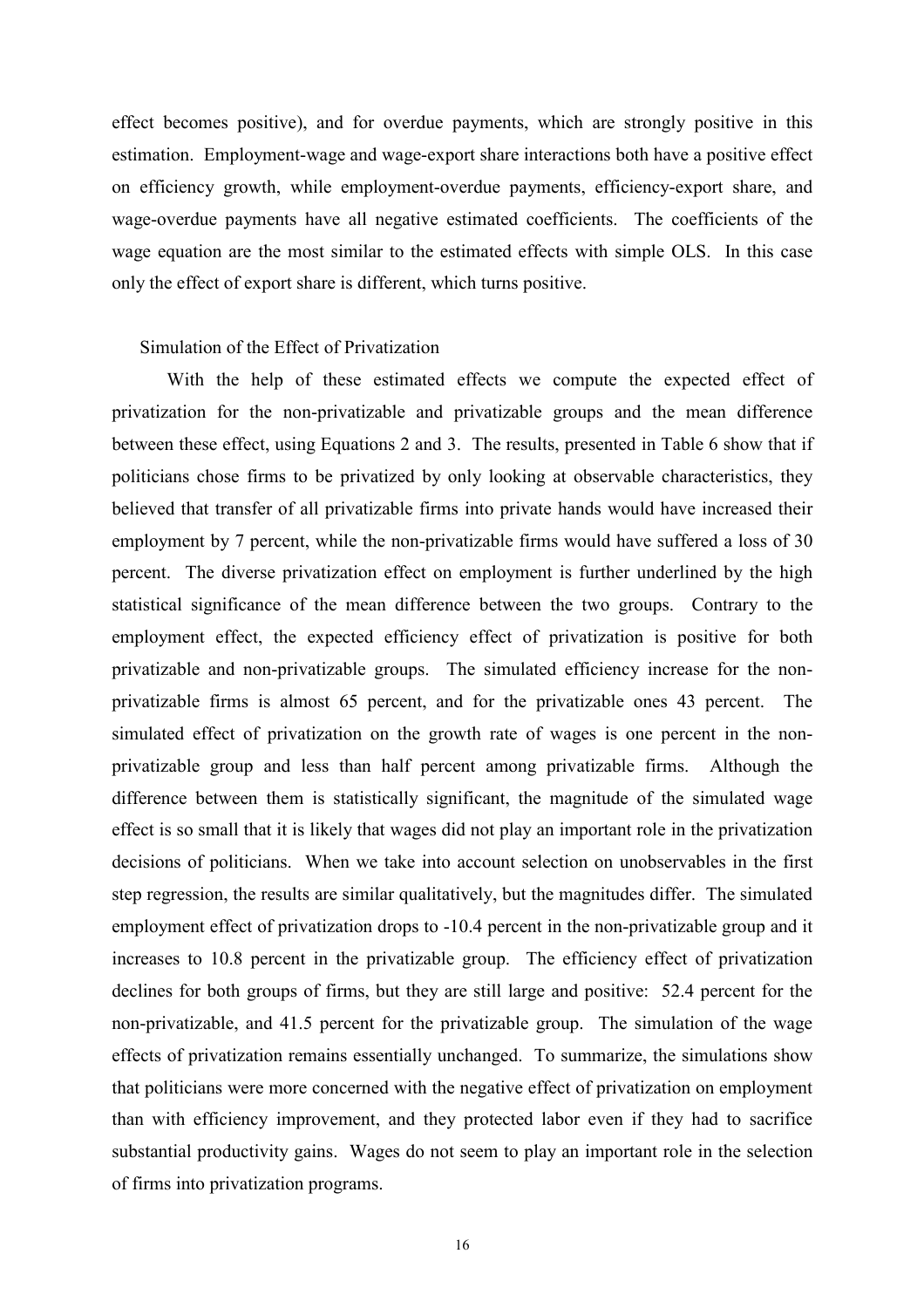The expected employment reduction of the non-privatizable group is large not only in proportions but also in absolute terms. The total employment of non-privatizable firms was over one million in 1992. If we apply the expected employment effect of privatization on the whole group, the number of jobs destroyed after privatization would have been about 100 or 300 thousand. This is large, compared for example with the number of unemployed in the national economy, which was 790.9 thousand in 1996 (International Labour Organization Databases). The aggregate statistics also provide support for the result that politicians were more concerned about job losses than wage declines: between 1992 and 1996 the number of employed persons fell by ten percent (from 10,458 thousand to 9,379 thousand), while average real wages did not change (Romanian Statistical Yearbook, 1997, p. 125 and 176).

To test the robustness of our results, we compute the hypothetical effect of privatization for several different samples and specifications. As a first check, we replace labor productivity with return on assets (ROA). Corporate taxes, and therefore government revenues are tied to profits and it is possible that profits were in the utility function of politicians instead of labor productivity. Profits, however, are not very reliable, especially in early transition and for this reason our preferred variable is labor productivity (we prefer labor productivity also because profits in 1996 are missing in a larger number of firms than labor productivity). Second, we exclude overdue payments from the first stage regression, as they are available only in 1993 and thus this variable might be contaminated with privatization effects. Third, to allow for more flexibility in the first-stage regression, we include squared employment, capital, efficiency, wages, export share, and overdue payments both in levels and interacted with privatization.

We also test whether changes in the sample affect the results. First, we exclude firms that were under the subordination of the ministries and therefore their status regarding privatizability is unclear, as discussed in Section 3.2. Second, we drop those firms that were privatized already in 1992 and thus the first year of the study might be contaminated with privatization effects. Third, we add back firms to the sample which were removed because they were outliers in productivity or wages, or due to size restrictions. We also included two digit industry controls (but we kept the original interactions between industries and the continuous variables unchanged), to test whether the results are driven by the aggregated industrial categories we use in the first stage. Finally, we control whether strategic industries drive the results, and we drop all firms from energy and water distribution, those two economic sectors which contain about 60 percent of non-privatizable enterprises.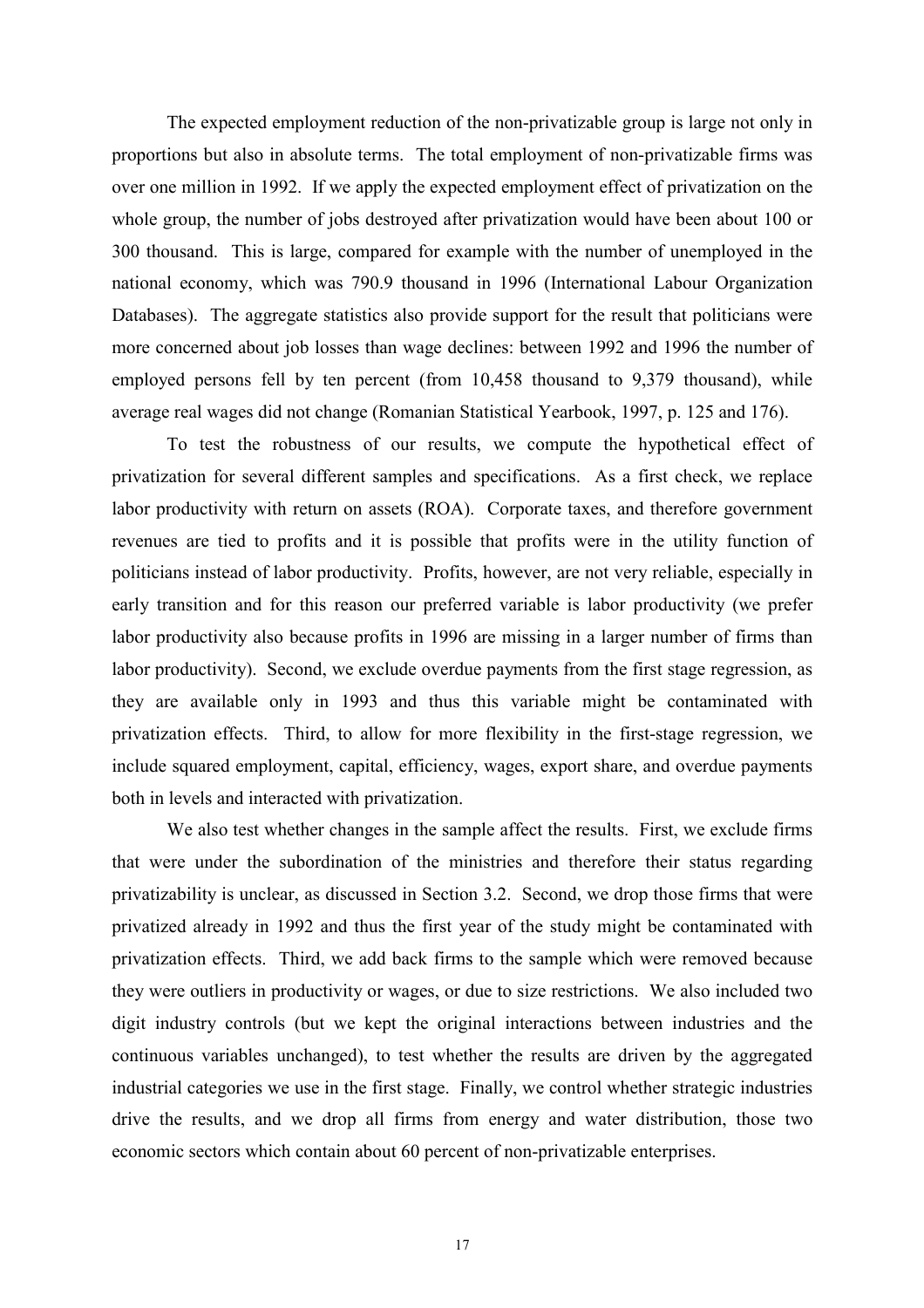The difference of the simulated effect of privatization between non-privatizable and privatizable firms for these robustness checks is shown in Table 7, and they demonstrate that the results do not change qualitatively after these modifications: the expected employment effect is always smaller for the non-privatizable firms than for the privatizable ones, the efficiency effect is almost always larger, and wage effects are very similar. It is worth mentioning that in all of the 16 robustness checks the simulated employment effect is always negative for non-privatizable, and positive for the privatizable firms with the sole exception of the specification when we control for two-digit industries and perform matching in the first step. In this regression the employment effect is negative for both groups of firms, but even in this case, when the estimates are very noisy, the simulated employment effect is much smaller for non-privatizable than for privatizable companies.

One potential problem of this analysis is that the simulated differences between the privatization effect for the non-privatizable and privatizable groups are driven by selection into privatization. Although we control for many pre-privatization characteristics and for selection bias as well, we cannot rule out the possibility that selection drives the results, and the difference in the privatization effect is not between privatizable and non-privatizable firms but between actually privatized and not privatized firms. For example, as most of the new owners in the privatized firms in Romania are the employees of the firm, it is possible that they bought up those firms in which maintaining the employment level was easy. In this case the difference in the simulated privatization effects may not arise between the privatizable and not-privatizable firms, but between the privatized and not privatized ones. To investigate this possibility, we disaggregate the privatizable group into privatizable, but not privatized and actually privatized firms, and rerun the simulations. Indeed, the results in Table 8 show that the two privatizable groups differ, as the privatized firms have a larger employment growth and smaller efficiency growth than the privatizable, but not privatized firms (the mean difference in the effects is shown in Appendix Table A3). Nevertheless, the simulated privatization effects of the two privatizable groups are always employment enhancing and the efficiency effects are positive and large for each group, while the simulated wage effects are very small. Therefore, our base results hold for privatized and not-yet privatized firms separately.

#### 6. Conclusions

Privatization has been one of the most important policies that shaped the economies of many countries in the last three decades. Taking advantage of comprehensive data and the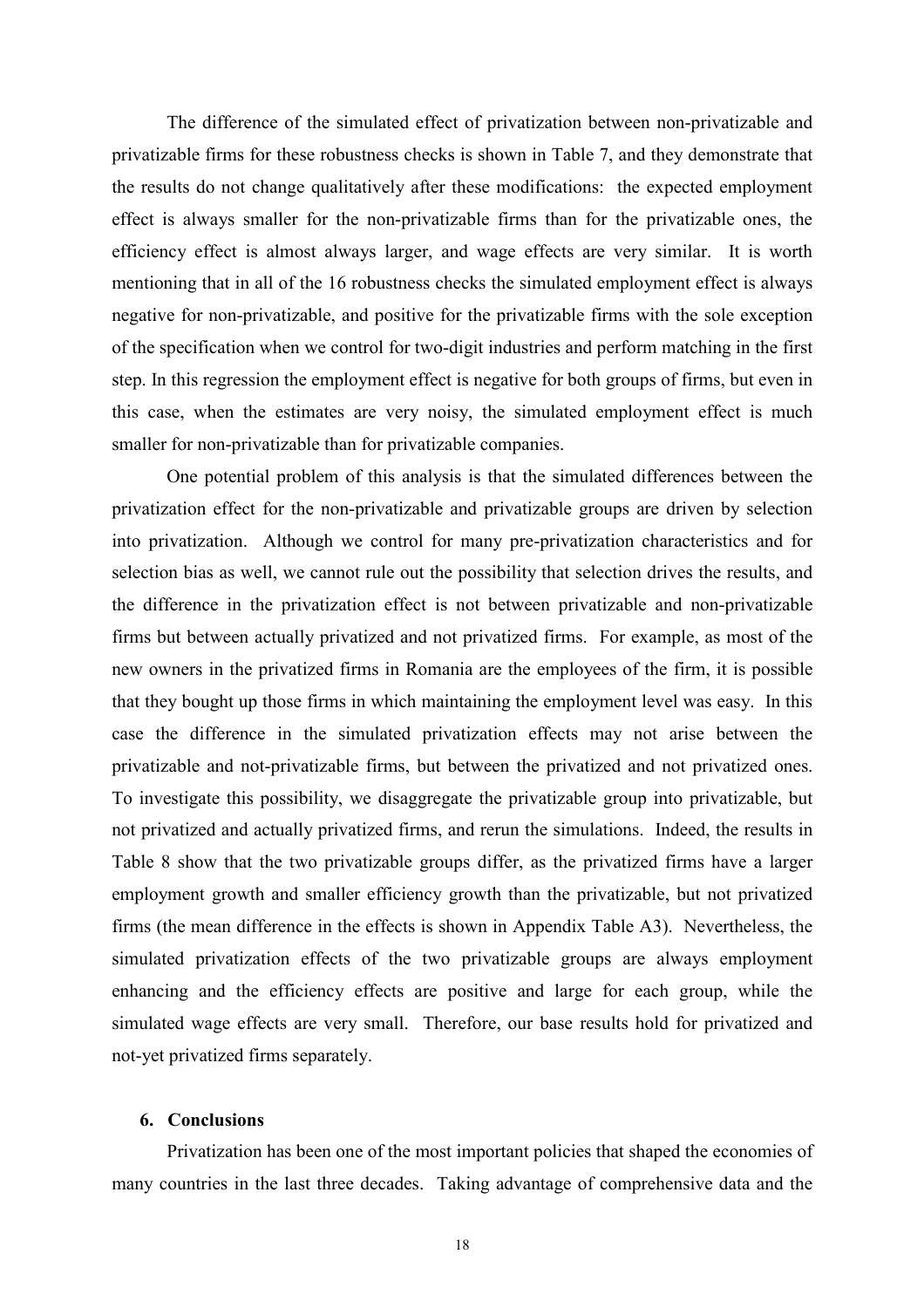fact that a group of state-owned firms was explicitly barred from privatization in Romania, we analyzed the prerequisite for privatization: the political selection of firms into privatization programs. We apply simulation methods to estimate the expected employment, efficiency and wage effects of privatization on the political sorting of firms into privatization programs. Taking advantage of the actual privatizations, we first estimate the effect of privatization as a function of firm-level pre-privatization characteristics with OLS and nearest neighbor matching combined with OLS, to take into account selection on unobservable firm attributes. With the estimated effects we simulate the privatization effect for privatizable and non-privatizable firms, and find that employment concerns were of primary importance, even if efficiency gains had to be sacrificed. The expected employment effect of privatization is negative for the non-privatizable and positive for the privatizable group, the magnitude being -30 and -10 percent for the first, and 7 or 11 percent for the second group, depending on the first-stage estimation method. Efficiency increase, on the contrary, is large and positive in both groups of firms. Wages do not seem to have played a role in the political selection of firms into the privatization program, as the simulated effects are very small, regardless of firm status. These results are robust to different specifications in the first step regression, to the use of different measures of firm efficiency, and to various samples of firms.

While our results are very robust, several factors may weaken them, which we list below. The crucial assumption in the simulation is that firms that have not become private would have behaved in the same way as privatized firms should they have been privatized. This is a common problem in any simulation study, and we tried to mitigate it by augmenting the regression with different cross-terms to control for observable characteristics as well as possible, and we also try to account for unobserved heterogeneity. Nevertheless, we cannot be sure how successful we were in controlling for observed and unobserved firm attributes. When we disaggregate the privatizable group into privatized and not privatized, the main results hold, which provides some evidence that this bias is probably not very large, at least it does not affect qualitatively the analysis of political selection of firms into privatization programs.

Second, the privatizations are mainly MEBOs, and it is questionable how the results can be applied to privatization methods that lead to more conventional ownership structures, such as firms controlled by outside investors. It is indeed likely that firm behavior under the control of the management and employees is different from outside ownership (Bonin et al., 1993; Earle and Estrin, 1996). In particular, it is possible that the employee-owners would sacrifice efficiency increase if it caused employment reduction, while this behavior is less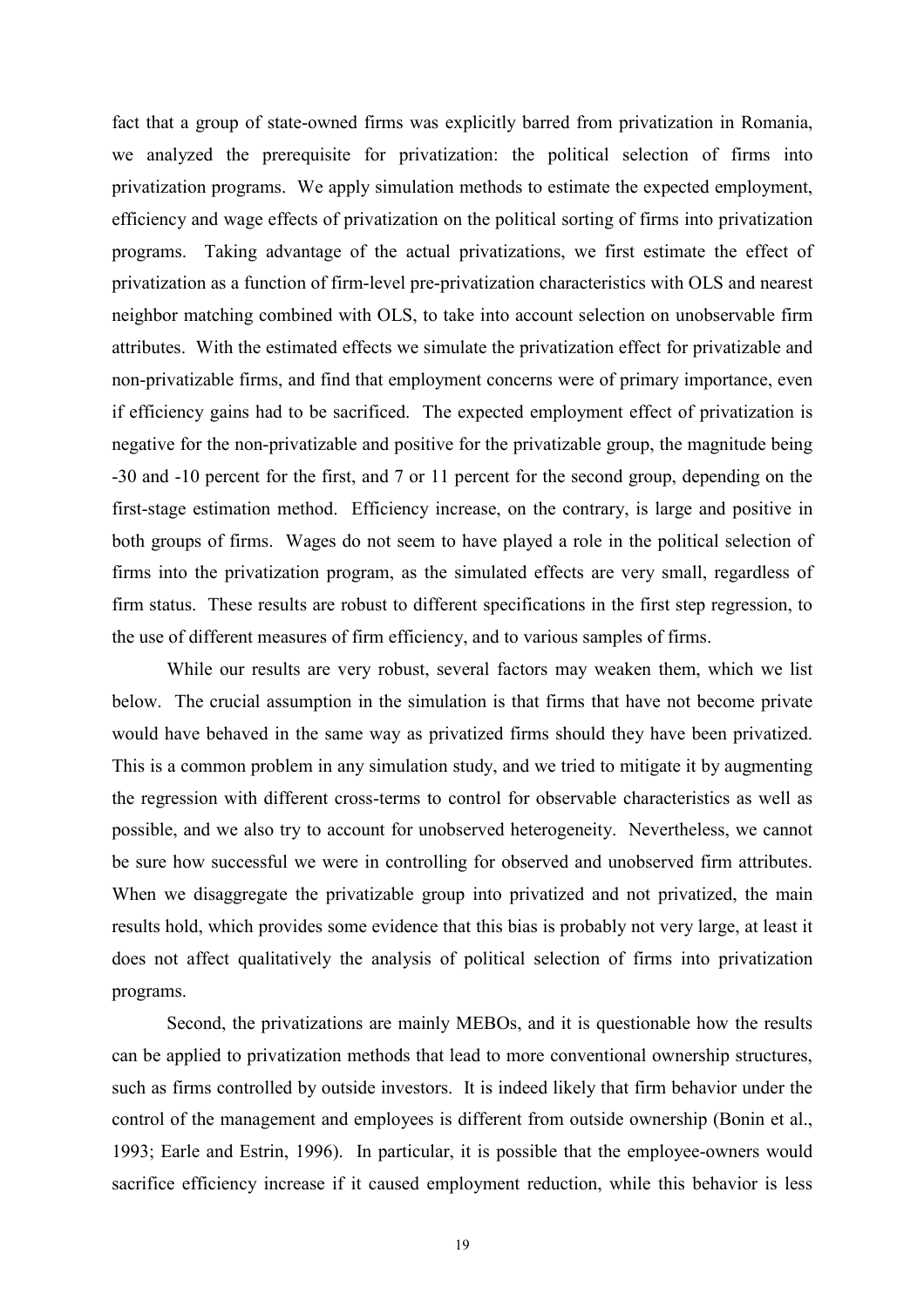likely to happen in an enterprise controlled by outside investors. On the other hand, if outside owners are more efficient in reducing the overall cost level of the firm, this may contribute to employment increase through the scale effect. Furthermore, if they are more entrepreneurial and expand the firm's markets, this may also increase their demand for labor. Therefore, it is unclear a priori what the effects of privatization are in the case of sales to outside owners and how they relate to MEBO privatizations. Empirical evidence on MEBO privatization is also scarce.<sup>15</sup> For the analysis of the political selection of firms into privatization it is more important, however, that if decision makers foresaw that privatizations will mostly be MEBOs, they could use this knowledge when selecting firms into privatization. In the case of Romania there is some evidence that the early privatization program was prepared to be mostly MEBO. In a pilot privatization program launched in 1992, out of the 22 companies finally privatized, 15 were exclusively and 4 partially MEBOs (Earle and Telegdy, 1998). Nevertheless, we cannot be sure that decision makers knew this already in 1991, when they selected firms into privatization programs.

The analysis, similar to previous research, provides evidence that privatization is a political process and that efficiency enhancement is only one of the factors which influence the decisions of politicians when they select firms into privatization programs. In Romania, where jobs were destroyed and employment fell in the whole country, politicians sensed the large political costs of further job destruction; their main concern was not the efficiency enhancement of firms but the preservation of employment at any price.

 $\overline{a}$ 

<sup>&</sup>lt;sup>15</sup> Two papers that synthesize our knowledge about the effects of privatization (Estrin et al., 2009; Djankov and Murrell, 2002) state that the effect of insider ownership on firm performance is mostly positive in Central and Eastern European countries, but the effect is usually insignificantly different from zero. The only evidence for the effects MEBO privatization in Romania is in Earle and Telegdy (2002), who find that firms transferred to its employees increased labor productivity, but the effect is smaller than of outsider privatization. Frydman et al. (1999) conclude that insider privatization does not enhance productivity, while outside privatization does, and there is only weak evidence that the employment levels are different at firms under the two ownership structures. Smith et al. (1997) study the productivity effects of insider ownership in Slovenia, and find that insider ownership increases total factor productivity (but the effect is not significant).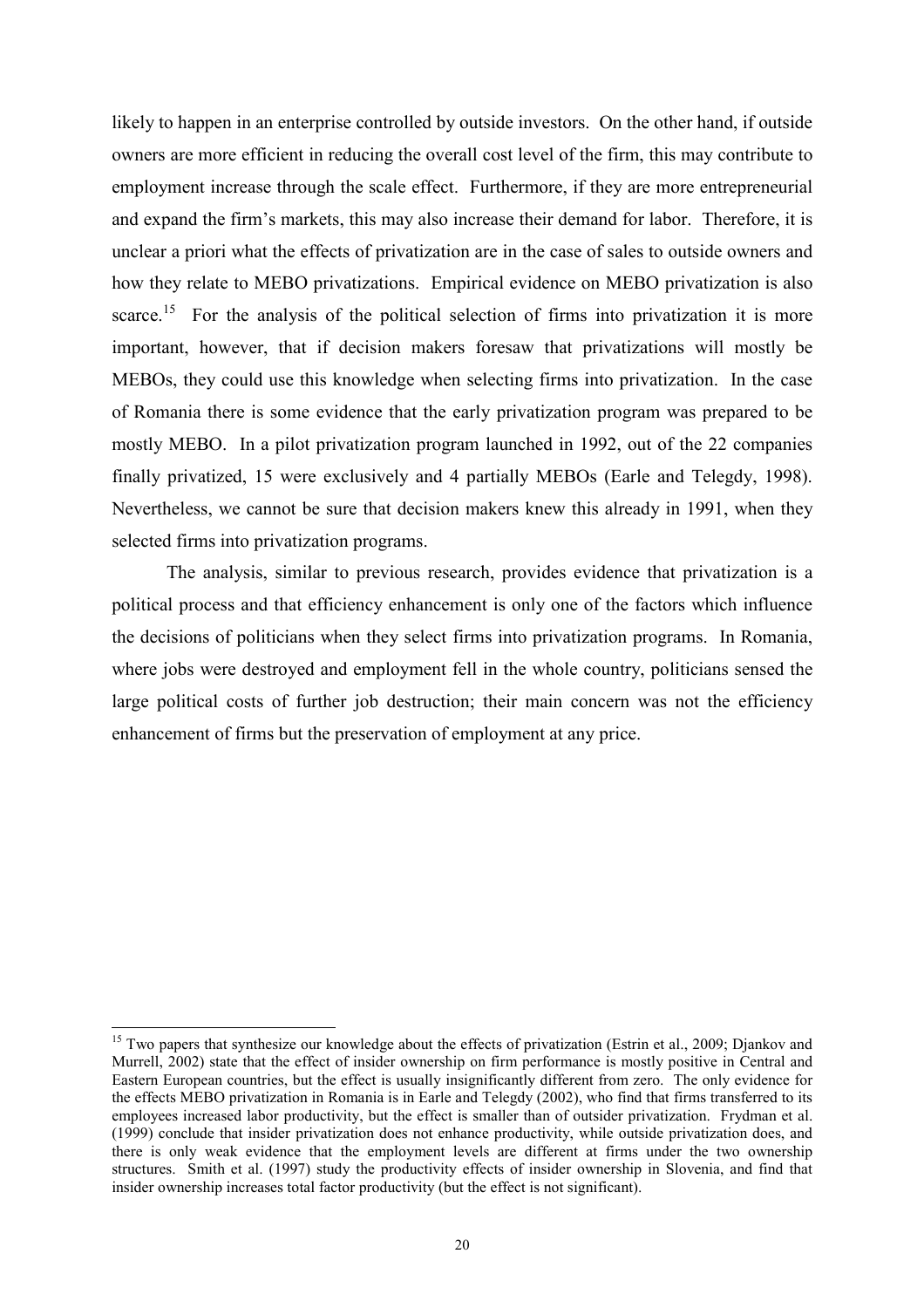# **References**

Aghion, Philippe, Blanchard, Olivier, Burgess, Robin, 1994. The Behavior of State Firms in Eastern Europe, Pre-Privatization. European Economic Review 38, 1327-1349.

Asaftei, Gabriel, Kumbhakar, Subal C., Mantescu, Dorin, 2008. Ownership, Business Environment and Productivity Change. Journal of Comparative Economics 36, 498-509.

Bonin, John. P., Jones, Derek. C., Putterman, Luis, 1993. "Theoretical and Empirical Studies of Producer Cooperatives: Will Ever the Twain Meet?" Journal of Economic Literature 31(3), 290–1320.

Bortolotti, Bernardo, Fantini, Marcella, Siniscalco, Domenico, 2003. Privatisation around the World: Evidence from Panel Data. Journal of Public Economics 88(1-2), 305-332.

Boycko, Maxim, Shleifer, Andrei, Vishny, Robert W., 1996. A Theory of Privatization. Economic Journal 106, 309-319.

Brown, David J., Earle, John S., Telegdy, Almos, forthcoming. Employment and Wage Effects of Privatization. Evidence from Hungary, Romania, Russia and Ukraine. Economic Journal.

Brown, David J., Earle, John S., Telegdy, Almos, 2006. The Productivity Effects of Privatization: Longitudinal Estimates from Hungary, Romania, Russia, and Ukraine. Journal of Political Economy 114(1), 61-99.

Crump, Richard K., Hotz, Joseph, Imbens, Guido, 2009. Dealing with Limited Overlap in Estimation of Average Treatment Effects. Biometrica 96, 187-199.

De Fraja, Gianni, Roberts, Barbara, 2008. Privatization in Poland: What was the Government Trying to Achieve? Mimeo.

Dewatripont, Mathias, Roland, Gerard, 1995. The Design of Reform Packages under Uncertainty. American Economic Review 85(5), 1207-1223.

Dinc, Serdar I., Gupta, Nandini, 2007. The Decision to Privatize: The Role of Political Competition and Patronage. http://web.mit.edu/dinc/www/Papers/Dinc%20&%20Gupta%20- -%20The%20Decision%20to%20Privatize.pdf.

Djankov, Simeon, Murrell, Peter, 2002. Enterprise Restructuring in Transition: A Quantitative Survey. Journal of Economic Literature 40(3), 739-792.

Druk-Gal, Bat-Sheva, Yaari, Varda, 2006. Incumbent Employees' Resistance to Implementing Privatization Policy. Journal of Economic Behavior and Organization 59, 374-405.

Earle, John. S., Estrin, Saul., 1996. Employee Ownership in Transition. In: Frydman, R. Gray, C., Rapaczynski, A. Eds., Corporate Governance in Central Europe and Russia. Insiders and the State. Budapest: World Bank and CEU Press.

Earle, John S., Gehlbach, Scott, 2003. A Spoonful of Sugar: Privatization and Popular Support for Reform in the Czech Republic. Economics and Politics 15(1), 1-32.

Earle, John S., Telegdy, Almos, 2002. Privatization Methods and Productivity Effects in Romanian Industrial Enterprises. Journal of Comparative Economics 30, 657–682.

Earle, John S., Telegdy, Almos, 1998. The Results of 'Mass Privatization' in Romania. A First Empirical Study. The Economics of Transition 6(2), 313-332.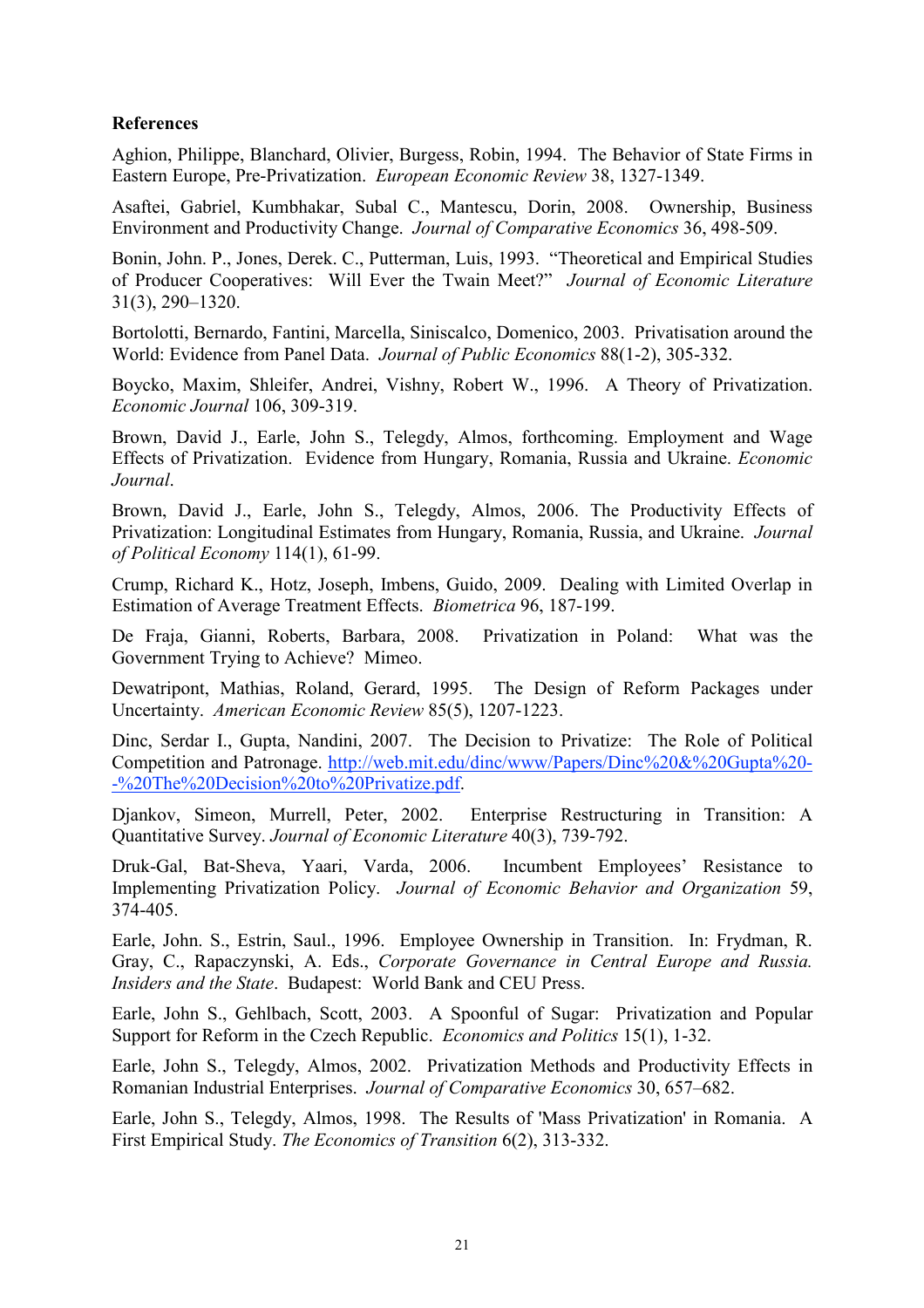Estrin, Saul, Hanousek, Jan, Kocenda, Evzen, Svejnar, Jan, 2009. Effects of Privatization and Ownership in Transition Economies. World Bank Policy Research Working Paper No. 4811.

Frydman, Roman, Gray, Cheryl, Hessel, Marek, Rapaczynski, Andzrej, 1999. When Does Privatization Work? The Impact of Private Ownership on Corporate Performance in the Transition Economies. Quarterly Journal of Economics 114(4), 1153-1192.

Gehlbach, Scott, (2007). Revenue Traps. Economics and Politics 19(1), 73-96.

Guo, Kai, Yao, Yang, 2005. Causes of Privatization in China. The Economics of Transition 13, 211-238.

Gupta, Nandini, Ham, John C., Svejnar, Jan, 2008. Priorities and Sequencing in Privatization: Evidence from Czech Firm Panel Data. European Economic Review 52, 183- 208.

Haskel, Jonathan, Szymanski, Stefan, 1993. Privatization, Liberalization, Wages and Employment: Theory and Evidence from the UK. Economica 60, 161-182.

Huyghebaert, Nancy, Quan, Qi, 2009. Share Issue Privatizations in China: Sequencing and its Effects on Public Share Allocation and Underpricing. Journal of Comparative Economics 37(2), 306-320.

Imbens, Guido W., Wooldridge, Jeffrey M., 2009. Recent Developments in the Econometrics of Program Evaluation. Journal of Economic Literature 47(1), 5-86.

International Labour Organization Statistics and Databases, http://laborsta.ilo.org/.

Law No. 15 on Restructuring State-Owned Enterprises (1990). http://www.angelfire.com/biz/isml/l15p90.html

Lipton, David, Sachs, Jeffrey, 1990. Privatization in Eastern Europe: The Case of Poland. Brookings Papers on Economic Activity 2, 293-341.

Liu, Guy S., Sun, Pei, Woo, Wing Thye, 2007. What Motivates and Constraints Politicians to Privatize? Economic Letters 97, 81-86.

López-de-Silanes, Florencio, Shleifer, Andrei, Vishny, Robert W., 1997. Privatization in the United States. RAND Journal of Economics 28(3), 447-471.

Megginson, William L., 2005. The Financial Economics of Privatization. New York: Oxford University Press.

Megginson, William L., Nash, Robert C., Van Randenborgh, Matthias, 1994. The Financial and Operating Performance of Newly Privatized Firms: An International Empirical Analysis. The Journal of Finance 44(2), 403-452.

Megginson, William L., Netter, Jeffry M., 2001. From State to Market: a Survey of Empirical Studies on Privatization. Journal of Economic Literature 39, 321-389.

Roland, Gerard, Sekkat, Khalid, 2000. Managerial Career Concerns, Privatization and Restructuring in Transition Economies. European Economic Review 44, 1857-1872.

Romanian Statistical Yearbook, 1997. Bucuresti: National Institute for Statistics.

Sappington, David E. M., Stiglitz, Joseph E., 1987. Privatization, Information, and Incentives. Journal of Policy Analysis and Management 6(4), 567–582.

Schmidt, Klaus M. 1996. The Costs and Benefits of Privatization: An Incomplete Contracts Approach. The Journal of Law, Economics, & Organization 12(1), 1-24.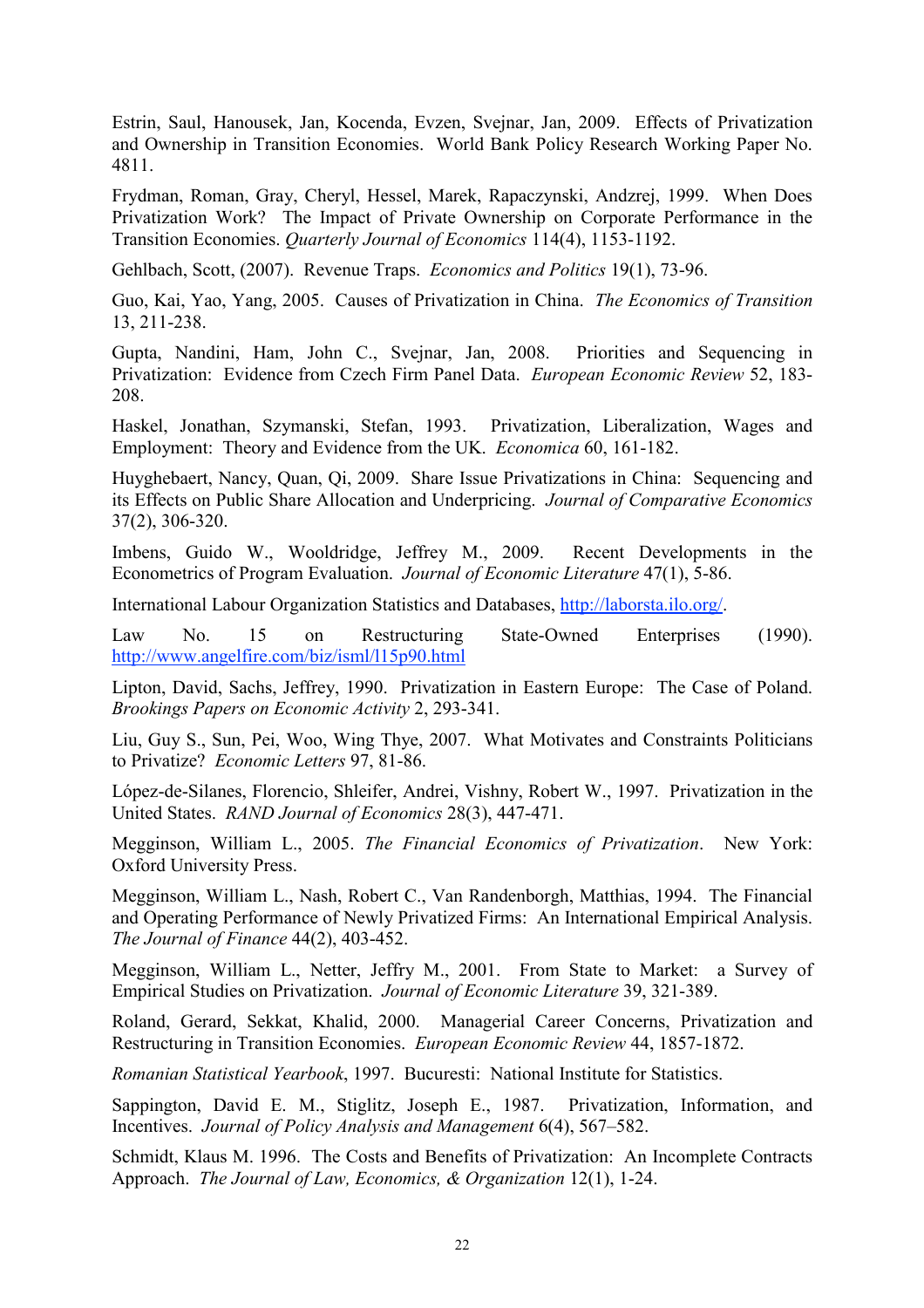Shleifer, Andrei, 1998. State versus Private Ownership. Journal of Economic Perspectives 12(4), 133-150.

Shleifer, Andrei, Vishny, Robert W., 1994. Politicians and Firms. The Quarterly Journal of Economics 109(4), 995-1025.

Smith, Stephen C., Cin, Beom-Cheol, Vodopivec, Milan, 1997. Privatization Incidence, Ownership Forms, and Firm Peformance: Evidence from Slovenia. Journal of Comparative Economics 25, 158-179.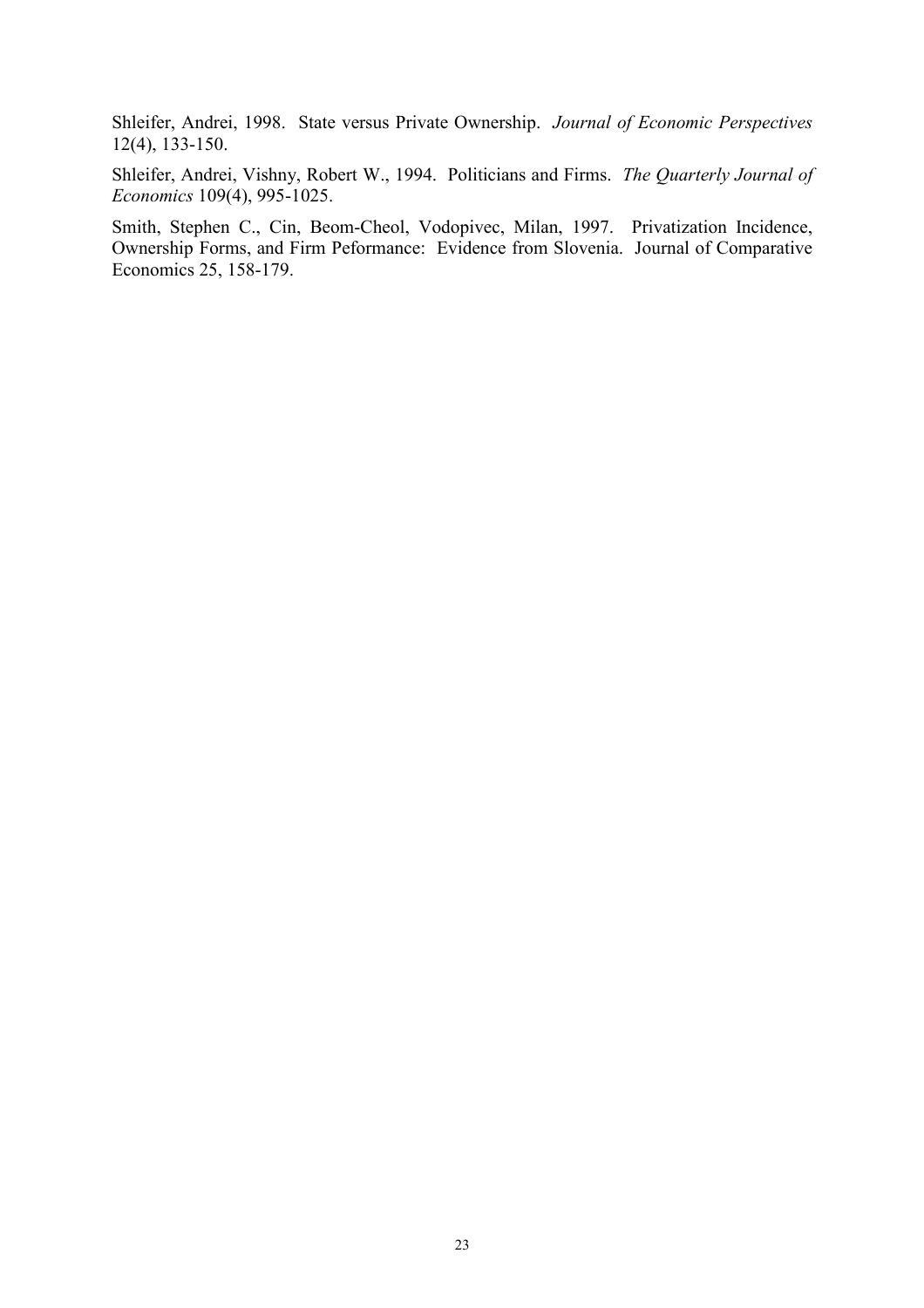|                      | Non-privatizable | Privatizable | Mean difference              |
|----------------------|------------------|--------------|------------------------------|
| Employment           | 1,402            | 457          | 945***                       |
|                      | (288.9)          | (17.9)       | (101.6)                      |
| <b>Total Capital</b> | 21,107           | 1,814        | 19,294***                    |
|                      | (5,870.6)        | (137.6)      | (1,580.5)                    |
| Wage                 | 290              | 303          | $-13$                        |
|                      | (10.8)           | (3.3)        | (13.2)                       |
| Labor productivity   | 2,092            | 4,066        | $-1,973*$                    |
|                      | (318.3)          | (283.0)      | (1, 118.9)                   |
| Return on Assets     | 0.014            | 0.043        | $-0.029***$                  |
|                      | (0.005)          | (0.002)      | (0.008)                      |
| Export share         | 0.014            | 0.034        | $-0.021**$                   |
|                      | (0.006)          | (0.003)      | (0.011)                      |
| Payments overdue     | 0.103            | 0.070        | $0.033***$                   |
|                      | (0.011)          | (0.003)      | (0.012)                      |
| Industry             |                  |              | Percent non-<br>privatizable |
| Manufacturing        | $\overline{7}$   | 255          | 2.7                          |
| Energy               | 51               | 28           | 64.6                         |
| Water distribution   | 49               | 13           | 79.0                         |
| Construction         | $\tau$           | 524          | 1.3                          |
| Transportation       | 25               | 506          | 4.7                          |
| <b>Utilities</b>     | 11               | 12           | 47.8                         |
| Other services       | 19               | 1,288        | 1.5                          |
| Total                | 169              | 2,627        | 6.0                          |

Table 1: Non-Privatizable and Privatizable Firm Characteristics in 1992

Notes: Mean difference represents the difference between the average value of non-privatizable and privatizable firms. Labor productivity and wages are measured in thousands of 1992 Lei, total capital is measured in millions of 1992 Lei. NACE codes included in industries: manufacturing (22, 24, 36); energy (40); water distribution (41); construction (45); transportation (60, 63, 64); utilities (90); other services (51, 52, 55, 70, 73, 74, 92). \*\*\* = significant at the 1-percent level; \* significant at the 10-percent level.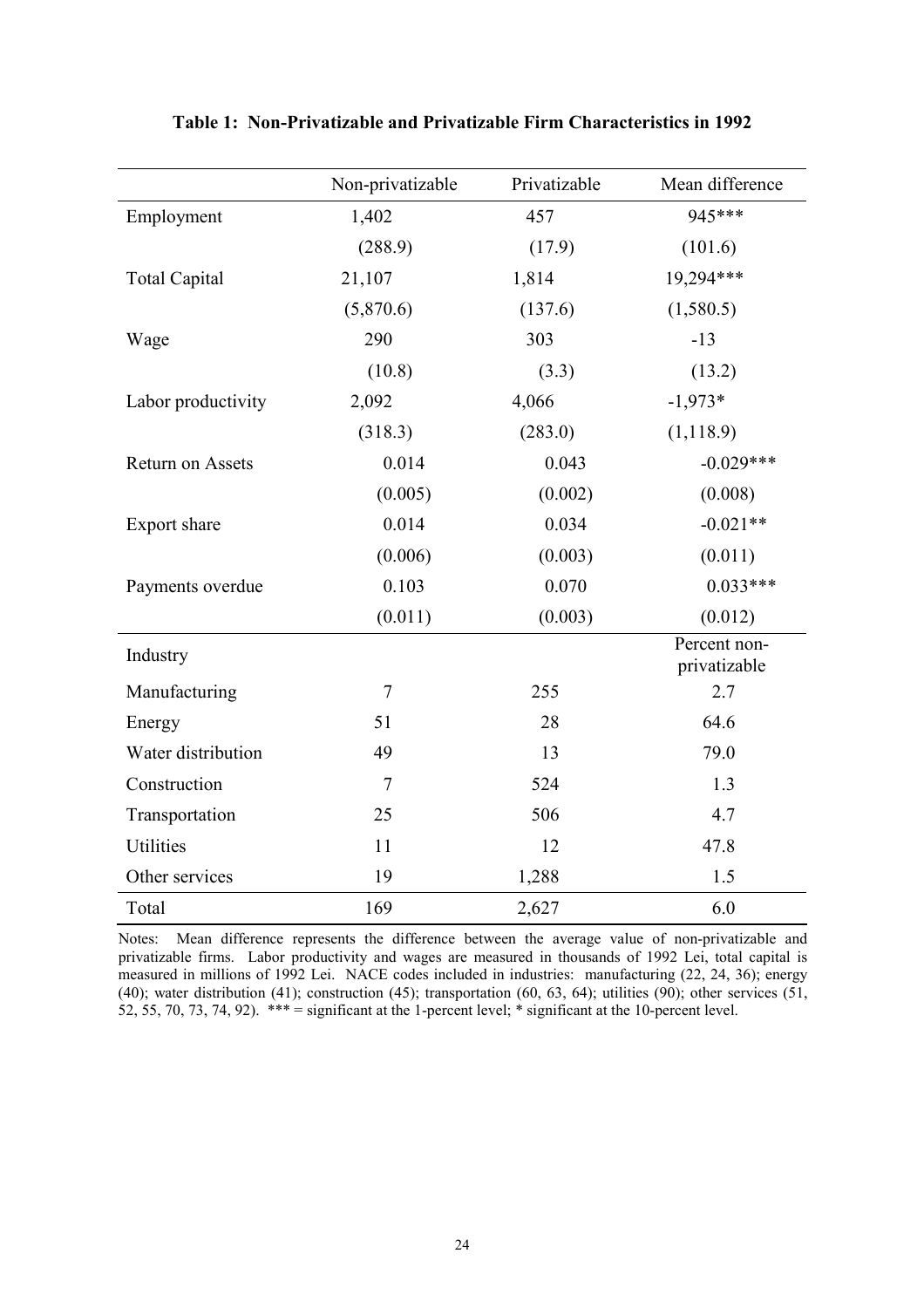| Variable           | Coefficient |
|--------------------|-------------|
| Employment         | $-0.012***$ |
|                    | (0.002)     |
| Wage               | $-0.001$    |
|                    | (0.007)     |
| Labor Productivity | $-0.005$    |
|                    | (0.004)     |
| <b>ROA</b>         | $0.059**$   |
|                    | (0.031)     |
| Export share       | 0.007       |
|                    | (0.017)     |
| Payments overdue   | 0.022       |
|                    | (0.017)     |
| Mean privatizable  | 0.940       |

# Table 2: Selection of Firms into Privatization Programs

Notes:  $N = 2,796$ . Probit estimates, the coefficients show marginal effects at the means of the regressors (robust standard errors in parenthesis). Dependent variable =  $1$  if the firm is privatizable,  $= 0$  if not. The variables are from 1992 except for overdue payments which is from 1993. The regression includes two-digit industry controls. Pseudo  $R^2$  = 0.220. Excluded industrial dummy: industry. \*\*\* = significant at the 1-percent level; \*\* = significant at the 5-percent level.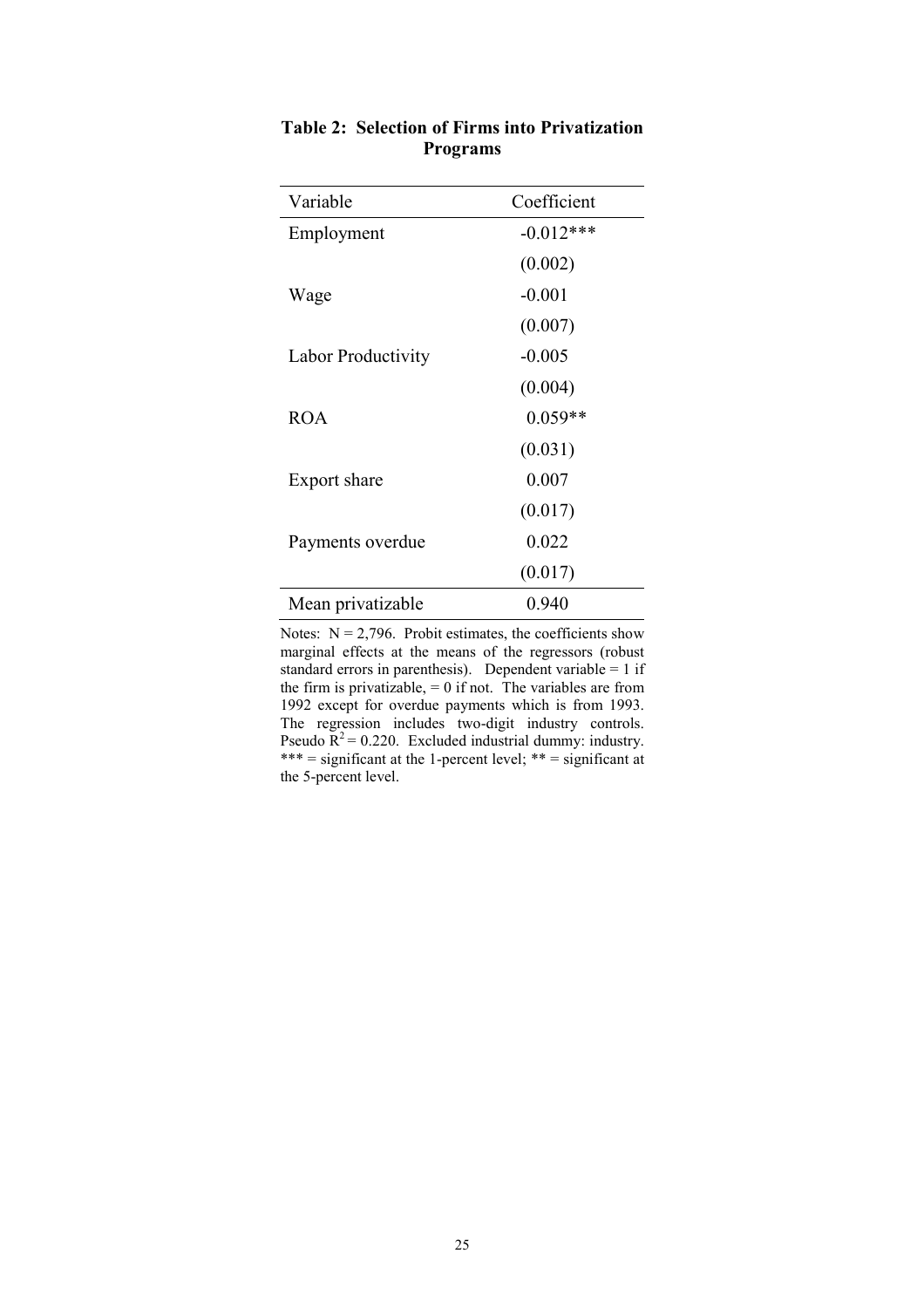|                                | $\Delta$ Employment | $\overline{\Delta}$ Efficiency | $\Delta$ Wage |
|--------------------------------|---------------------|--------------------------------|---------------|
| Private (PO)                   | $-0.526$            | 4.587                          | $-0.756*$     |
|                                | (8.103)             | (6.012)                        | (0.425)       |
| Construction*PO                | $-0.353$            | 0.982                          | $-0.040$      |
|                                | (3.704)             | (2.492)                        | (0.162)       |
| Transportation*PO              | $-1.863$            | $-4.128$                       | 0.231         |
|                                | (4.272)             | (2.778)                        | (0.218)       |
| Other services*PO              | 3.936               | $-2.216$                       | $-0.157$      |
|                                | (3.510)             | (2.247)                        | (0.172)       |
| Employment*PO                  | $-0.085$            | $-0.280$                       | 0.106         |
|                                | (1.298)             | (0.921)                        | (0.071)       |
| Employment* Construction *PO   | $-0.083$            | 0.135                          | $0.028***$    |
|                                | (0.159)             | (0.137)                        | (0.009)       |
| Employment* Transportation *PO | $-0.164$            | 0.243                          | $0.035***$    |
|                                | (0.246)             | (0.153)                        | (0.012)       |
| Employment* Other services*PO  | $-0.235$            | 0.064                          | $0.017**$     |
|                                | (0.146)             | (0.120)                        | (0.008)       |
| Capital*PO                     | $-0.223$            | $-0.481$                       | $-0.122**$    |
|                                | (0.946)             | (0.670)                        | (0.056)       |
| Capital * Construction *PO     | $0.327**$           | $-0.083$                       | $-0.015$      |
|                                | (0.133)             | (0.117)                        | (0.010)       |
| Capital * Transportation *PO   | 0.186               | $-0.167$                       | $-0.028***$   |
|                                | (0.172)             | (0.121)                        | (0.011)       |
| Capital * Other services*PO    | 0.162               | 0.058                          | $-0.003$      |
|                                | (0.107)             | (0.087)                        | (0.007)       |
| Efficiency*PO                  | $-0.249$            | $-0.072$                       | $0.121**$     |
|                                | (0.972)             | (0.684)                        | (0.051)       |
| Efficiency* Construction *PO   | $-0.393$            | 0.286                          | 0.012         |
|                                | (0.246)             | (0.218)                        | (0.023)       |
| Efficiency* Transportation *PO | 0.121               | $0.540**$                      | $0.039**$     |
|                                | (0.263)             | (0.211)                        | (0.016)       |
| Efficiency* Other services*PO  | 0.049               | $0.416***$                     | $0.025**$     |
|                                | (0.150)             | (0.146)                        | (0.010)       |
| Wage*PO                        | 0.441               | $-0.143$                       | $0.113**$     |
|                                | (0.977)             | (0.755)                        | (0.053)       |
| Wage* Construction *PO         | 0.213               | $-0.441$                       | $-0.017$      |
|                                | (0.467)             | (0.343)                        | (0.028)       |
| Wage* Transportation *PO       | 0.063               | $-0.046$                       | $-0.066**$    |
|                                | (0.611)             | (0.400)                        | (0.032)       |
| Wage*Other services*PO         | $-0.495$            | $-0.201$                       | $-0.014$      |
|                                | (0.411)             | (0.292)                        | (0.022)       |

Table 3: Effect of Pre-Privatization Characteristics on Privatization Outcomes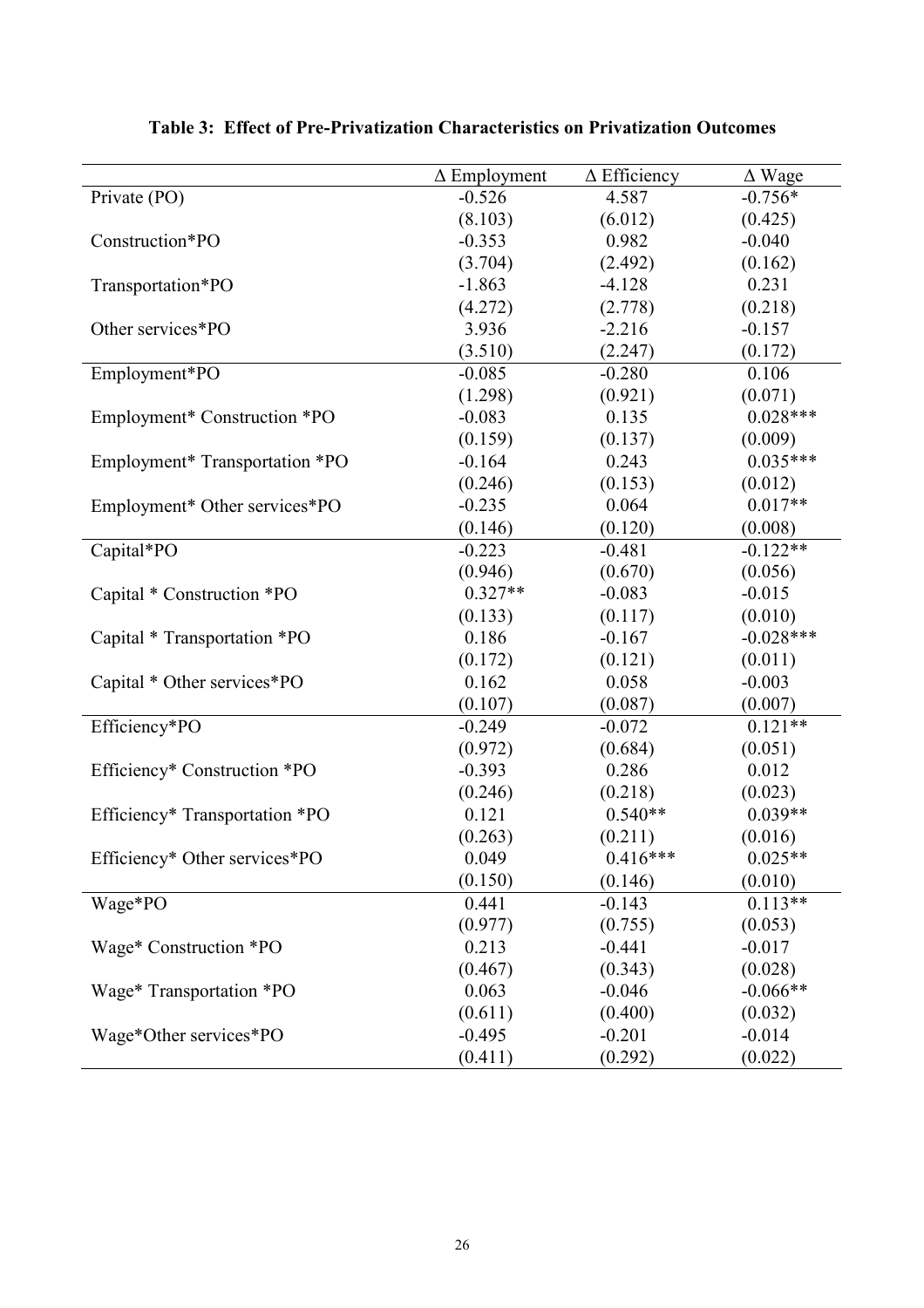Table 3 continued

|                                   | $\Delta$ Employment | $\Delta$ Efficiency | $\Delta$ Wage |
|-----------------------------------|---------------------|---------------------|---------------|
| Export share*PO                   | 11.008**            | 0.992               | $-0.111$      |
|                                   | (5.022)             | (4.512)             | (0.260)       |
| Export share * Construction *PO   | 1.279               | 0.263               | $-0.028$      |
|                                   | (1.345)             | (1.146)             | (0.054)       |
| Export share * Transportation *PO | 0.326               | $-0.039$            | 0.015         |
|                                   | (0.578)             | (0.418)             | (0.036)       |
| Export share *Other services*PO   | 1.772*              | $-1.641**$          | $-0.099*$     |
|                                   | (0.981)             | (0.800)             | (0.058)       |
| Overdue*PO                        | $-9.632**$          | $-0.508$            | $-0.342$      |
|                                   | (4.371)             | (3.904)             | (0.267)       |
| Overdue * Construction *PO        | $-2.071**$          | $-0.347$            | 0.034         |
|                                   | (0.933)             | (0.722)             | (0.055)       |
| Overdue * Transportation *PO      | $-0.401$            | $2.251**$           | 0.006         |
|                                   | (1.125)             | (1.082)             | (0.106)       |
| Overdue *Other services*PO        | $-1.250$            | 0.254               | 0.017         |
|                                   | (0.843)             | (0.623)             | (0.058)       |
| Employment*Capital*PO             | $-0.039**$          | $-0.003$            | 0.000         |
|                                   | (0.017)             | (0.016)             | (0.001)       |
| Employment*Efficiency*PO          | $0.143***$          | 0.044               | $-0.000$      |
|                                   | (0.038)             | (0.036)             | (0.003)       |
| Employment*Wage*PO                | $-0.083$            | $-0.018$            | $-0.015$      |
|                                   | (0.157)             | (0.113)             | (0.009)       |
| Employment*Export share*PO        | 0.036               | $-0.394*$           | 0.005         |
|                                   | (0.283)             | (0.230)             | (0.020)       |
| Employment* Overdue *PO           | 0.283               | 0.010               | $-0.011$      |
|                                   | (0.258)             | (0.222)             | (0.015)       |
| Efficiency*Capital*PO             | $-0.047**$          | $-0.058***$         | $-0.001$      |
|                                   | (0.021)             | (0.022)             | (0.002)       |
| Efficiency*Wage *PO               | $-0.020$            | $-0.034$            | $-0.016***$   |
|                                   | (0.113)             | (0.079)             | (0.006)       |
| Efficiency*Export share*PO        | $-0.177$            | 0.036               | $0.032*$      |
|                                   | (0.239)             | (0.216)             | (0.017)       |
| Efficiency *Overdue*PO            | 0.221               | $-0.240$            | $-0.017$      |
|                                   | (0.184)             | (0.176)             | (0.011)       |
| Wage*Capital*PO                   | 0.066               | 0.120               | $0.016**$     |
|                                   | (0.113)             | (0.082)             | (0.007)       |
| Wage*Export share*PO              | $-1.289**$          | $-0.300$            | $-0.014$      |
|                                   | (0.578)             | (0.537)             | (0.032)       |
| Wage *Overdue*PO                  | 0.847               | 0.250               | $0.056*$      |
|                                   | (0.572)             | (0.514)             | (0.032)       |
| Export share*Capital*PO           | 0.149               | $0.449**$           | $-0.005$      |
|                                   | (0.194)             | (0.200)             | (0.015)       |
| $R^2$                             | 0.239               | 0.367               | 0.352         |

Note:  $N = 2,796$ . The dependent variables are log differences between 1992 and 96. The regressions include all variables without interaction with privatization (the coefficients and standard errors are reported in Appendix Table A1). Robust standard errors in parentheses.  $*** =$  significant at the 1-percent level;  $** =$  significant at the 5-percent level;  $* =$ significant at the 10-percent level.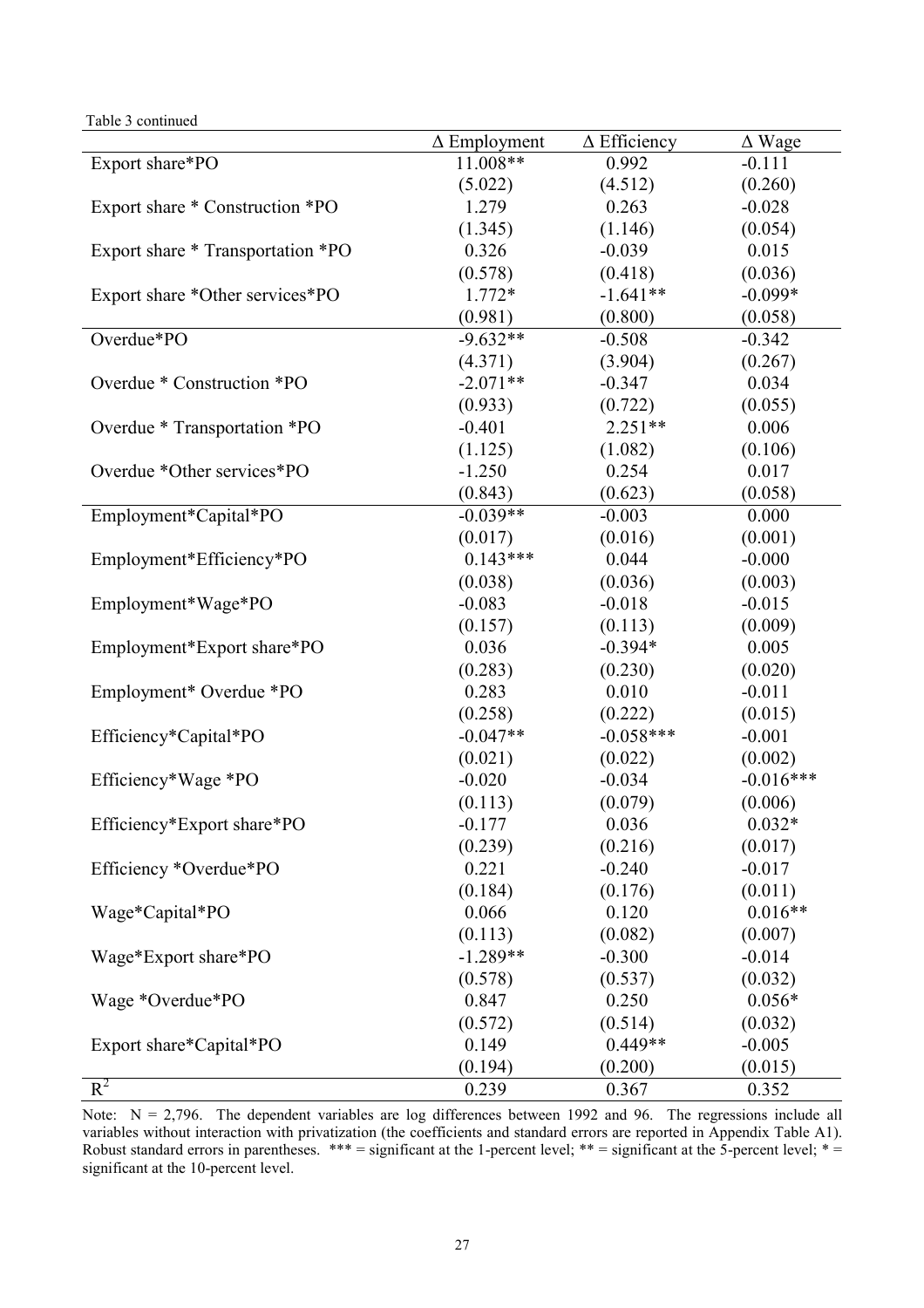| Variable                | Coefficient |
|-------------------------|-------------|
| Employment 92           | 0.015       |
|                         | (0.013)     |
| Capital 92              | $-0.071***$ |
|                         | (0.011)     |
| Efficiency 92           | $0.097***$  |
|                         | (0.016)     |
| Wage 92                 | $0.080***$  |
|                         | (0.030)     |
| Return on Assets 92     | $0.203**$   |
|                         | (0.090)     |
| Net Income 92           | $-0.000$    |
|                         | (0.000)     |
| <b>Overdue Payments</b> | $-0.053$    |
|                         | (0.052)     |
| <b>Export Share</b>     | $0.213***$  |
|                         | (0.070)     |
| <b>Mean Privatized</b>  | 0.244       |

## Table 4: Selection of Firms into Privatization

Notes:  $N = 2,796$ . Probit estimates, the coefficients show marginal effects (robust standard errors in parenthesis). Pseudo  $R^2 = 0.152$ . Dependent variable = 1 if the firm is privatized by 1995, = 0 if not. Controls for two-digit industrial dummies added. \*\*\* = significant at the 1 percent level; \*\* = significant at the 5-percent level.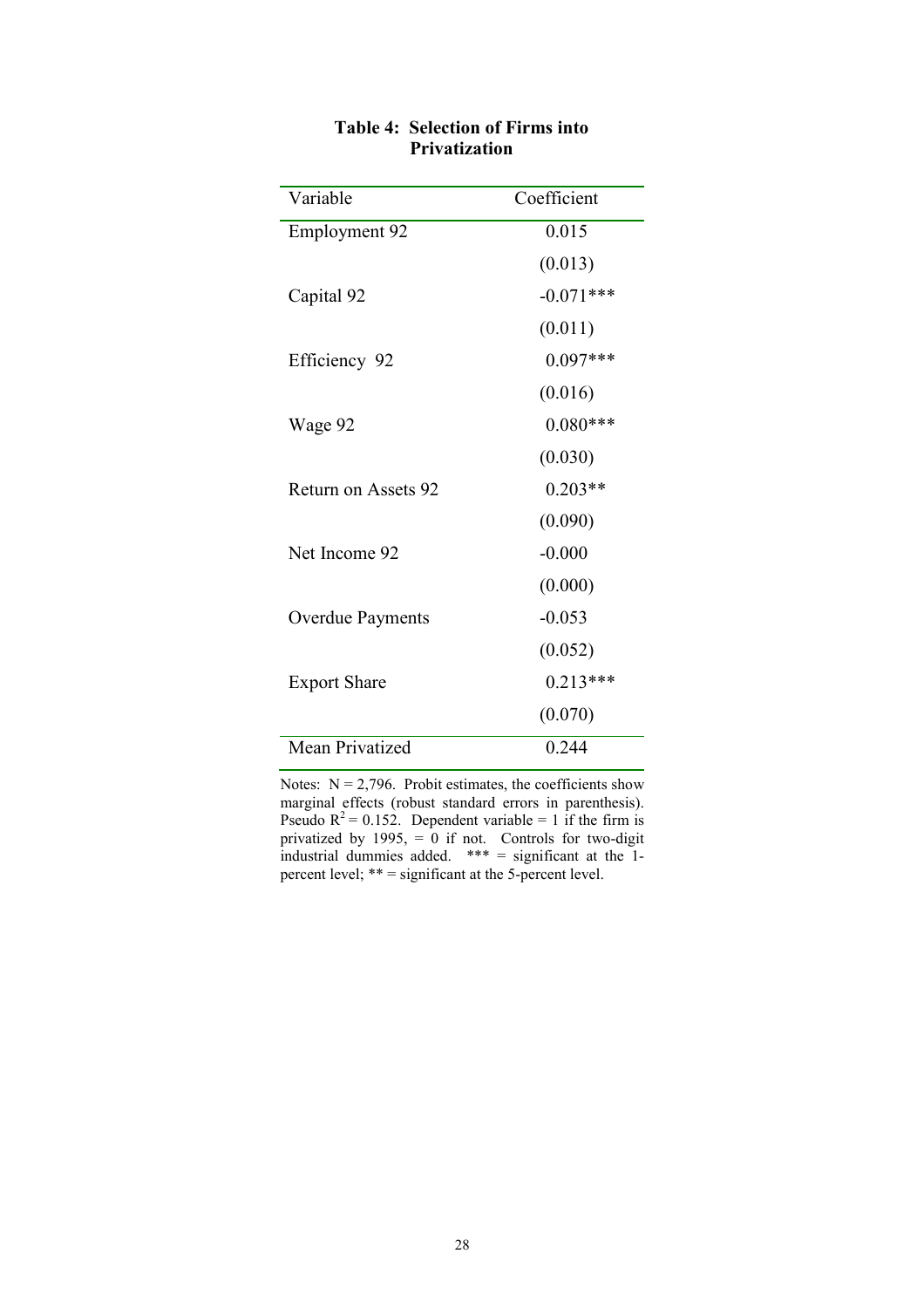|                                | $\Delta$ Employment | $\Delta$ Efficiency | $\Delta$ Wage |
|--------------------------------|---------------------|---------------------|---------------|
| Private (PO)                   | $-18.194$           | 2.461               | $-1.028$      |
|                                | (11.288)            | (11.953)            | (0.846)       |
| Construction*PO                | 1.048               | $-3.387$            | $-0.122$      |
|                                | (4.952)             | (4.476)             | (0.282)       |
| Transportation*PO              | 6.638               | $-10.780**$         | $-0.134$      |
|                                | (5.627)             | (5.046)             | (0.413)       |
| Other services*PO              | 6.260               | $-6.568$            | $-0.238$      |
|                                | (4.883)             | (4.325)             | (0.313)       |
| Employment*PO                  | 1.032               | $-1.378$            | 0.102         |
|                                | (1.462)             | (1.585)             | (0.112)       |
| Employment* Construction *PO   | $-0.219$            | 0.122               | $0.032***$    |
|                                | (0.190)             | (0.168)             | (0.012)       |
| Employment* Transportation *PO | $-0.458*$           | 0.047               | 0.021         |
|                                | (0.269)             | (0.226)             | (0.016)       |
| Employment* Other services*PO  | $-0.524***$         | $-0.021$            | $0.021*$      |
|                                | (0.183)             | (0.160)             | (0.012)       |
| Capital*PO                     | $-0.932$            | 0.055               | $-0.124$      |
|                                | (1.254)             | (1.082)             | (0.081)       |
| Capital * Construction *PO     | 0.208               | 0.010               | $-0.005$      |
|                                | (0.180)             | (0.149)             | (0.013)       |
| Capital * Transportation *PO   | 0.222               | $-0.006$            | $-0.006$      |
|                                | (0.207)             | (0.181)             | (0.015)       |
| Capital * Other services*PO    | 0.232               | 0.119               | 0.001         |
|                                | (0.156)             | (0.127)             | (0.010)       |
| Efficiency*PO                  | 1.406               | 0.701               | 0.172         |
|                                | (1.481)             | (1.367)             | (0.105)       |
| Efficiency* Construction *PO   | $-0.105$            | $0.449*$            | 0.015         |
|                                | (0.313)             | (0.263)             | (0.028)       |
| Efficiency* Transportation *PO | 0.244               | $0.866***$          | 0.023         |
|                                | (0.318)             | (0.323)             | (0.023)       |
| Efficiency* Other services*PO  | 0.153               | $0.656***$          | 0.020         |
|                                | (0.212)             | (0.196)             | (0.015)       |
| Wage*PO                        | $2.625**$           | 0.411               | 0.151         |
|                                | (1.331)             | (1.427)             | (0.100)       |
| Wage* Construction *PO         | $-0.021$            | $-0.063$            | $-0.017$      |
|                                | (0.597)             | (0.606)             | (0.042)       |
| Wage* Transportation *PO       | $-0.872$            | 0.544               | $-0.016$      |
|                                | (0.708)             | (0.692)             | (0.058)       |
| Wage*Other services*PO         | $-0.707$            | 0.175               | $-0.003$      |
|                                | (0.553)             | (0.572)             | (0.039)       |

# Table 5: Effect of Pre-Privatization Characteristics on Privatization Outcomes Matched Sample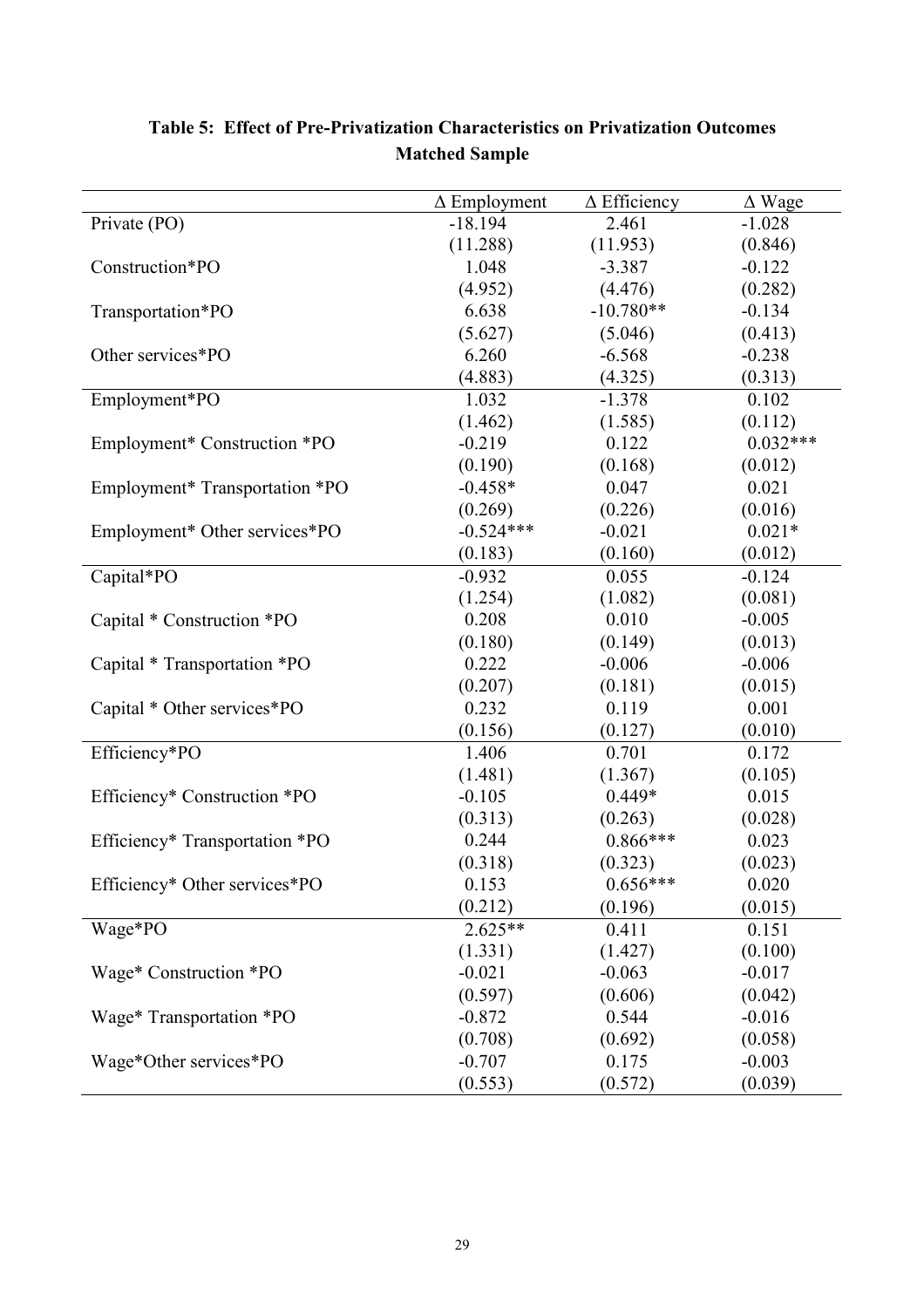Table 5 continued

|                                   | $\Delta$ Employment | $\Delta$ Efficiency | $\Delta$ Wage |
|-----------------------------------|---------------------|---------------------|---------------|
| Export share*PO                   | 4.982               | $-3.441$            | 0.033         |
|                                   | (7.452)             | (6.499)             | (0.456)       |
| Export share * Construction *PO   | $-0.001$            | 2.195**             | 0.004         |
|                                   | (1.023)             | (1.118)             | (0.075)       |
| Export share * Transportation *PO | 0.274               | $-0.971$            | 0.030         |
|                                   | (0.617)             | (0.650)             | (0.047)       |
| Export share *Other services*PO   | 0.564               | $-2.669**$          | $-0.065$      |
|                                   | (1.135)             | (1.130)             | (0.065)       |
| Overdue*PO                        | 10.368              | 9.549               | $-0.133$      |
|                                   | (10.931)            | (8.298)             | (0.494)       |
| Overdue * Construction *PO        | $-1.751*$           | $-2.577***$         | $-0.077$      |
|                                   | (1.044)             | (0.901)             | (0.083)       |
| Overdue * Transportation *PO      | $-3.359**$          | 0.783               | $-0.052$      |
|                                   | (1.318)             | (1.321)             | (0.139)       |
| Overdue *Other services*PO        | $-0.362$            | $-1.592*$           | $-0.001$      |
|                                   | (1.039)             | (0.922)             | (0.084)       |
| Employment*Capital*PO             | $-0.032$            | $-0.006$            | 0.000         |
|                                   | (0.023)             | (0.022)             | (0.002)       |
| Employment*Efficiency*PO          | $0.164***$          | 0.017               | $-0.001$      |
|                                   | (0.044)             | (0.046)             | (0.004)       |
| Employment*Wage*PO                | $-0.233$            | 0.141               | $-0.014$      |
|                                   | (0.178)             | (0.186)             | (0.013)       |
| Employment*Export share*PO        | $-0.156$            | $-0.359$            | 0.012         |
|                                   | (0.375)             | (0.471)             | (0.027)       |
| Employment* Overdue *PO           | 0.195               | $-0.304$            | $-0.023$      |
|                                   | (0.314)             | (0.282)             | (0.019)       |
| Efficiency*Capital*PO             | $-0.066***$         | $-0.008$            | 0.000         |
|                                   | (0.025)             | (0.026)             | (0.002)       |
| Efficiency*Wage *PO               | $-0.244$            | $-0.178$            | $-0.023*$     |
|                                   | (0.171)             | (0.158)             | (0.012)       |
| Efficiency*Export share*PO        | $-0.108$            | $-0.144$            | 0.029         |
|                                   | (0.419)             | (0.410)             | (0.030)       |
| Efficiency *Overdue*PO            | $-0.054$            | $-0.449$            | $-0.046***$   |
|                                   | (0.260)             | (0.277)             | (0.016)       |
| Wage*Capital*PO                   | 0.179               | 0.013               | 0.015         |
|                                   | (0.149)             | (0.128)             | (0.010)       |
| Wage*Export share*PO              | $-0.609$            | 0.373               | $-0.041$      |
|                                   | (0.815)             | (0.775)             | (0.055)       |
| Wage *Overdue*PO                  | $-1.205$            | $-0.350$            | 0.074         |
|                                   | (1.222)             | (1.071)             | (0.060)       |
| Export share*Capital*PO           | 0.266               | 0.488               | 0.004         |
|                                   | (0.303)             | (0.373)             | (0.024)       |
| $R^2$                             | 0.278               | 0.440               | 0.300         |

Note:  $N = 1,403$ . The dependent variables are log differences between 1992 and 96. The regressions include all variables without interaction with privatization (the coefficients and standard errors are reported in Appendix Table A2). Robust standard errors in parentheses.  $*** =$  significant at the 1-percent level;  $** =$  significant at the 5-percent level;  $* =$ significant at the 10-percent level.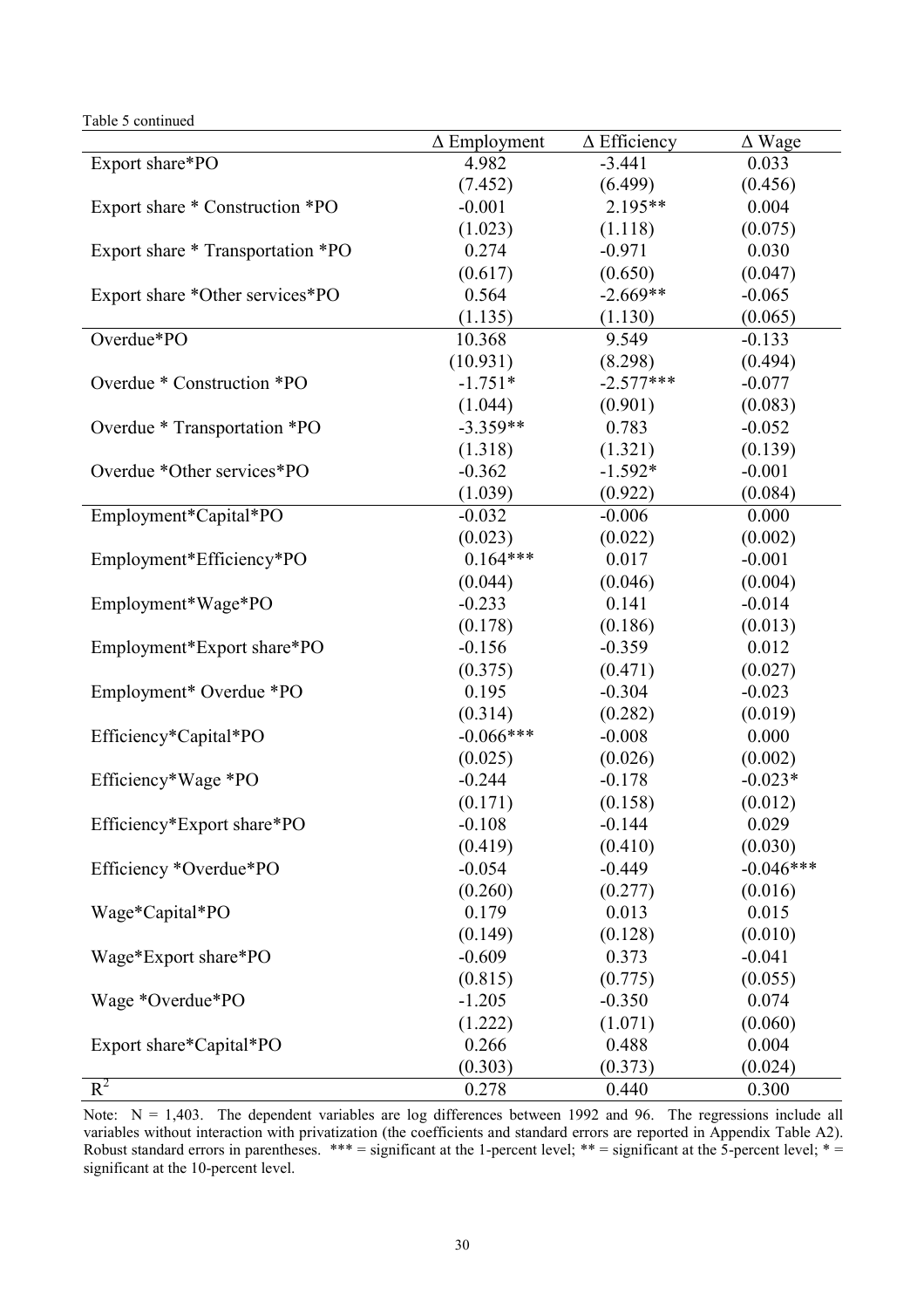| Variable   | Non-<br>privatizable | Privatizable    | Mean<br>Difference | Non-<br>privatizable | Privatizable                  | Mean<br>Difference |
|------------|----------------------|-----------------|--------------------|----------------------|-------------------------------|--------------------|
|            |                      | First Step: OLS |                    |                      | First Step: Matching with OLS |                    |
| Employment | $-0.302$             | 0.069           | $-0.371***$        | $-0.104$             | 0.108                         | $-0.212***$        |
|            | (0.038)              | (0.006)         | (0.025)            | (0.040)              | (0.007)                       | (0.030)            |
| Efficiency | 0.648                | 0.433           | $-0.215***$        | 0.524                | 0.415                         | $0.109***$         |
|            | (0.025)              | (0.005)         | (0.020)            | (0.041)              | (0.007)                       | (0.030)            |
| Wages      | 0.010                | 0.004           | $0.006***$         | 0.008                | 0.004                         | $0.004**$          |
|            | (0.002)              | (0.000)         | (0.001)            | (0.002)              | (0.000)                       | (0.002)            |

Table 6: Simulated Effect of Privatization on Employment, Firm Efficiency and Wages

Note:  $N = 169$  for non-privatizable, 2,627 for privatizable firms. The table presents the average simulated effect of privatization (the hypothetical percentage change of the variable) for non-privatizable and privatizable firms. Mean difference = difference in the hypothetical privatization effect between non-privatizable and privatizable firms. \*\*\* = significant at the 1-percent level.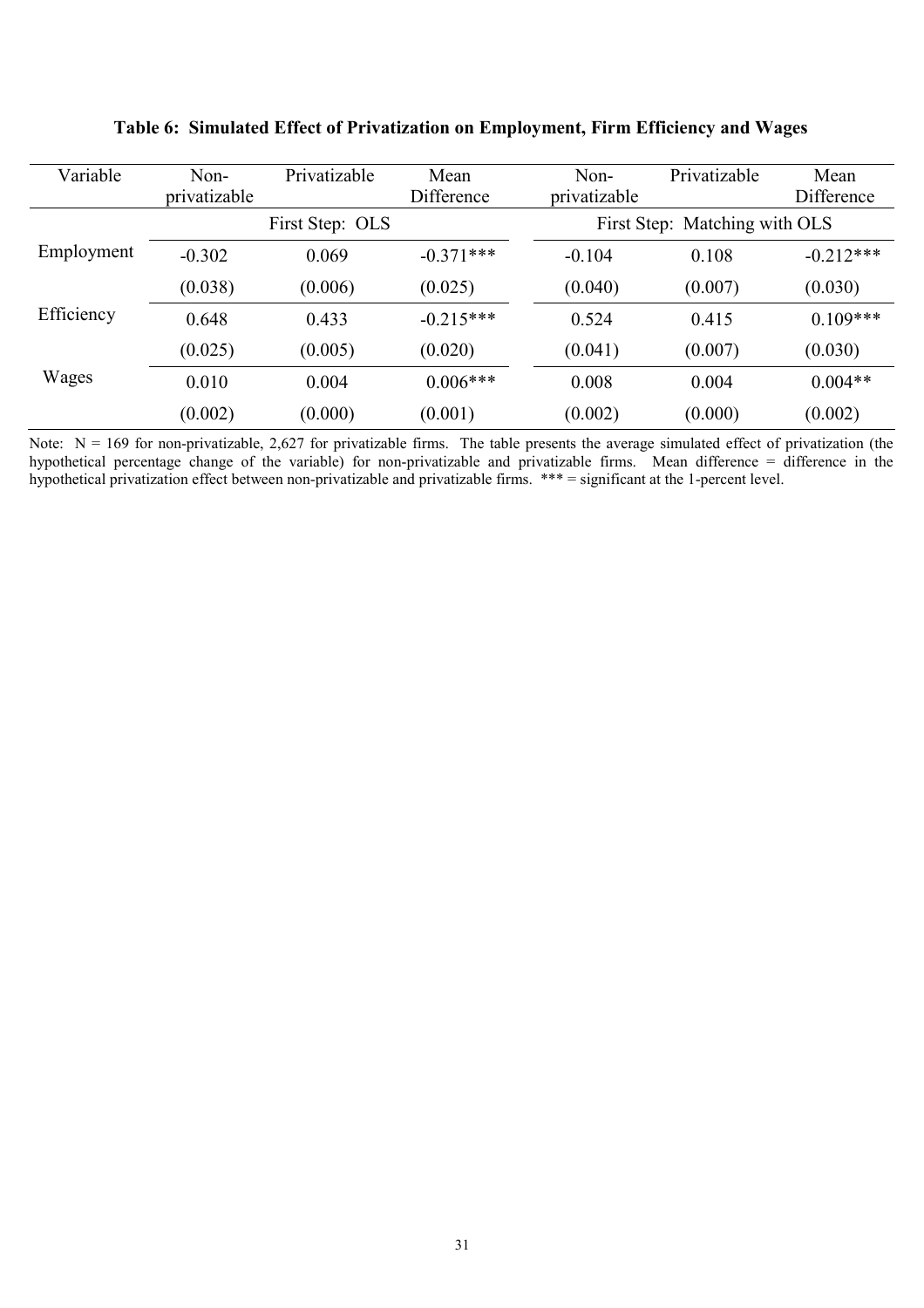|                                                       |             |                 |             | Mean Difference |                               |             |                      | Number of Firms |
|-------------------------------------------------------|-------------|-----------------|-------------|-----------------|-------------------------------|-------------|----------------------|-----------------|
|                                                       | Employment  | Efficiency      | Wage        | Employment      | Efficiency                    | Wage        | Non-<br>privatizable | Privatizable    |
|                                                       |             | First Step: OLS |             |                 | First Step: Matching with OLS |             |                      |                 |
|                                                       | $-0.338***$ | $0.106***$      | $0.006***$  | $-0.222***$     | $0.198***$                    | $-0.002$    |                      |                 |
| Efficiency measured by ROA.                           | (0.030)     | (0.010)         | (0.002)     | (0.029)         | (0.016)                       | (0.002)     | 143                  | 2,167           |
| Payments overdue taken out                            | $-0.345***$ | $0.254***$      | $0.010***$  | $-0.208***$     | $0.166***$                    | $0.011***$  |                      |                 |
| from first-stage regression.                          | (0.022)     | (0.019)         | (0.001)     | (0.024)         | (0.027)                       | (0.001)     | 169                  | 2,627           |
| $Emp2$ , Eff <sup>2</sup> and Wage <sup>2</sup> added | $-0.492***$ | $0.101***$      | $0.002*$    | $-0.786***$     | $-0.240***$                   | $-0.012***$ |                      |                 |
| to first stage regression.                            | (0.027)     | (0.021)         | (0.001)     | (0.090)         | (0.097)                       | (0.005)     | 169                  | 2,627           |
| Firms with unclear                                    | $-0.445***$ | $0.288***$      | $0.014***$  | $-0.318***$     | $0.260***$                    | $-0.004*$   |                      |                 |
| privatization status taken out.                       | (0.025)     | (0.019)         | (0.001)     | (0.029)         | (0.029)                       | (0.002)     | 169                  | 2,422           |
| Firms privatized in 1992 taken                        | $-0.376***$ | $0.245***$      | $0.005***$  | $-0.213***$     | $0.162***$                    | $0.003*$    |                      |                 |
| out.                                                  | (0.024)     | (0.020)         | (0.001)     | (0.030)         | (0.031)                       | (0.002)     | 169                  | 2,615           |
|                                                       | $-0.315***$ | $0.265***$      | 0.001       | $-0.304***$     | $0.076**$                     | $-0.003$    |                      |                 |
| Whole sample.                                         | (0.026)     | (0.020)         | (0.002)     | (0.030)         | (0.031)                       | (0.002)     | 173                  | 2,793           |
| Two digit industry controls                           | $-0.444***$ | $-0.112***$     | $0.009***$  | $-0.604***$     | $-0.256***$                   | 0.004       |                      |                 |
| added.                                                | (0.026)     | (0.019)         | (0.002)     | (0.104)         | (0.071)                       | (0.004)     | 169                  | 2,627           |
| Firms from energy and water                           | $-0.410***$ | $0.105***$      | $-0.008***$ | $-0.299***$     | $0.113***$                    | 0.001       |                      |                 |
| distribution taken out.                               | (0.038)     | (0.030)         | (0.002)     | (0.046)         | (0.044)                       | (0.002)     | 69                   | 2,586           |

Table 7: Robustness Checks

Note: The table presents the mean difference of the simulated privatization effect between non-privatizable and privatizable firms (standard errors in parenthesis). \*\*\* = significant at the 1-percent level; \*\* = significan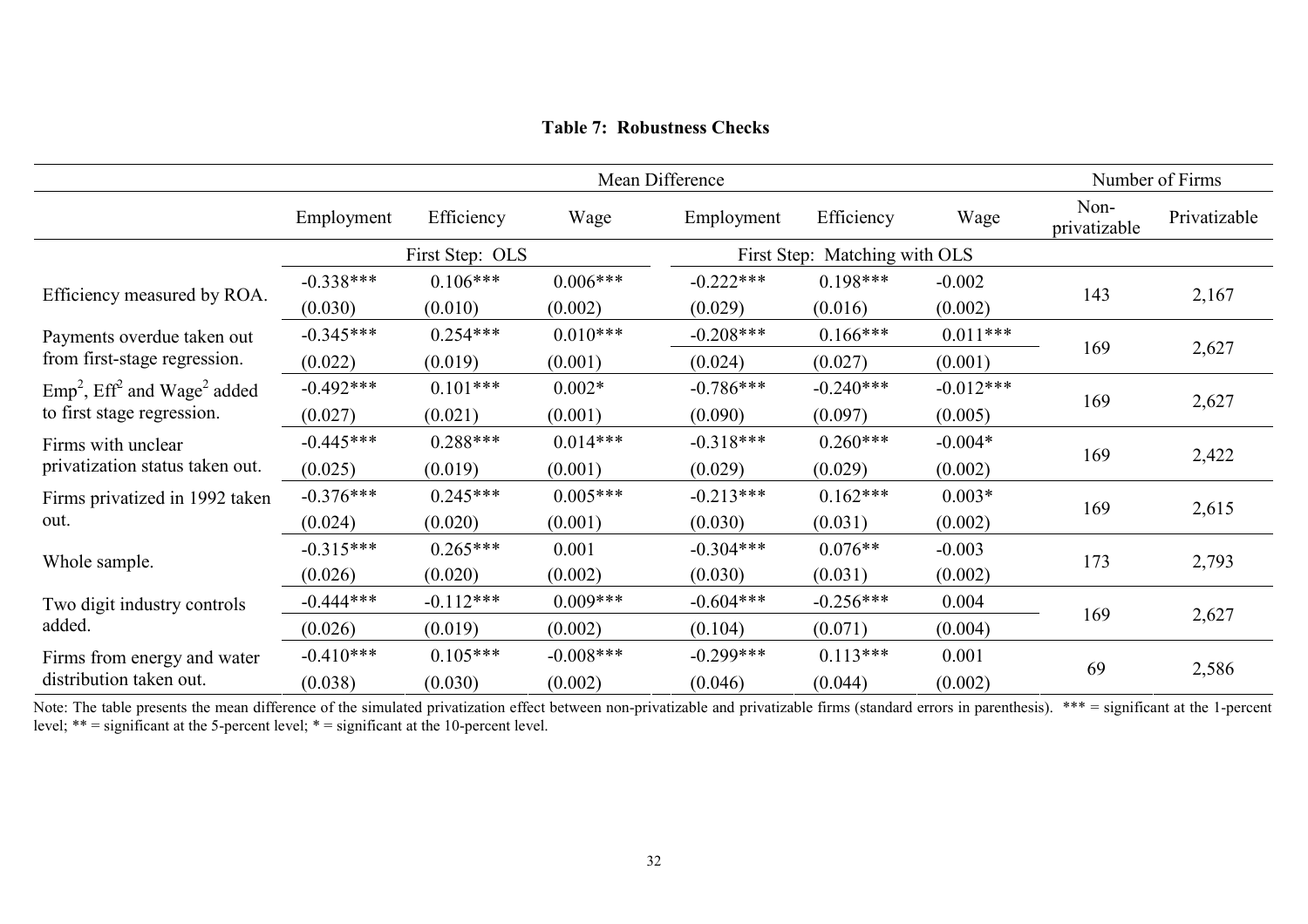|            | Non-<br>privatizable<br>$\left(1\right)$ | Privatizable,<br>not<br>privatized<br>(2) | Privatizable,<br>privatized<br>(3) | Mean<br>Difference<br>$(1) - (2)$ | Mean<br>Difference<br>$(1) - (3)$ | Non-<br>privatizable<br>$\left( 1\right)$ | Privatizable,<br>not<br>privatized<br>(2) | Privatizable,<br>privatized<br>(3) | Mean<br>Difference<br>$(1) - (2)$ | Mean<br>Difference<br>$(1) - (3)$ |
|------------|------------------------------------------|-------------------------------------------|------------------------------------|-----------------------------------|-----------------------------------|-------------------------------------------|-------------------------------------------|------------------------------------|-----------------------------------|-----------------------------------|
|            |                                          |                                           | First Step: OLS                    |                                   |                                   |                                           |                                           | First Step: Matching with OLS      |                                   |                                   |
| Employment | $-0.302$                                 | 0.037                                     | 0.161                              | $-0.339***$                       | $-0.464***$                       | $-0.104$                                  | 0.096                                     | 0.143                              | $-0.200***$                       | $-0.247***$                       |
|            | (0.038)                                  | (0.008)                                   | (0.010)                            | (0.026)                           | (0.027)                           | (0.040)                                   | (0.008)                                   | (0.014)                            | (0.030)                           | (0.034)                           |
| Efficiency | 0.648                                    | 0.463                                     | 0.347                              | $0.185***$                        | $0.300***$                        | 0.524                                     | 0.454                                     | 0.303                              | $0.069***$                        | $0.221***$                        |
|            | (0.025)                                  | (0.005)                                   | (0.010)                            | (0.019)                           | (0.024)                           | (0.041)                                   | (0.007)                                   | (0.017)                            | (0.028)                           | (0.040)                           |
| Wage       | 0.010                                    | 0.004                                     | 0.003                              | $0.006***$                        | $0.007***$                        | 0.008                                     | 0.005                                     | 0.001                              | $0.003**$                         | $0.006***$                        |
|            | (0.002)                                  | (0.000)                                   | (0.001)                            | (0.001)                           | (0.002)                           | (0.002)                                   | (0.000)                                   | (0.000)                            | (0.001)                           | (0.002)                           |

# Table 8: Simulated Effect of Privatization for Non-privatizable, Privatizable and Not Privatized, and Privatized Firms

Note: N = 169 for non-privatizable, 1,944 for privatizable but not privatized and 683 for privatized firms. The table presents the average simulated effect of privatization (the hypothetical percentage change of the variab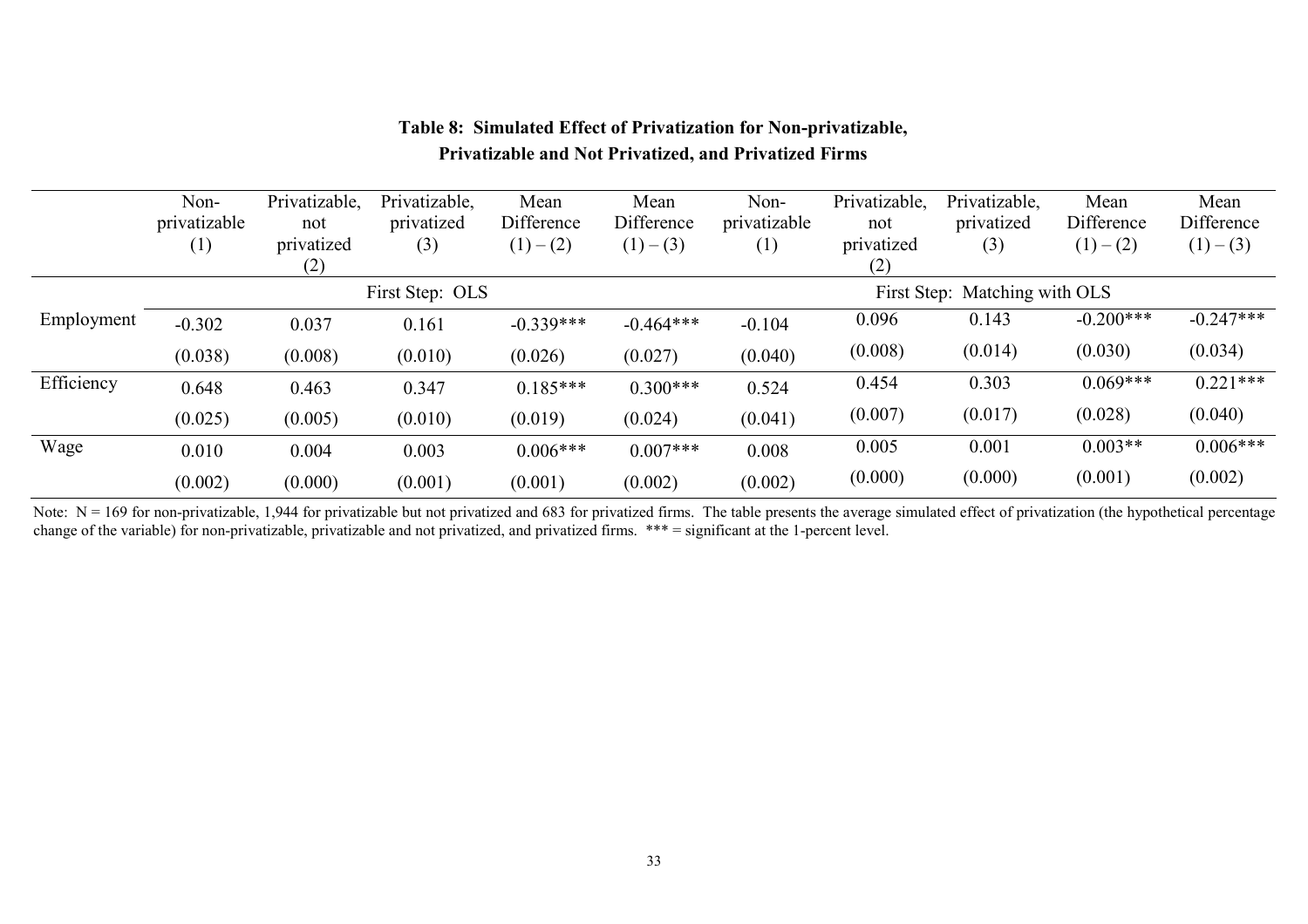|                            | $\Delta$ Employment | $\Delta$ Efficiency | $\Delta$ Wage |
|----------------------------|---------------------|---------------------|---------------|
| Construction               | 1.431               | 3.498**             | 0.140         |
|                            | (1.500)             | (1.470)             | (0.089)       |
| Transportation             | $-3.052**$          | $2.403*$            | 0.057         |
|                            | (1.464)             | (1.368)             | (0.087)       |
| Other services             | $-5.520***$         | 4.440***            | 0.018         |
|                            | (1.535)             | (1.420)             | (0.082)       |
| Employment                 | $-1.040*$           | $-1.076**$          | $-0.138***$   |
|                            | (0.537)             | (0.496)             | (0.029)       |
| Employment* Construction   | $-0.021$            | $-0.018$            | $-0.001$      |
|                            | (0.080)             | (0.064)             | (0.004)       |
| Employment* Transportation | $0.135**$           | $-0.115*$           | 0.001         |
|                            | (0.068)             | (0.059)             | (0.005)       |
| Employment* Other services | 0.080               | $-0.036$            | $0.008**$     |
|                            | (0.065)             | (0.053)             | (0.004)       |
| Capital                    | $0.818**$           | $1.208***$          | $0.104***$    |
|                            | (0.363)             | (0.333)             | (0.021)       |
| Capital * Construction     | $-0.043$            | 0.052               | 0.002         |
|                            | (0.059)             | (0.047)             | (0.003)       |
| Capital * Transportation   | $-0.151***$         | $0.122***$          | $0.009**$     |
|                            | (0.049)             | (0.046)             | (0.004)       |
| Capital * Other services   | $-0.097**$          | 0.010               | $-0.003$      |
|                            | (0.047)             | (0.040)             | (0.003)       |
| Efficiency                 | $1.177***$          | $-1.036***$         | $-0.083***$   |
|                            | (0.392)             | (0.396)             | (0.021)       |
| Efficiency* Construction   | $0.248**$           | $-0.156$            | $-0.005$      |
|                            | (0.124)             | (0.130)             | (0.007)       |
| Efficiency* Transportation | $-0.026$            | $-0.229**$          | $-0.015**$    |
|                            | (0.118)             | (0.107)             | (0.007)       |
| Efficiency* Other services | $-0.170**$          | $-0.029$            | $-0.031***$   |
|                            | (0.086)             | (0.092)             | (0.005)       |
| Wage                       | 0.532               | $-0.343$            | $-0.209***$   |
|                            | (0.431)             | (0.461)             | (0.025)       |
| Wage* Construction         | $-0.329$            | $-0.299$            | $-0.013$      |
|                            | (0.233)             | (0.208)             | (0.014)       |
| Wage* Transportation       | $0.400*$            | $-0.187$            | $-0.001$      |
|                            | (0.239)             | (0.193)             | (0.014)       |
| Wage*Other services        | $0.806***$          | $-0.502***$         | $0.021*$      |
|                            | (0.226)             | (0.191)             | (0.012)       |

## Appendix Table A1: Effect of Pre-Privatization Characteristics on Privatization Outcomes: Coefficients without Interactions with Privatization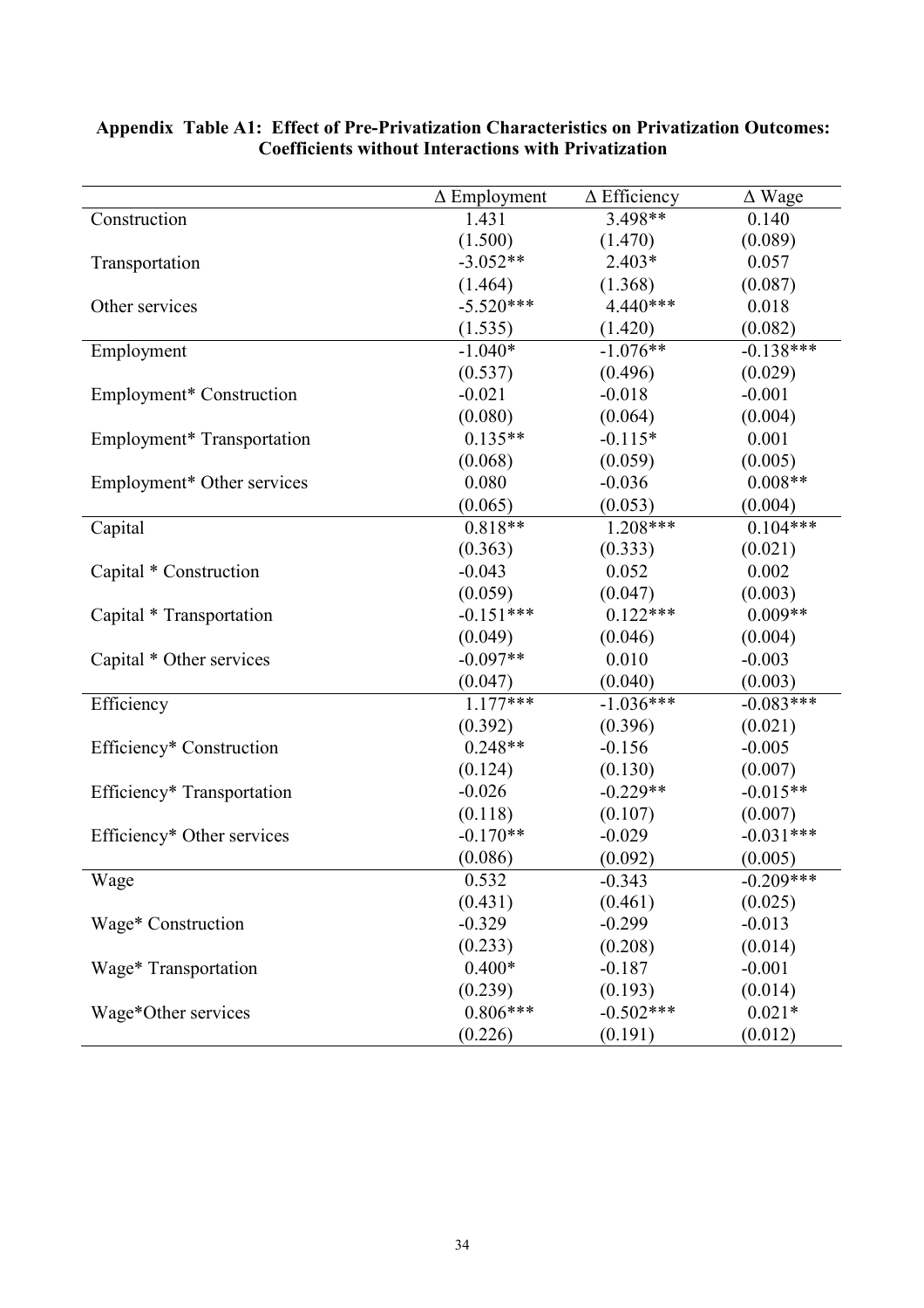| Table A1 continued            |                     |                     |               |
|-------------------------------|---------------------|---------------------|---------------|
|                               | $\Delta$ Employment | $\Delta$ Efficiency | $\Delta$ Wage |
| Export share                  | $-5.677*$           | $-3.607$            | $-0.323**$    |
|                               | (3.165)             | (3.094)             | (0.164)       |
| Export share * Construction   | $-2.208**$          | $-0.057$            | $-0.022$      |
|                               | (1.120)             | (0.661)             | (0.028)       |
| Export share * Transportation | $-0.538$            | 0.358               | 0.014         |
|                               | (0.373)             | (0.280)             | (0.022)       |
| Export share *Other services  | $-1.893***$         | 0.748               | $0.062*$      |
|                               | (0.619)             | (0.570)             | (0.035)       |
| Overdue                       | $-0.881$            | $-3.339$            | 0.135         |
|                               | (3.087)             | (2.931)             | (0.149)       |
| Overdue * Construction        | 0.364               | 0.212               | 0.030         |
|                               | (0.615)             | (0.366)             | (0.035)       |
| Overdue * Transportation      | 0.138               | $0.908***$          | 0.043         |
|                               | (0.491)             | (0.352)             | (0.034)       |
| Overdue *Other services       | $-0.438$            | $-0.204$            | 0.039         |
|                               | (0.459)             | (0.300)             | (0.032)       |
| Employment*Capital            | 0.005               | $0.014**$           | $0.001*$      |
|                               | (0.006)             | (0.007)             | (0.000)       |
| Employment*Efficiency         | $-0.086***$         | $-0.029$            | $-0.011***$   |
|                               | (0.021)             | (0.023)             | (0.001)       |
| Employment*Wage               | $0.168**$           | $0.144**$           | $0.025***$    |
|                               | (0.068)             | (0.062)             | (0.004)       |
| Employment*Export share       | $-0.076$            | 0.130               | $0.018*$      |
|                               | (0.177)             | (0.148)             | (0.010)       |
| Employment* Overdue           | $-0.253*$           | $-0.155$            | $-0.008$      |
|                               | (0.130)             | (0.114)             | (0.006)       |
| Efficiency*Capital            | $0.045***$          | 0.018               | $0.007***$    |
|                               | (0.013)             | (0.016)             | (0.001)       |
| Efficiency*Wage               | $-0.107**$          | $0.105**$           | $0.015***$    |
|                               | (0.043)             | (0.044)             | (0.002)       |
| Efficiency*Export share       | $-0.069$            | $-0.201$            | $-0.016*$     |
|                               | (0.145)             | (0.147)             | (0.009)       |
| Efficiency *Overdue           | 0.142               | 0.101               | $-0.003$      |
|                               | (0.153)             | (0.155)             | (0.008)       |
| Wage*Capital                  | $-0.110**$          | $-0.166***$         | $-0.018***$   |
|                               | (0.046)             | (0.042)             | (0.003)       |
| Wage*Export share             | $0.845**$           | 0.547               | $0.044*$      |
|                               | (0.421)             | (0.400)             | (0.023)       |
| Wage *Overdue                 | 0.069               | 0.377               | $-0.011$      |
|                               | (0.396)             | (0.362)             | (0.016)       |
| Export share*Capital          | $-0.010$            | $-0.037$            | $-0.007$      |
|                               | (0.107)             | (0.115)             | (0.007)       |
| $R^2$                         | 0.239               | 0.367               | 0.352         |

Note:  $N = 2,796$ . The table presents the coefficients of the regression bases on Equation (1) without the interactions with privatization. The dependent variables are log differences between 1992 and 96. The coefficients or the interactions with privatizations are reported in Table 3. Robust standard errors in parentheses. \*\*\* = significant at the 1-percent level; \*\* = significant at the 5-percent level; \* = significant at the 10-percent level.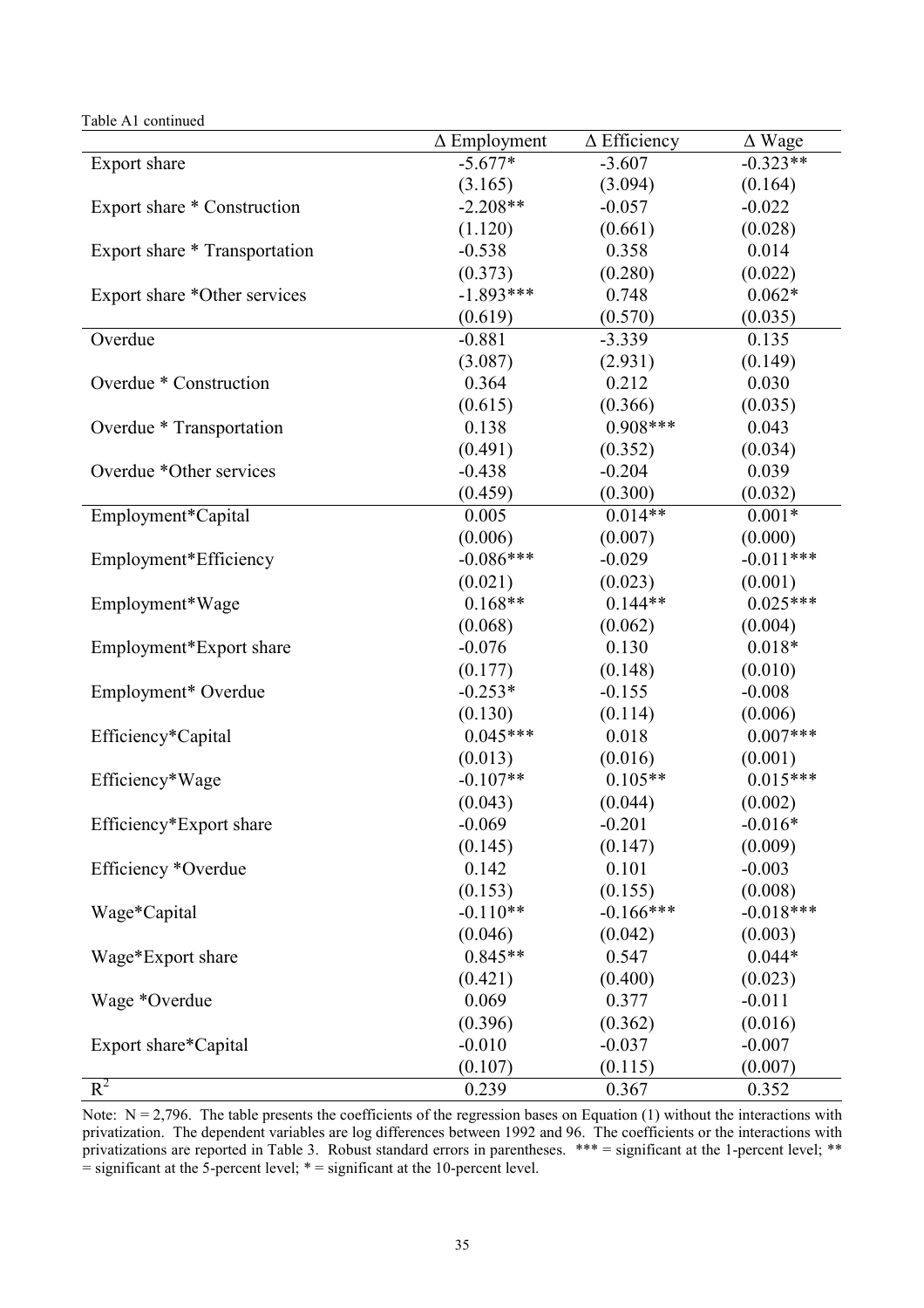|                                  | $\Delta$ Efficiency<br>$\Delta$ Employment |             | $\Delta$ Wage |
|----------------------------------|--------------------------------------------|-------------|---------------|
| Construction                     | 4.154                                      | 9.378**     | 0.171         |
|                                  | (2.556)                                    | (3.931)     | (0.237)       |
| Transportation                   | $-0.891$                                   | 11.138***   | 0.224         |
|                                  | (2.899)                                    | (3.915)     | (0.248)       |
| Other services                   | $-3.582$                                   | 10.342***   | $-0.020$      |
|                                  | (2.826)                                    | (3.886)     | (0.240)       |
| Employment                       | $-1.424*$                                  | 0.359       | $-0.094$      |
|                                  | (0.771)                                    | (1.105)     | (0.078)       |
| Employment* Construction         | $-0.092$                                   | $-0.062$    | $-0.003$      |
|                                  | (0.125)                                    | (0.108)     | (0.008)       |
| Employment* Transportation       | $-0.002$                                   | 0.003       | 0.014         |
|                                  | (0.161)                                    | (0.144)     | (0.012)       |
| Employment* Other services       | 0.171                                      | $-0.087$    | 0.007         |
|                                  | (0.115)                                    | (0.109)     | (0.008)       |
| Capital                          | 0.530                                      | 0.430       | 0.074         |
|                                  | (0.617)                                    | (0.585)     | (0.048)       |
| Capital * Construction           | 0.199*                                     | $-0.007$    | $-0.009$      |
|                                  | (0.114)                                    | (0.095)     | (0.007)       |
| Capital * Transportation         | 0.111                                      | 0.098       | $-0.012$      |
|                                  | (0.137)                                    | (0.122)     | (0.010)       |
| Capital * Other services         | 0.063                                      | 0.059       | $-0.011$      |
|                                  | (0.103)                                    | (0.094)     | (0.007)       |
| Efficiency                       | 0.252                                      | $-1.269$    | $-0.063$      |
|                                  | (0.931)                                    | (0.968)     | (0.067)       |
| Efficiency* Construction         | $-0.070$                                   | $-0.435**$  | $-0.012$      |
|                                  | (0.173)                                    | (0.179)     | (0.012)       |
| Efficiency* Transportation       | $-0.447**$                                 | $-0.622**$  | $-0.003$      |
|                                  | (0.221)                                    | (0.243)     | (0.017)       |
| Efficiency* Other services       | $-0.388***$                                | $-0.387***$ | $-0.026**$    |
|                                  | (0.129)                                    | (0.142)     | (0.011)       |
| Wage                             | $-1.058$                                   | $-0.347$    | $-0.182**$    |
|                                  | (0.720)                                    | (1.060)     | (0.071)       |
| Wage* Construction               | $-0.495$                                   | $-0.741$    | $-0.003$      |
|                                  | (0.344)                                    | (0.531)     | (0.032)       |
| Wage <sup>*</sup> Transportation | 0.415                                      | $-1.001*$   | $-0.026$      |
|                                  | (0.384)                                    | (0.555)     | (0.035)       |
| Wage*Other services              | $0.606*$                                   | $-0.942*$   | 0.027         |
|                                  | (0.349)                                    | (0.520)     | (0.031)       |

# Appendix Table A2: Effect of Pre-Privatization Characteristics on Privatization Outcomes: Matched Sample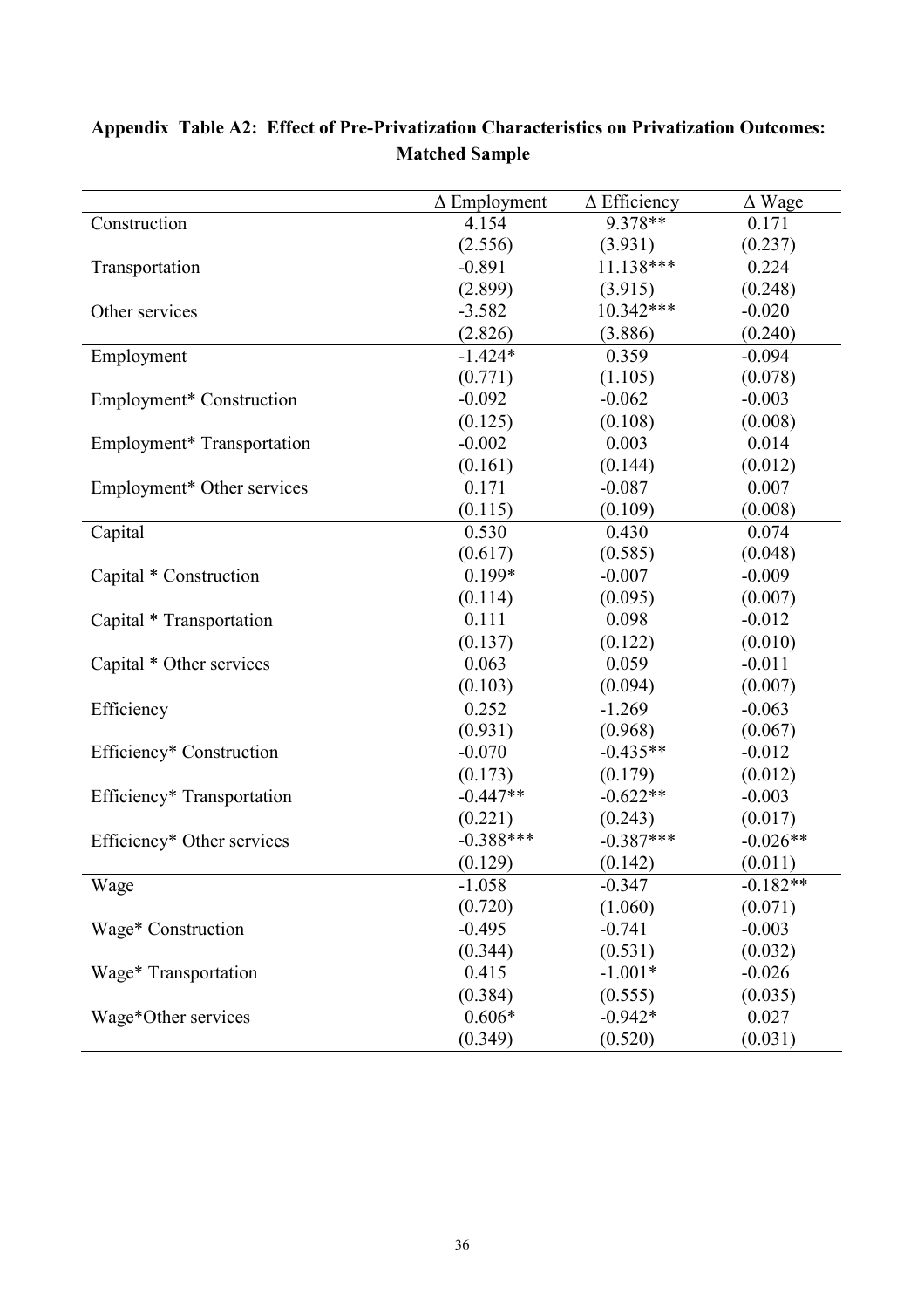| Table A2 continued |  |
|--------------------|--|
|--------------------|--|

|                               | $\Delta$ Employment | $\Delta$ Efficiency | $\Delta$ Wage |
|-------------------------------|---------------------|---------------------|---------------|
| Export share                  | $-7.131*$           | 0.162               | $-0.508**$    |
|                               | (3.880)             | (4.501)             | (0.252)       |
| Export share * Construction   | $-1.677***$         | $-1.018$            | $-0.025$      |
|                               | (0.613)             | (0.703)             | (0.056)       |
| Export share * Transportation | $-0.948**$          | $1.013*$            | $-0.012$      |
|                               | (0.397)             | (0.536)             | (0.035)       |
| Export share *Other services  | $-1.953***$         | $1.663*$            | 0.025         |
|                               | (0.460)             | (0.850)             | (0.032)       |
| Overdue                       | $-17.525*$          | $-14.729*$          | $-0.152$      |
|                               | (10.475)            | (7.826)             | (0.448)       |
| Overdue * Construction        | $-0.186$            | 2.404***            | $0.147**$     |
|                               | (0.759)             | (0.638)             | (0.071)       |
| Overdue * Transportation      | 2.287**             | $3.430***$          | $0.174*$      |
|                               | (1.032)             | (0.941)             | (0.091)       |
| Overdue *Other services       | $-1.350*$           | 1.349*              | 0.049         |
|                               | (0.775)             | (0.711)             | (0.072)       |
| Employment*Capital            | 0.017               | 0.017               | 0.001         |
|                               | (0.013)             | (0.014)             | (0.001)       |
| Employment*Efficiency         | $-0.128***$         | $-0.000$            | $-0.011***$   |
|                               | (0.030)             | (0.034)             | (0.002)       |
| Employment*Wage               | $0.260***$          | $-0.047$            | $0.020**$     |
|                               | (0.090)             | (0.126)             | (0.009)       |
| Employment*Export share       | $-0.116$            | 0.168               | 0.010         |
|                               | (0.270)             | (0.416)             | (0.019)       |
| Employment* Overdue           | $-0.143$            | 0.165               | 0.004         |
|                               | (0.226)             | (0.195)             | (0.014)       |
| Efficiency*Capital            | $0.048***$          | $-0.034$            | $0.006***$    |
|                               | (0.017)             | (0.020)             | (0.001)       |
| Efficiency*Wage               | 0.060               | $0.195*$            | $0.013*$      |
|                               | (0.107)             | (0.108)             | (0.008)       |
| Efficiency*Export share       | $-0.198$            | 0.095               | $-0.016$      |
|                               | (0.245)             | (0.317)             | (0.016)       |
| Efficiency *Overdue           | $0.404*$            | 0.353               | $0.027*$      |
|                               | (0.231)             | (0.261)             | (0.014)       |
| Wage*Capital                  | $-0.121*$           | $-0.037$            | $-0.014**$    |
|                               | (0.073)             | (0.069)             | (0.006)       |
| Wage*Export share             | 1.149**             | $-0.050$            | $0.082***$    |
|                               | (0.483)             | (0.575)             | (0.031)       |
| Wage *Overdue                 | 1.754               | 1.102               | $-0.021$      |
|                               | (1.160)             | (0.995)             | (0.054)       |
| Export share*Capital          | 0.059               | $-0.256$            | $-0.019$      |
|                               | (0.183)             | (0.303)             | (0.013)       |
| $R^2$                         | 0.278               | 0.440               | 0.300         |

Note:  $N = 1,403$ . The table presents the coefficients of the regression bases on Equation (1) without the interactions with privatization for the matched sample. The dependent variables are log differences between 1992 and 96. The coefficients or the interactions with privatizations are reported in Table 5. Robust standard errors in parentheses. \*\*\* = significant at the 1-percent level; \*\* = significant at the 5-percent level; \* = significant at the 10-percent level.